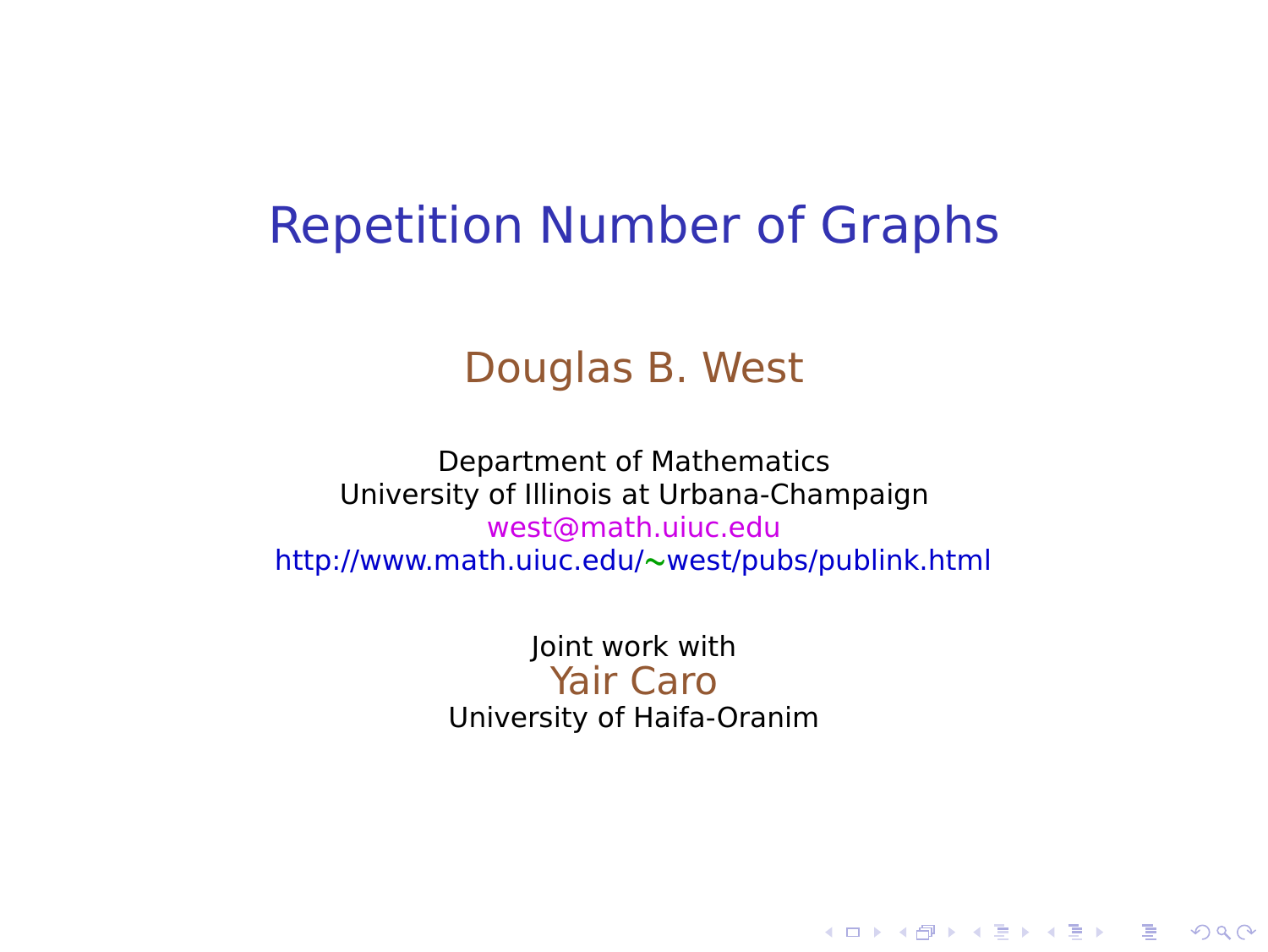Graphs ( $n$  vertices, simple) have two vertices with equal degree (n **≥** 2). [standard pigeonhole exercise]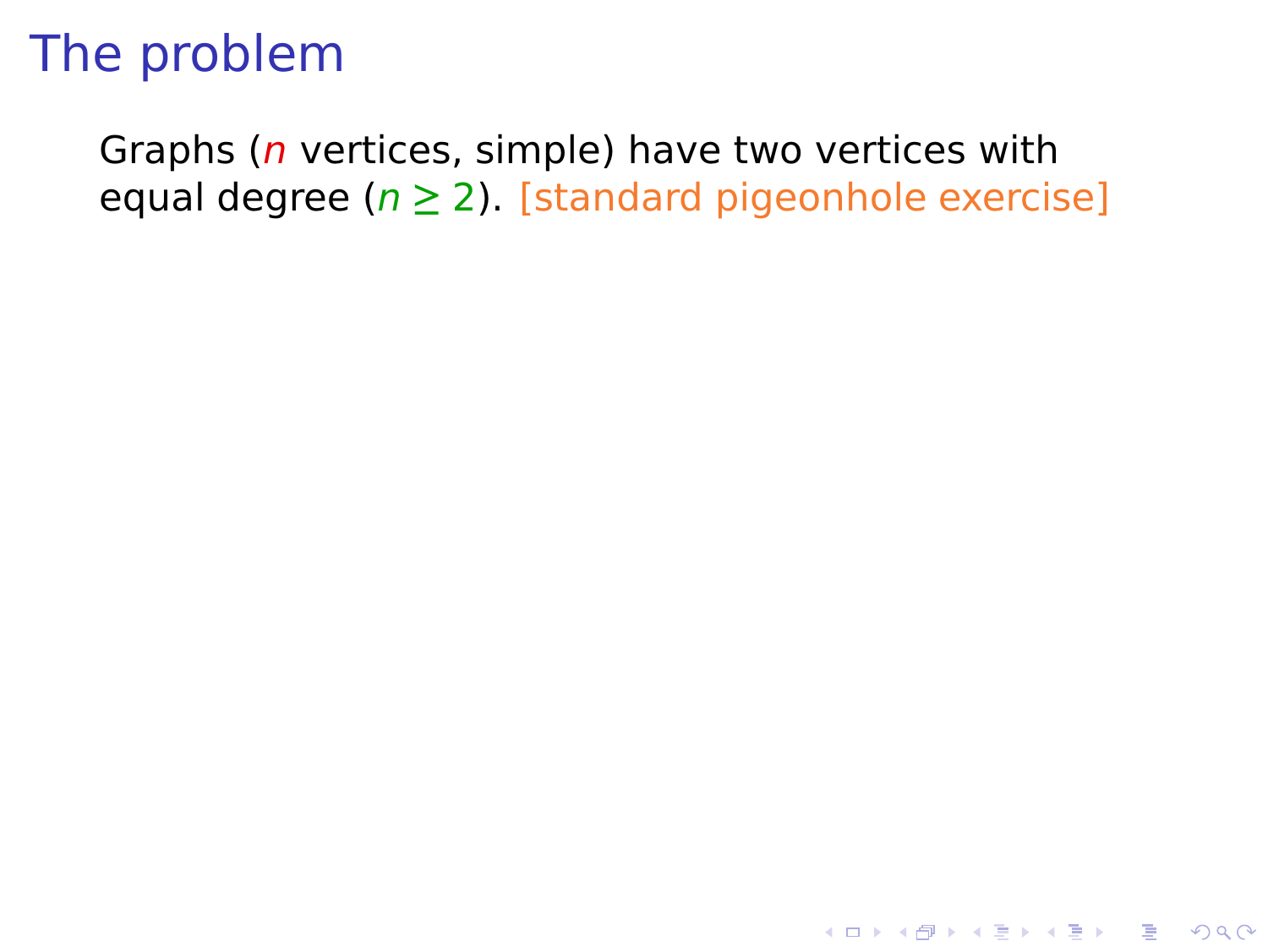Graphs ( $n$  vertices, simple) have two vertices with equal degree (n **≥** 2). [standard pigeonhole exercise]

**Def.** repetition number rep $(G)$  = maximum multiplicity in degree list.

**KORK ERKERK ER KRENK**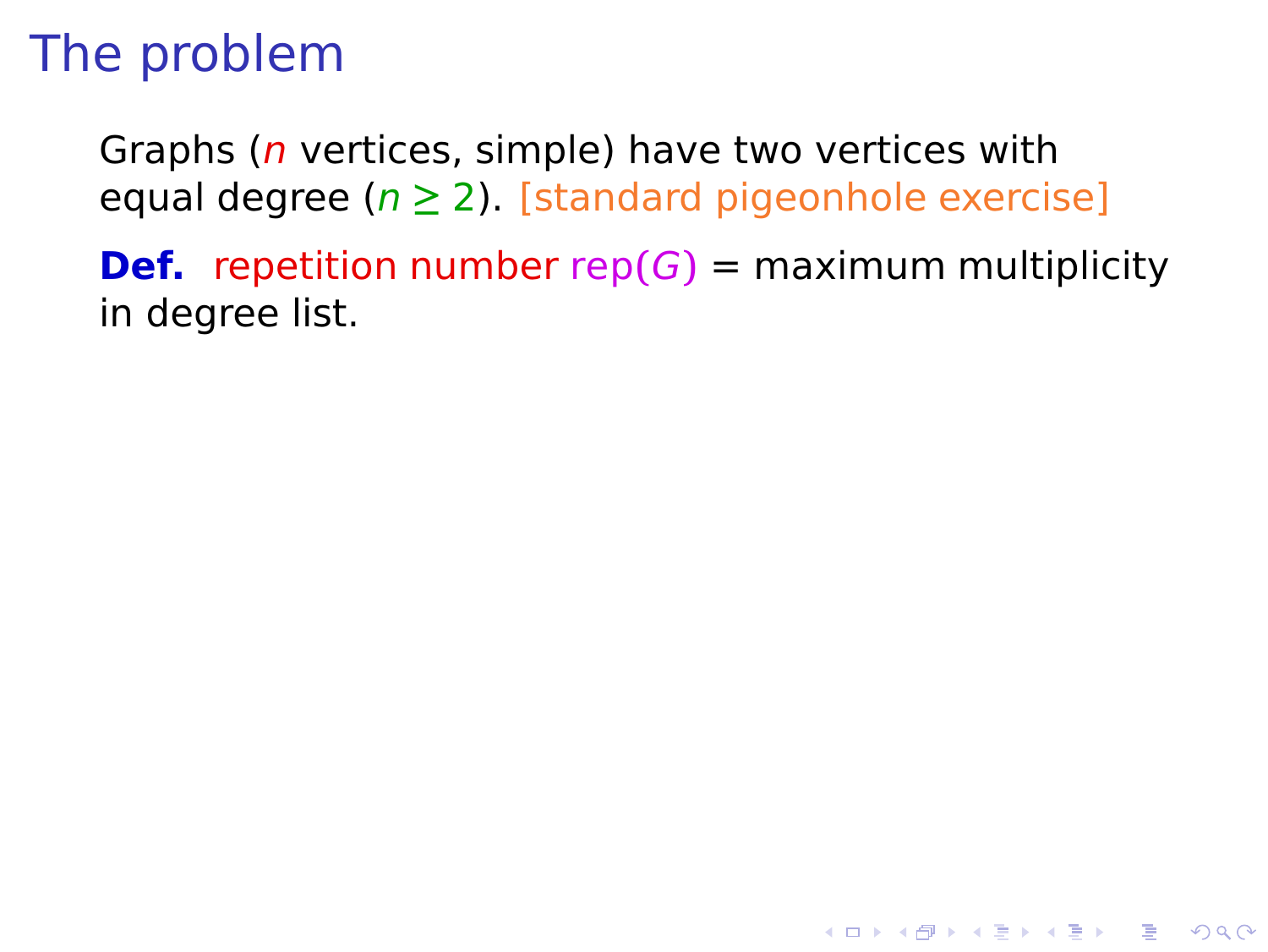Graphs ( $n$  vertices, simple) have two vertices with equal degree (n **≥** 2). [standard pigeonhole exercise]

**Def.** repetition number rep $(G)$  = maximum multiplicity in degree list.

**YO A REPART ARTICLE** 

Regular  $n$ -vertex graph has repetition number  $n$ .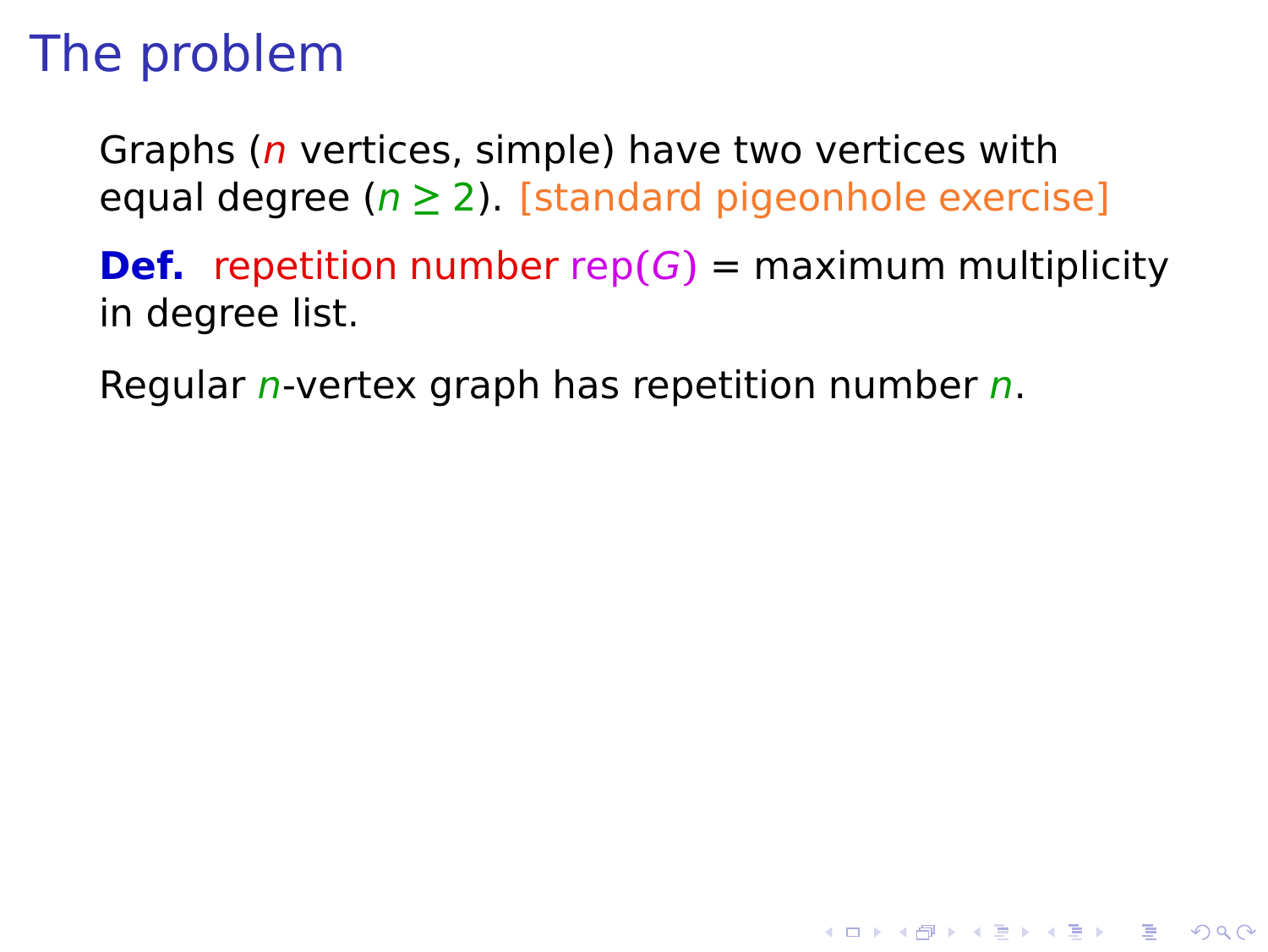Graphs ( $n$  vertices, simple) have two vertices with equal degree (n **≥** 2). [standard pigeonhole exercise]

**Def.** repetition number rep $(G)$  = maximum multiplicity in degree list.

Regular *n*-vertex graph has repetition number  $n$ .

**Ques.** How small can rep**(**G**)** be in various classes of n-vertex graphs?

**YO A REPART ARTICLE**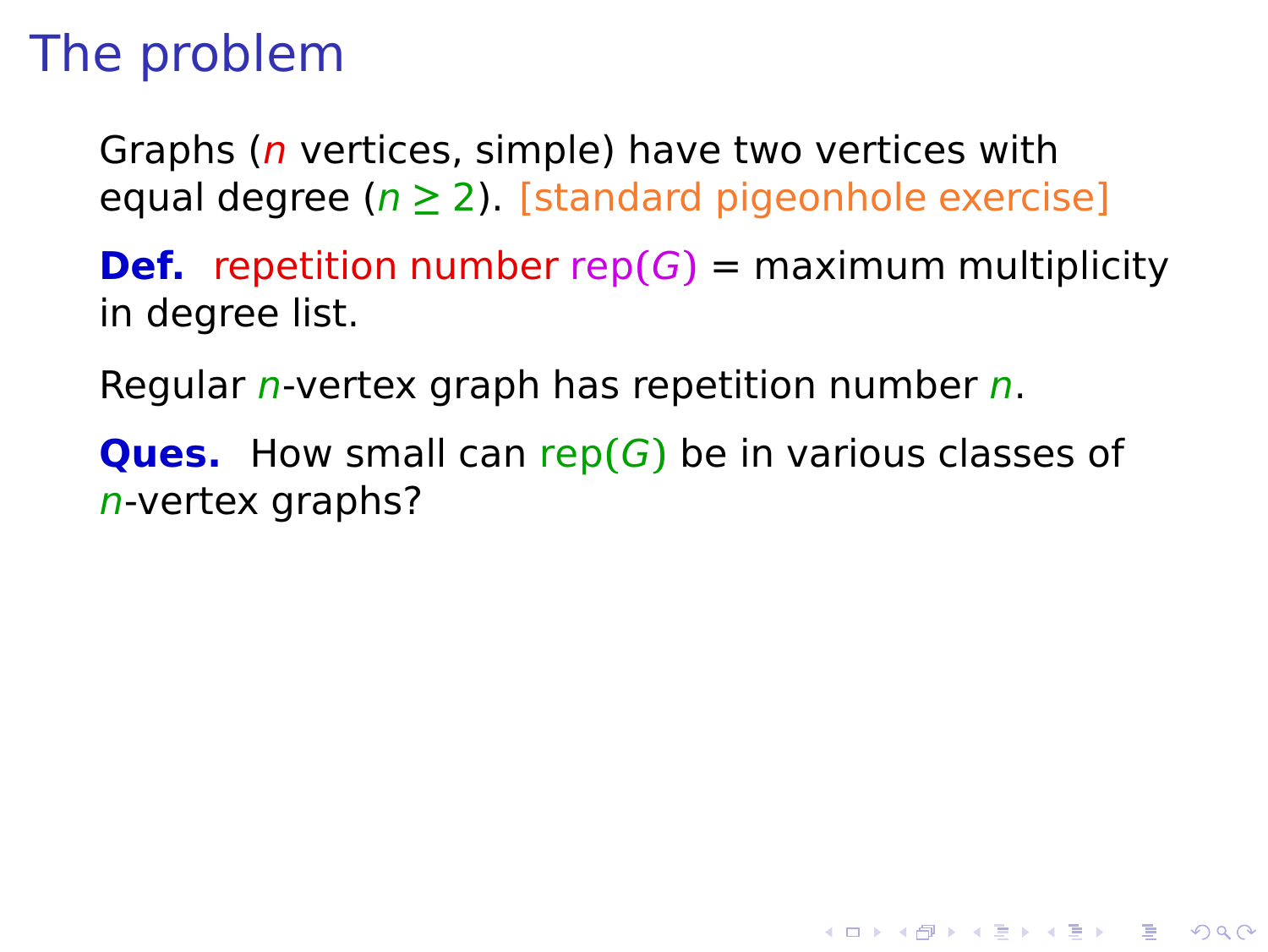Graphs ( $n$  vertices, simple) have two vertices with equal degree (n **≥** 2). [standard pigeonhole exercise]

**Def.** repetition number rep $(G)$  = maximum multiplicity in degree list.

Regular *n*-vertex graph has repetition number  $n$ .

**Ques.** How small can rep**(**G**)** be in various classes of n-vertex graphs?

Since rep $(G) \ge n/\Delta(G)$  (excluding isolated vertices),  $rep(G) \leq k$  ⇒  $\alpha(G) \geq \Delta(G) \geq n/k$  for triangle-free G.

**YO A REPART ARTICLE**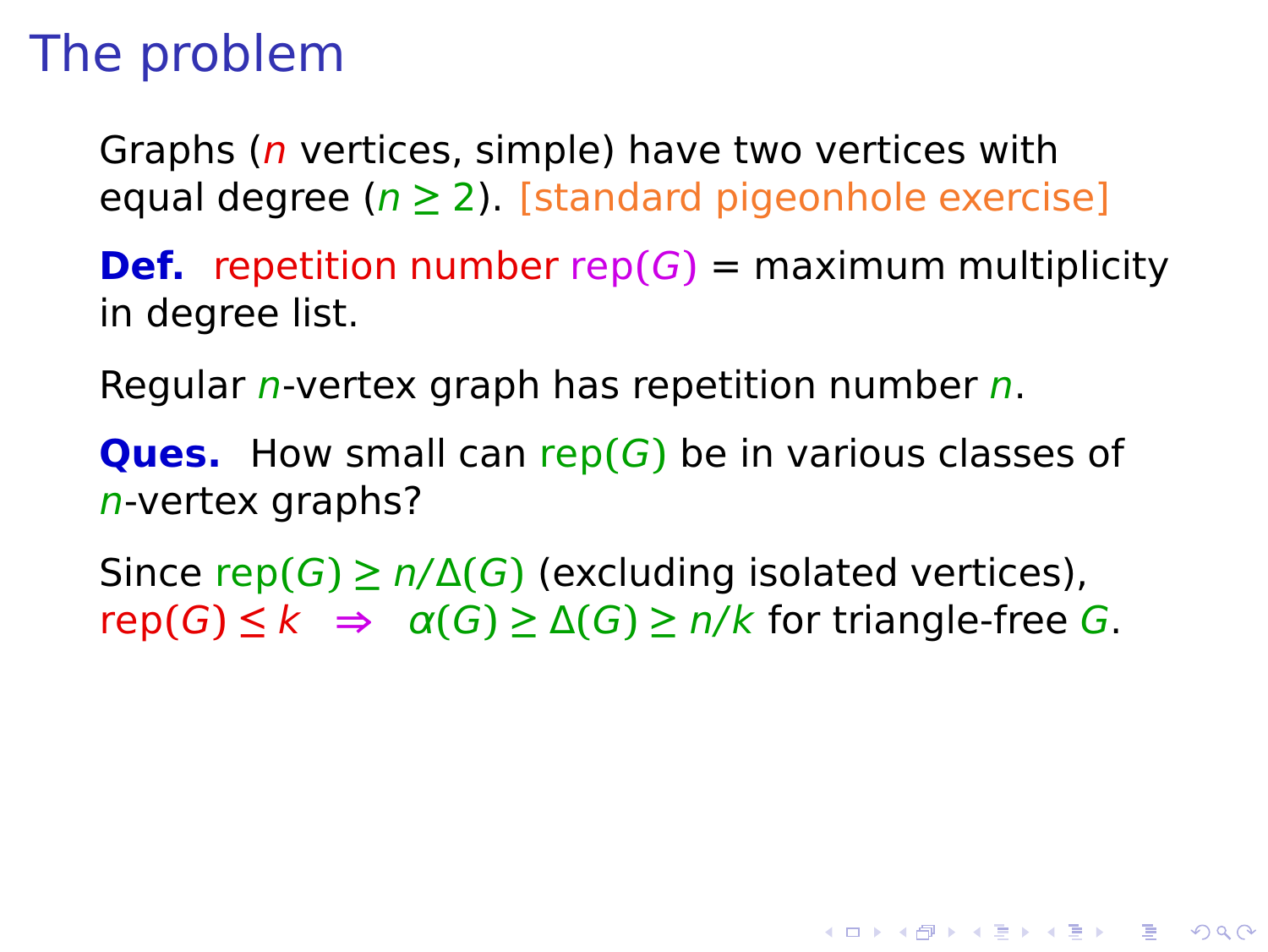Graphs ( $n$  vertices, simple) have two vertices with equal degree (n **≥** 2). [standard pigeonhole exercise]

**Def.** repetition number rep $(G)$  = maximum multiplicity in degree list.

Regular *n*-vertex graph has repetition number  $n$ .

**Ques.** How small can rep**(**G**)** be in various classes of n-vertex graphs?

Since rep $(G) \ge n/\Delta(G)$  (excluding isolated vertices),  $rep(G)$  ≤ k  $\Rightarrow$   $\alpha(G)$  ≥  $\Delta(G)$  ≥  $n/k$  for triangle-free G.

Bollobás–Scott [1997] - this is asymptotically sharp.

**YO A REPART ARTICLE**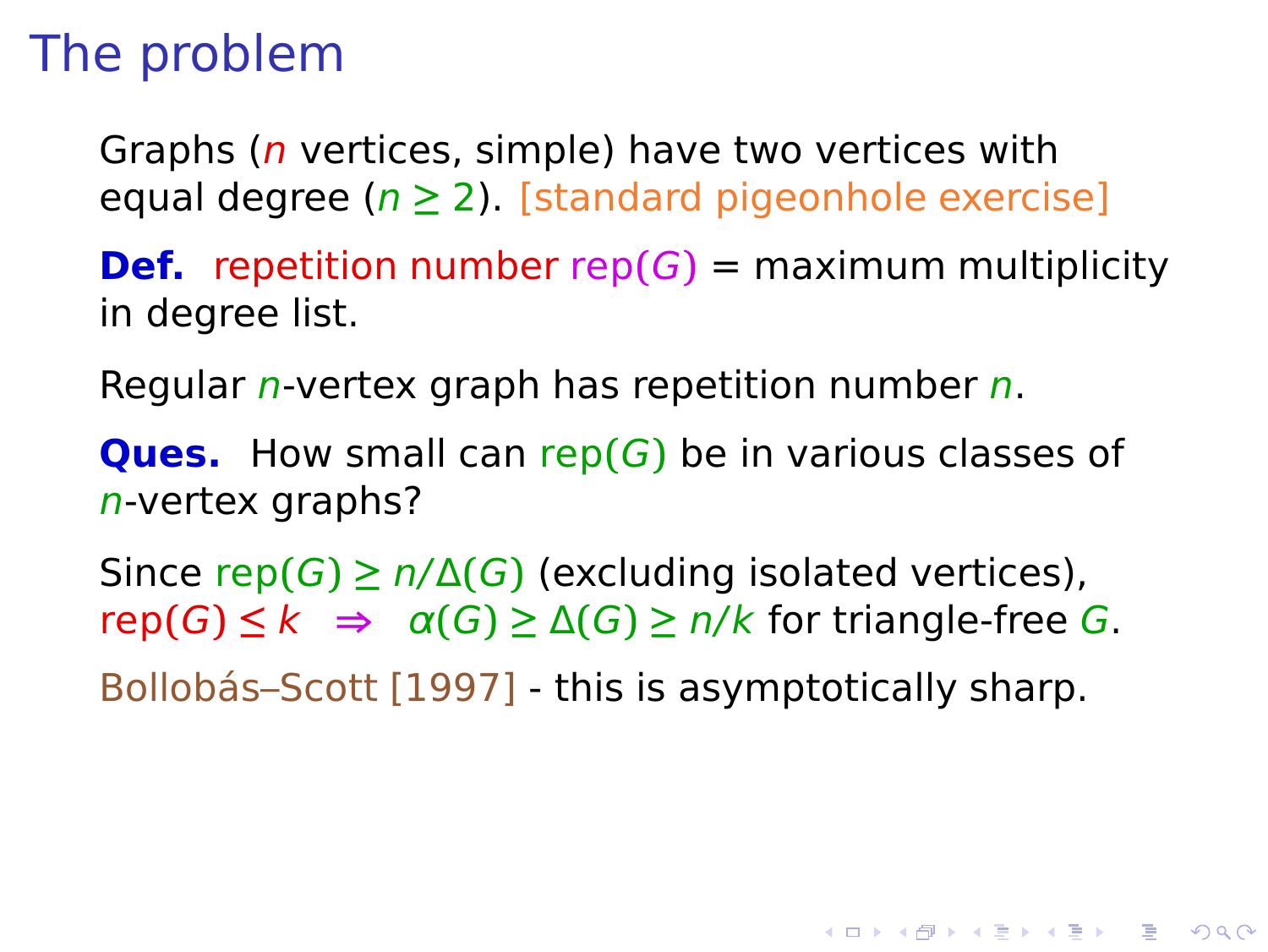Graphs ( $n$  vertices, simple) have two vertices with equal degree (n **≥** 2). [standard pigeonhole exercise]

**Def.** repetition number rep $(G)$  = maximum multiplicity in degree list.

Regular *n*-vertex graph has repetition number  $n$ .

**Ques.** How small can rep**(**G**)** be in various classes of n-vertex graphs?

Since rep $(G) \ge n/\Delta(G)$  (excluding isolated vertices),  $rep(G) \leq k$  ⇒  $\alpha(G) \geq \Delta(G) \geq n/k$  for triangle-free G.

Bollobás–Scott [1997] - this is asymptotically sharp.

For bounded rep#, no sequence of triangle-free graphs has  $\alpha(G) \in o(n)$ , but  $\exists$  sequence of  $K_4$ -free graphs with rep**(**G**) ≤** 5 and α**(**G**) ∈** o**(**n**)** (Bollobás [1996]).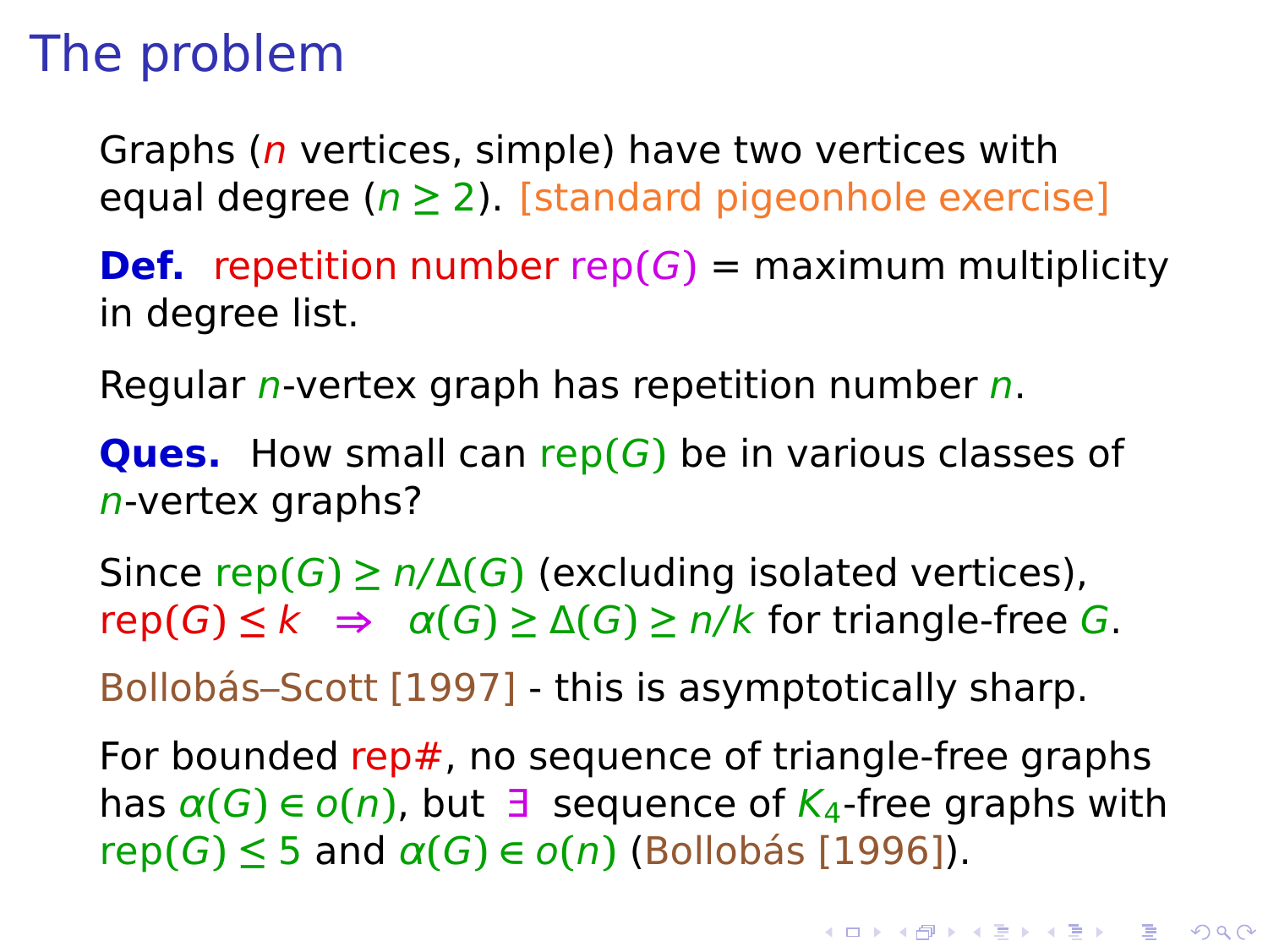**Thm.** If G has n vertices, avg degree d, and min degree  $s$ , then  $\mathsf{rep}(G) \ge \lceil \frac{n}{2d-2} \rceil$ 2d**−**2s**+**1 £ , and this is sharp.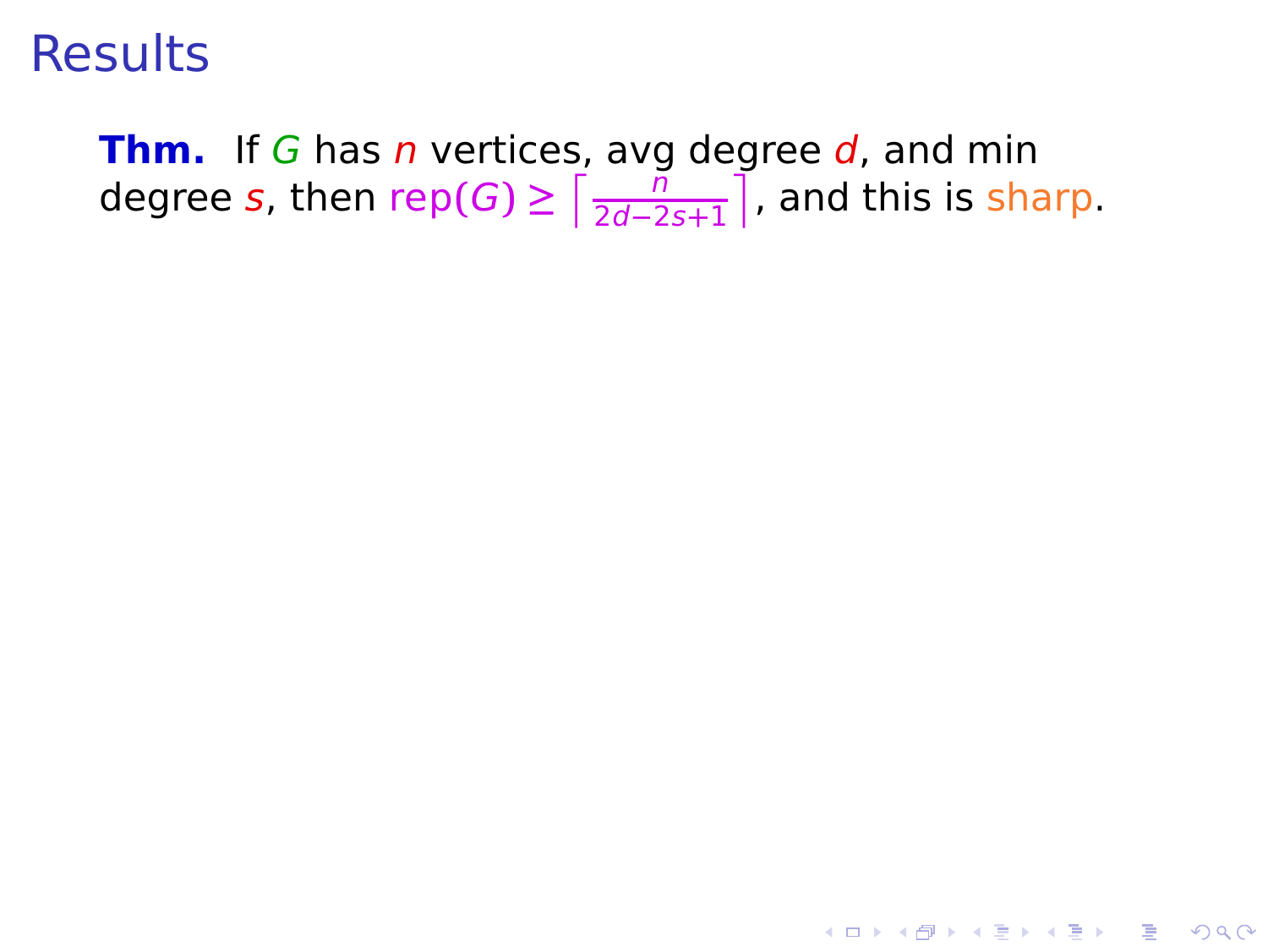**Thm.** If G has n vertices, avg degree d, and min degree  $s$ , then  $\mathsf{rep}(G) \ge \lceil \frac{n}{2d-2} \rceil$ 2d**−**2s**+**1 £ , and this is sharp.

**Thm.** This is asymptotically sharp for trees (n/3), maximal outerplanar graphs (n/5), planar triangulations  $(n/7)$ , triangulations with mindegree 4  $(n/5)$ , triangulations with mindegree 5  $(n/3)$ .

**KORKA SERKER YOUR**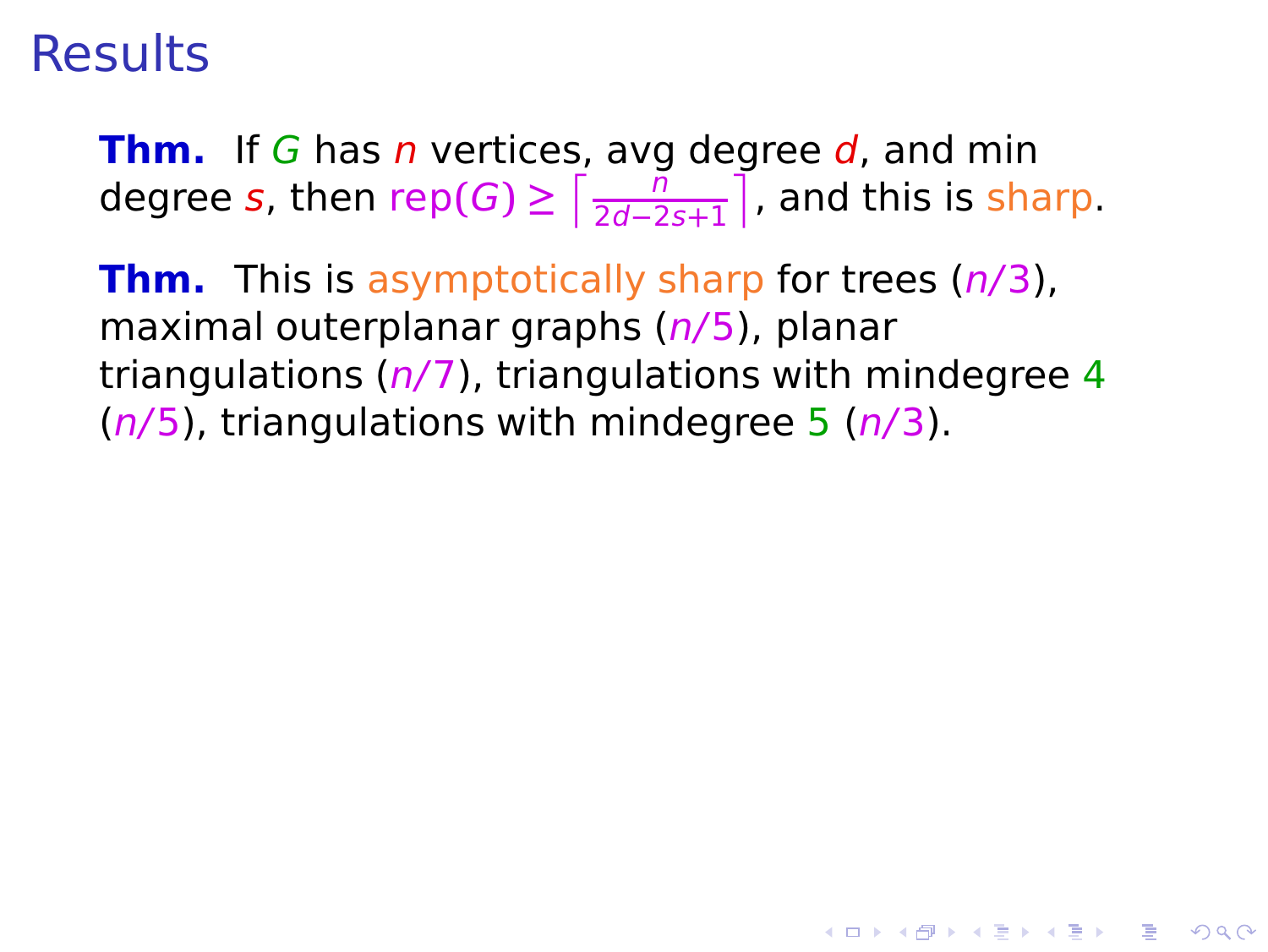**Thm.** If G has n vertices, avg degree d, and min degree  $s$ , then  $\mathsf{rep}(G) \ge \lceil \frac{n}{2d-2} \rceil$ 2d**−**2s**+**1 £ , and this is sharp.

**Thm.** This is asymptotically sharp for trees (n/3), maximal outerplanar graphs (n/5), planar triangulations  $(n/7)$ , triangulations with mindegree 4  $(n/5)$ , triangulations with mindegree 5  $(n/3)$ .

KELK KØRK VERKER ET 1990

**Thm.** If G has m edges, then rep( $L(G)$ )  $\geq \frac{1}{4}m^{1/3}$ .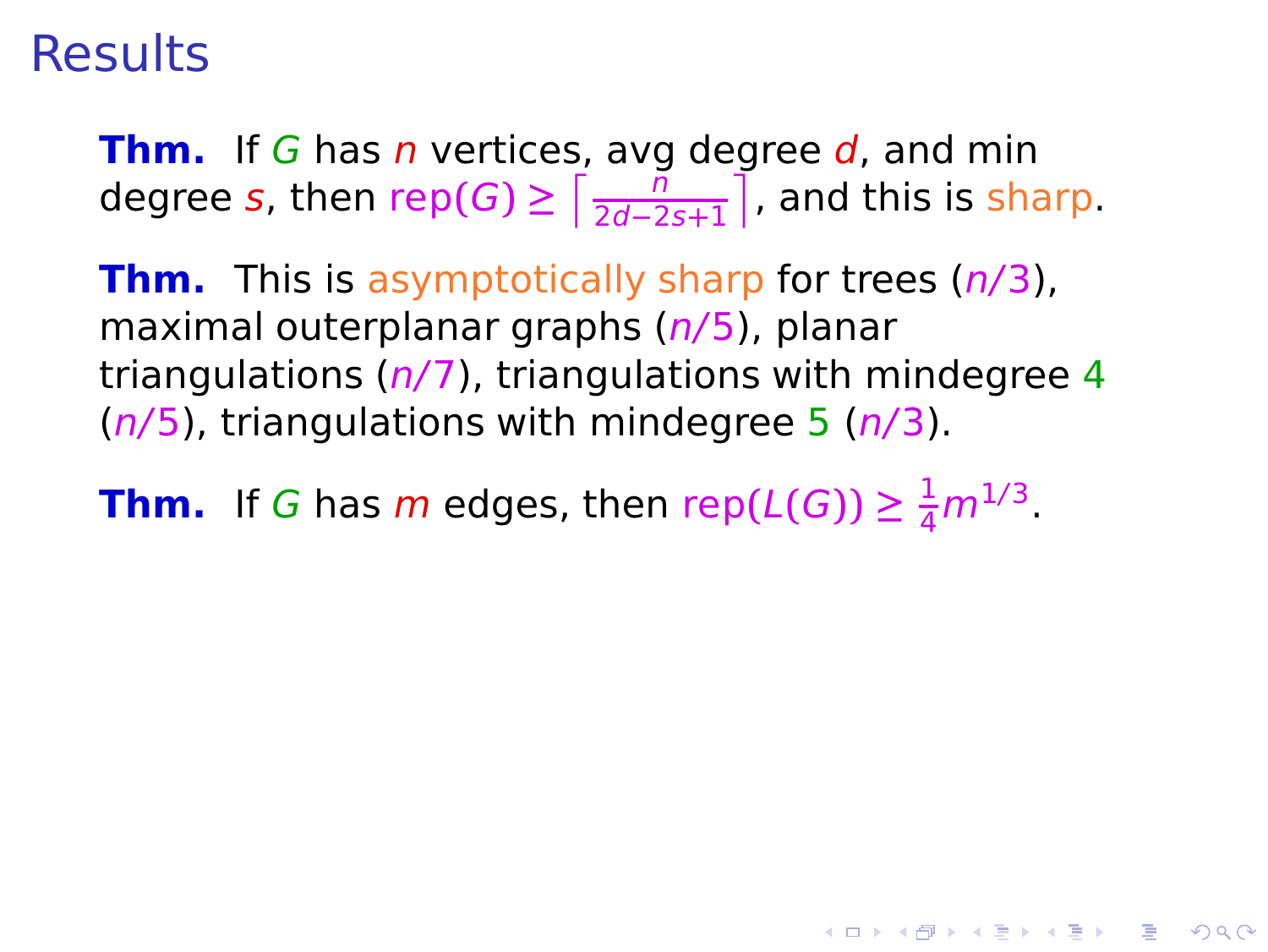**Thm.** If G has n vertices, avg degree d, and min degree  $s$ , then  $\mathsf{rep}(G) \ge \lceil \frac{n}{2d-2} \rceil$ 2d**−**2s**+**1 £ , and this is sharp.

**Thm.** This is asymptotically sharp for trees (n/3), maximal outerplanar graphs (n/5), planar triangulations  $(n/7)$ , triangulations with mindegree 4  $(n/5)$ , triangulations with mindegree 5  $(n/3)$ .

**Thm.** If G has m edges, then rep( $L(G)$ )  $\geq \frac{1}{4}m^{1/3}$ .

**Thm.** For infinitely many m, there exists G with m edges and  $rep(L(G)) \leq 2(m/3)^{1/2}$ .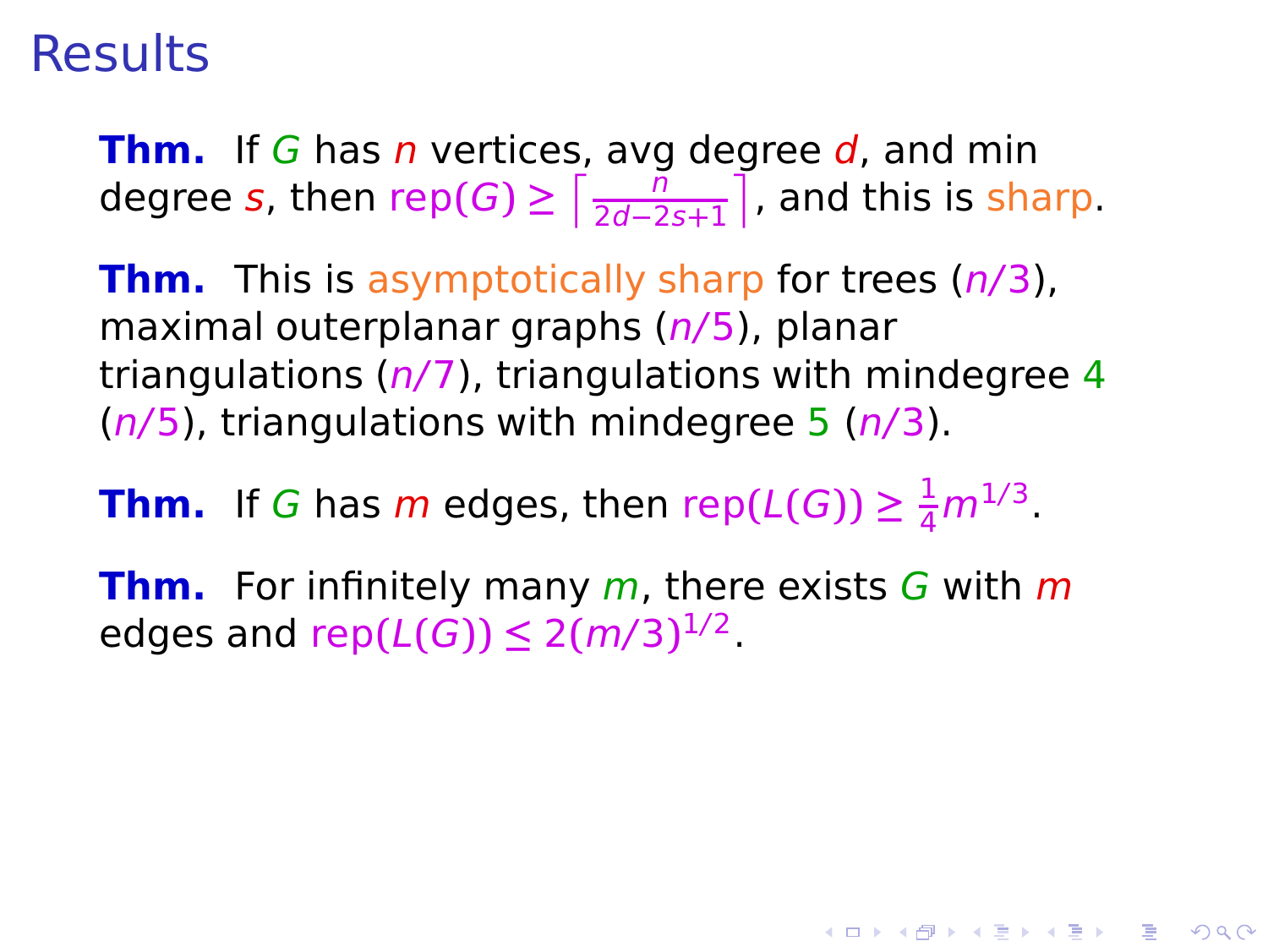**Thm.** If G has n vertices, avg degree d, and min degree  $s$ , then  $\mathsf{rep}(G) \ge \lceil \frac{n}{2d-2} \rceil$ 2d**−**2s**+**1 £ , and this is sharp.

**Thm.** This is asymptotically sharp for trees (n/3), maximal outerplanar graphs (n/5), planar triangulations  $(n/7)$ , triangulations with mindegree 4  $(n/5)$ , triangulations with mindegree 5  $(n/3)$ .

**Thm.** If G has m edges, then rep( $L(G)$ )  $\geq \frac{1}{4}m^{1/3}$ .

**Thm.** For infinitely many m, there exists G with m edges and  $rep(L(G)) \leq 2(m/3)^{1/2}$ .

**Conj.** min rep $(L(G))$  over m-edge graphs is  $\Theta(m^{1/2})$ .

4 0 > 4 <del>0</del> + 4 3 + 4 3 + 5 + 9 4 0 +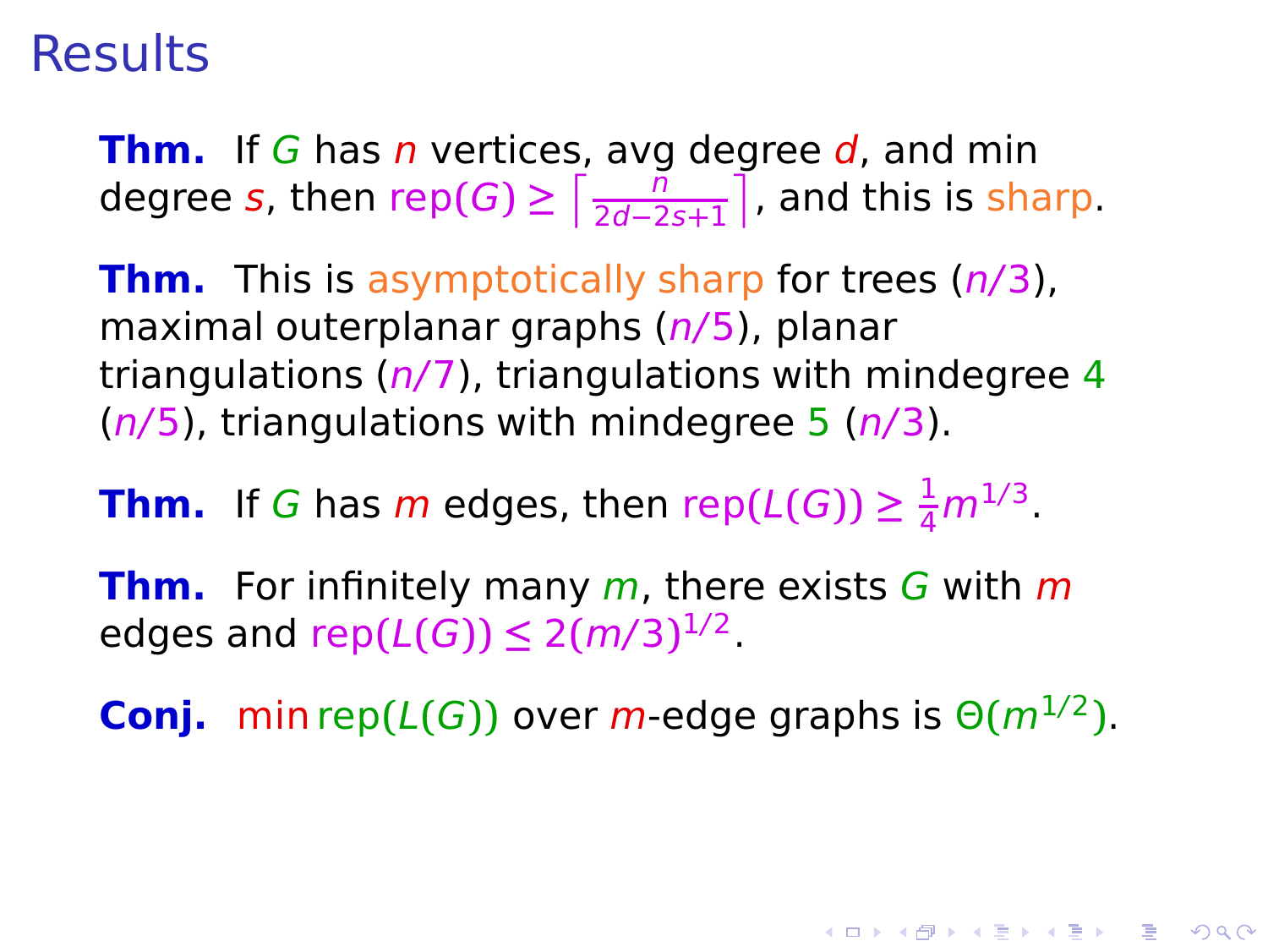**Thm.** If G has n vertices, avg degree d, and min degree  $s$ , then  $\mathsf{rep}(G) \ge \lceil \frac{n}{2d-2} \rceil$ 2d**−**2s**+**1 £ , and this is sharp.

**Thm.** This is asymptotically sharp for trees (n/3), maximal outerplanar graphs (n/5), planar triangulations  $(n/7)$ , triangulations with mindegree 4  $(n/5)$ , triangulations with mindegree 5  $(n/3)$ .

**Thm.** If G has m edges, then rep( $L(G)$ )  $\geq \frac{1}{4}m^{1/3}$ .

**Thm.** For infinitely many m, there exists G with m edges and  $rep(L(G)) \leq 2(m/3)^{1/2}$ .

**Conj.** min rep $(L(G))$  over m-edge graphs is  $\Theta(m^{1/2})$ .

Evidence: True for trees. For trees with perfect matchings, maximal outerplanar graphs, and triangulations with 2-factors, rep**(**L**(**G**)) =** Θ**(**m**)**.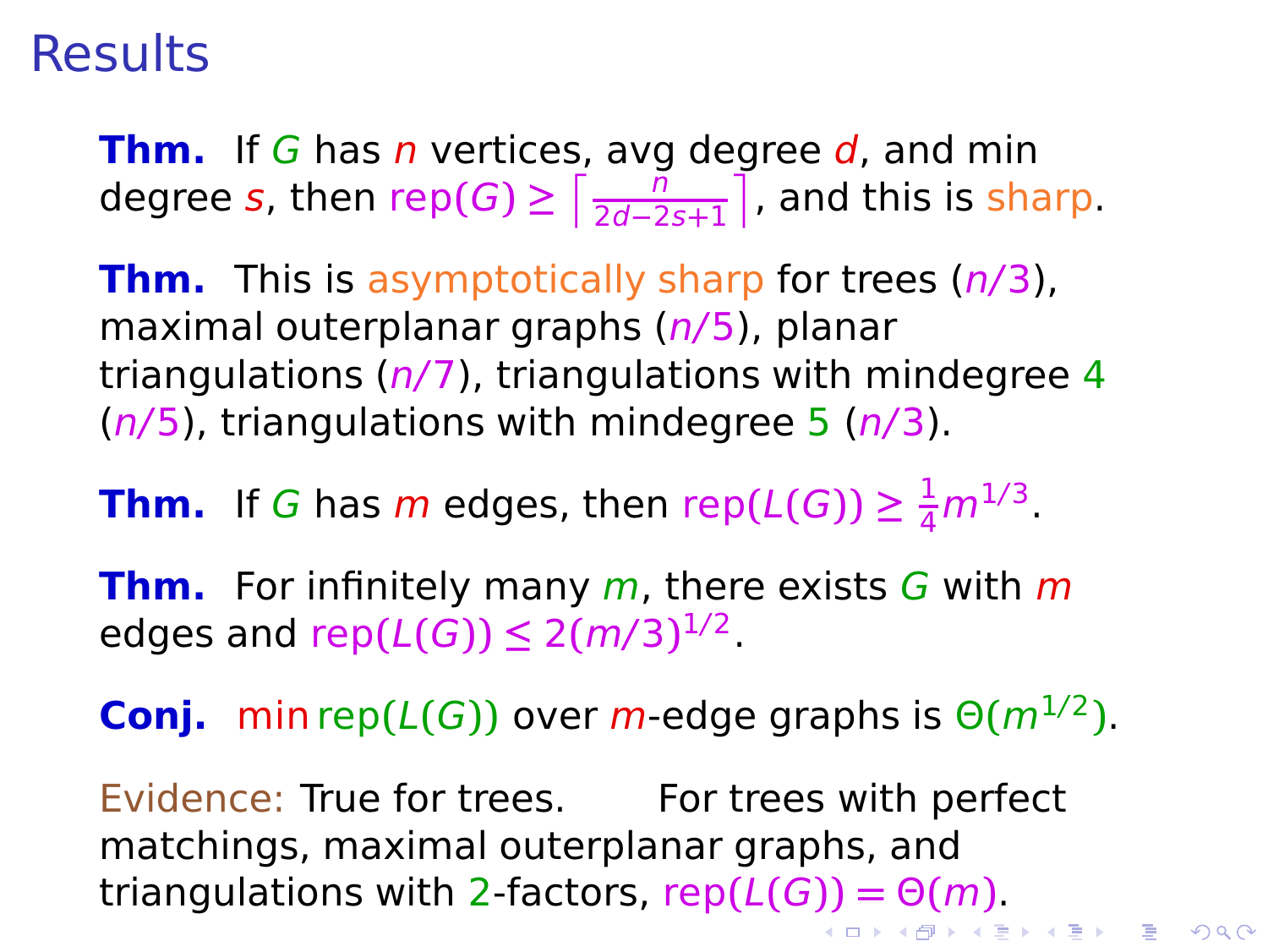**Lem.** If G has *n* vertices, avg degree d, and min degree *s*, then  $\mathsf{rep}(G) \ge \lceil \frac{n}{2d-2} \rceil$ 2d**−**2s**+**1 £ .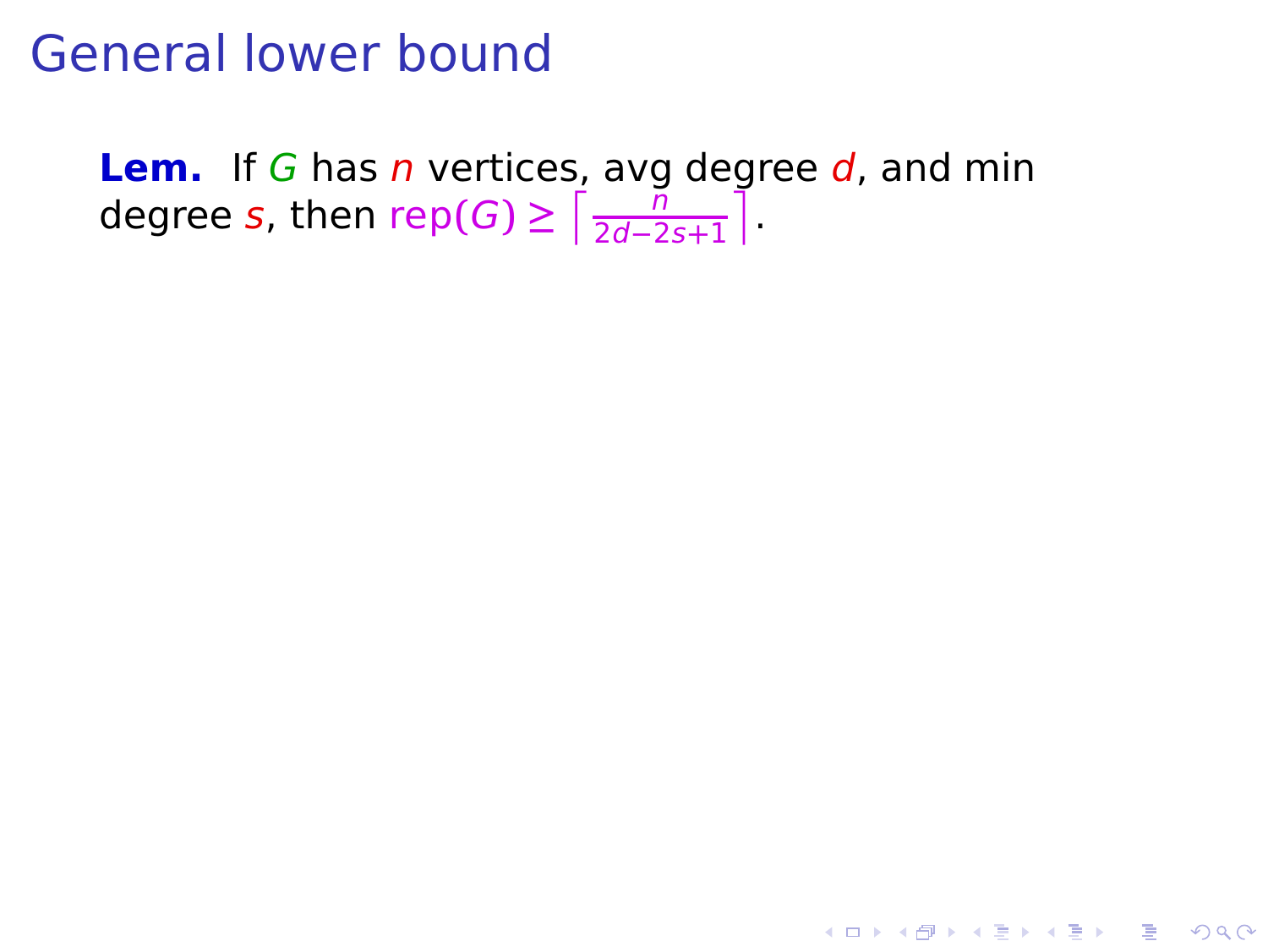**Lem.** If G has n vertices, avg degree d, and min degree *s*, then  $\mathsf{rep}(G) \ge \lceil \frac{n}{2d-2} \rceil$ 2d**−**2s**+**1 £ .

**Pf.** Let  $r = \text{rep}(G)$ , and  $n = ra + b$  with  $1 \leq b \leq r$ .

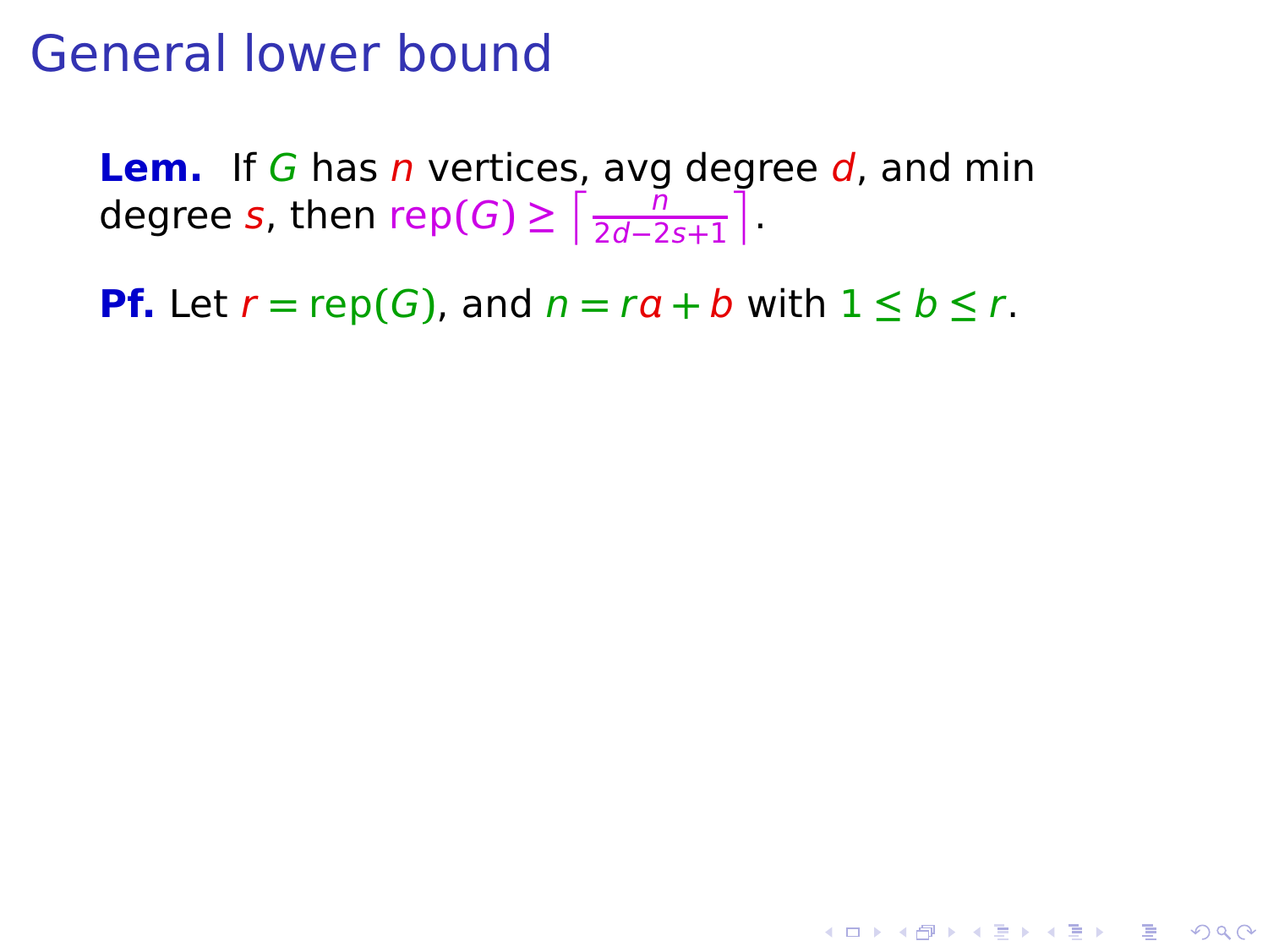**Lem.** If G has n vertices, avg degree d, and min degree *s*, then  $\mathsf{rep}(G) \ge \lceil \frac{n}{2d-2} \rceil$ 2d**−**2s**+**1 £ .

**Pf.** Let  $r = \text{rep}(G)$ , and  $n = ra + b$  with  $1 \leq b \leq r$ .

**Degree sum:**  $dn \geq rs + r(s + 1) + ...r(s + a - 1) + b(s + a)$ 

**YO A REPART ARE YOUR**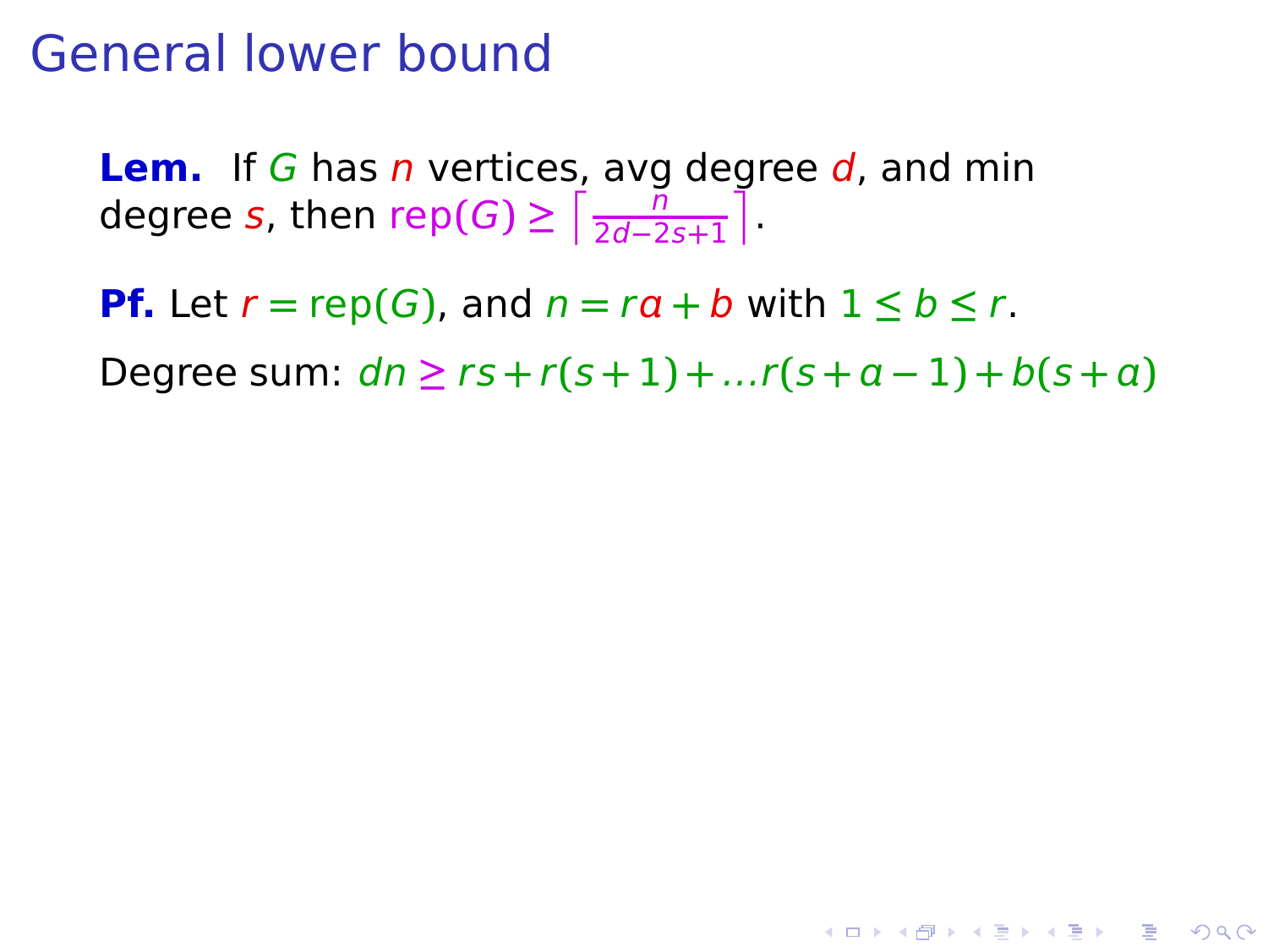**Lem.** If G has n vertices, avg degree d, and min degree *s*, then  $\mathsf{rep}(G) \ge \lceil \frac{n}{2d-2} \rceil$ 2d**−**2s**+**1 £ .

**Pf.** Let  $r = \text{rep}(G)$ , and  $n = ra + b$  with  $1 \leq b \leq r$ . **Degree sum:**  $dn \geq rs + r(s + 1) + ... r(s + a − 1) + b(s + a)$  $= ra(\frac{2s+a-1}{2}) + b(s+a) = ns + \frac{n}{2}$  $\frac{n}{2}(\frac{n}{r}-1)+\frac{b(r-b)}{2r}$ .

**KORKA SERKER YOUR**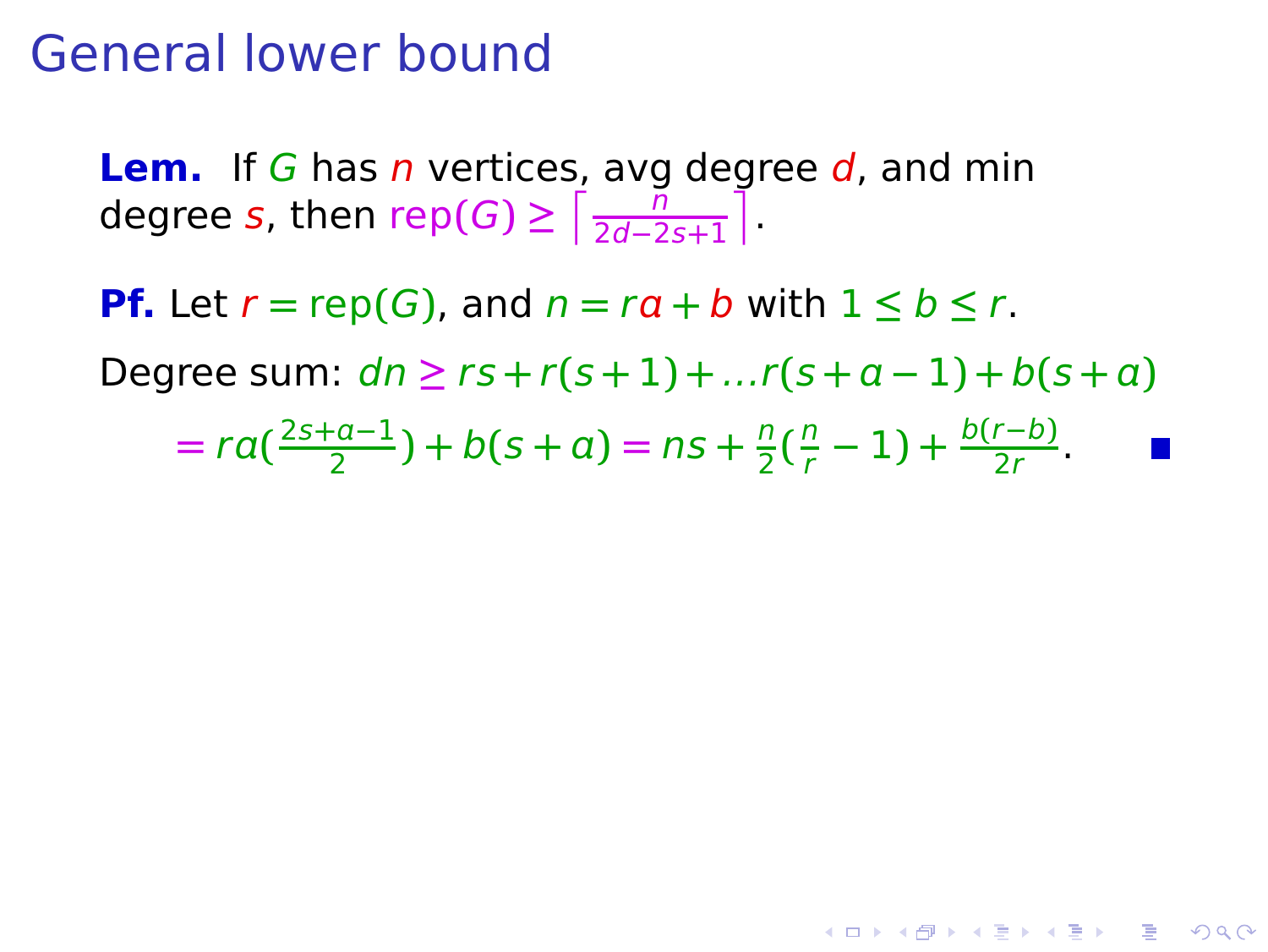**Lem.** If G has n vertices, avg degree d, and min degree *s*, then  $\mathsf{rep}(G) \ge \lceil \frac{n}{2d-2} \rceil$ 2d**−**2s**+**1 £ .

K ロ ▶ K @ ▶ K 할 ▶ K 할 ▶ | 할 | © 9 Q @

**Pf.**  $dn \geq ns + \frac{n}{2}$  $\frac{n}{2}(\frac{n}{r})$  $\frac{n}{r}$  – 1) +  $\frac{b(r-b)}{2r}$ .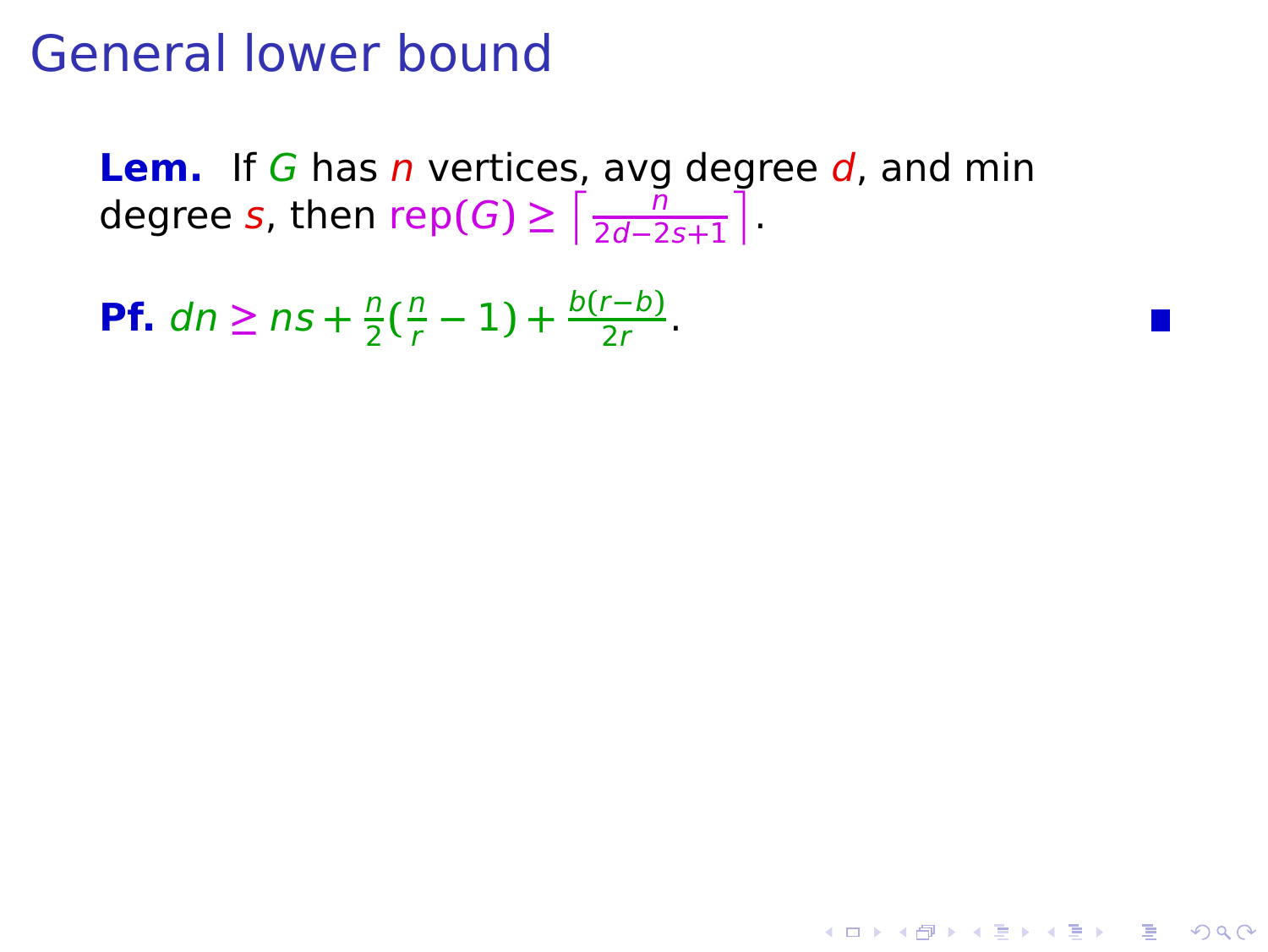**Lem.** If G has n vertices, avg degree d, and min degree *s*, then  $\mathsf{rep}(G) \ge \lceil \frac{n}{2d-2} \rceil$ 2d**−**2s**+**1 £ .

**KORKA SERKER YOUR** 

**Pf.**  $dn \geq ns + \frac{n}{2}$  $\frac{n}{2}(\frac{n}{r})$  $\frac{n}{r}$  – 1) +  $\frac{b(r-b)}{2r}$ .

**Ex.** Sharpness when  $d = 2k$ . (Here  $k = 3$ .)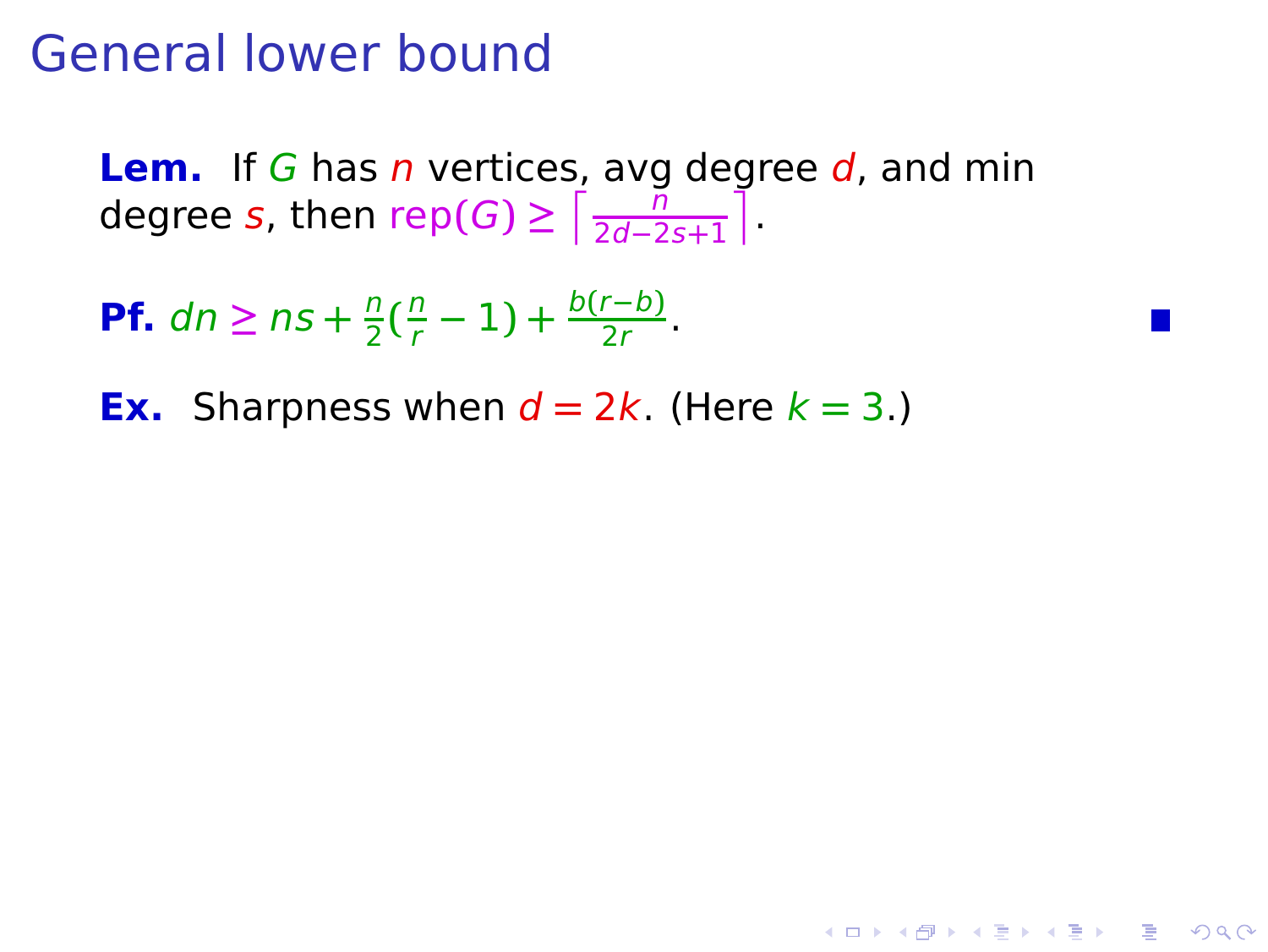**Lem.** If G has n vertices, avg degree d, and min degree  $s$ , then  $\mathsf{rep}(G) \ge \lceil \frac{n}{2d-2} \rceil$ 2d**−**2s**+**1 £ .

**K ロ X K 레 X K ミ X K ミ X → X 를 → Y Q Q Q** 

- **Pf.**  $dn \geq ns + \frac{n}{2}$  $\frac{n}{2}(\frac{n}{r}-1)+\frac{b(r-b)}{2r}$ .
- **Ex.** Sharpness when  $d = 2k$ . (Here  $k = 3$ .)

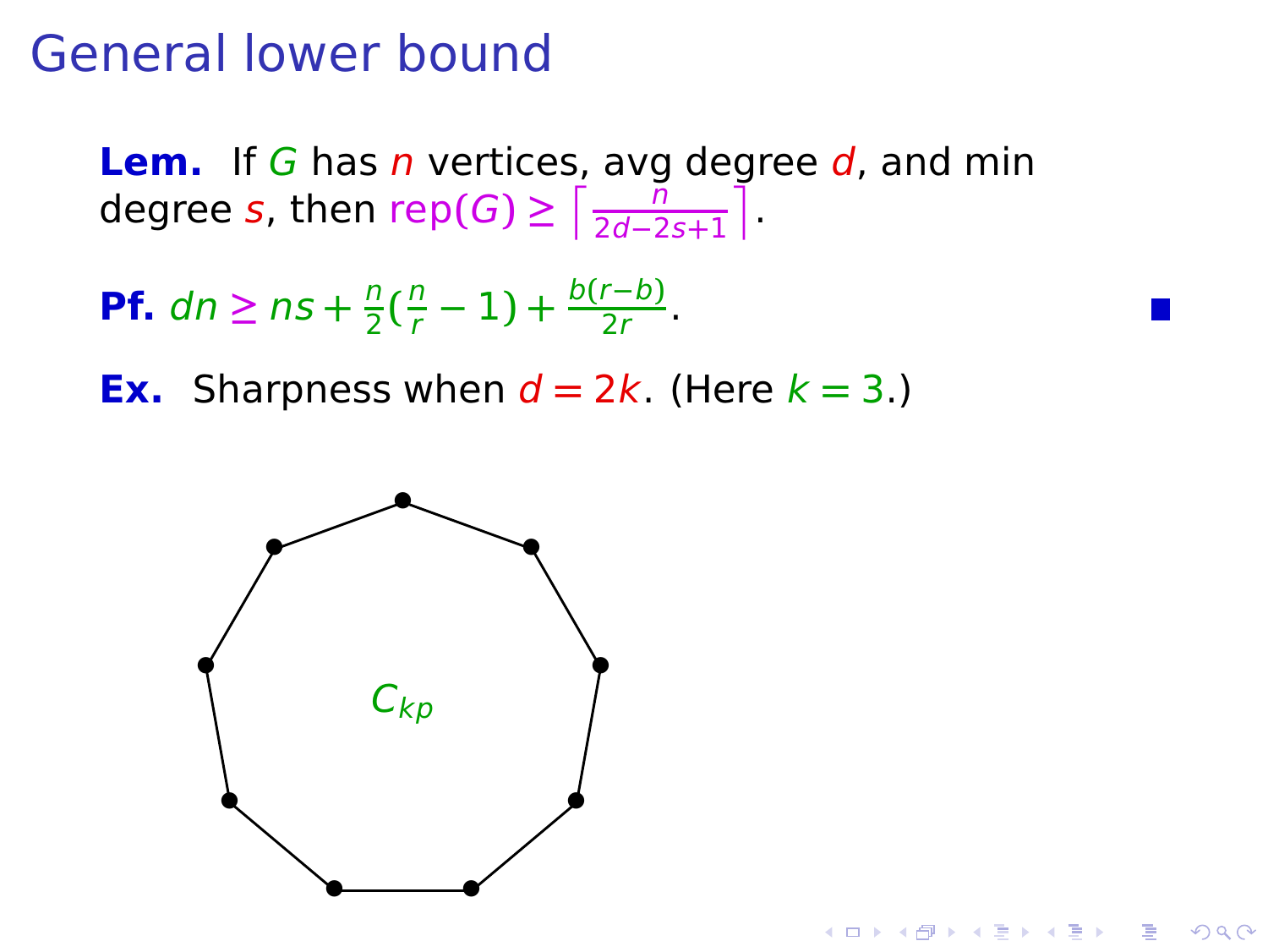**Lem.** If G has n vertices, avg degree d, and min degree  $s$ , then  $\mathsf{rep}(G) \ge \lceil \frac{n}{2d-2} \rceil$ 2d**−**2s**+**1 £ .

- **Pf.**  $dn \geq ns + \frac{n}{2}$  $\frac{n}{2}(\frac{n}{r}-1)+\frac{b(r-b)}{2r}$ .
- **Ex.** Sharpness when  $d = 2k$ . (Here  $k = 3$ .)

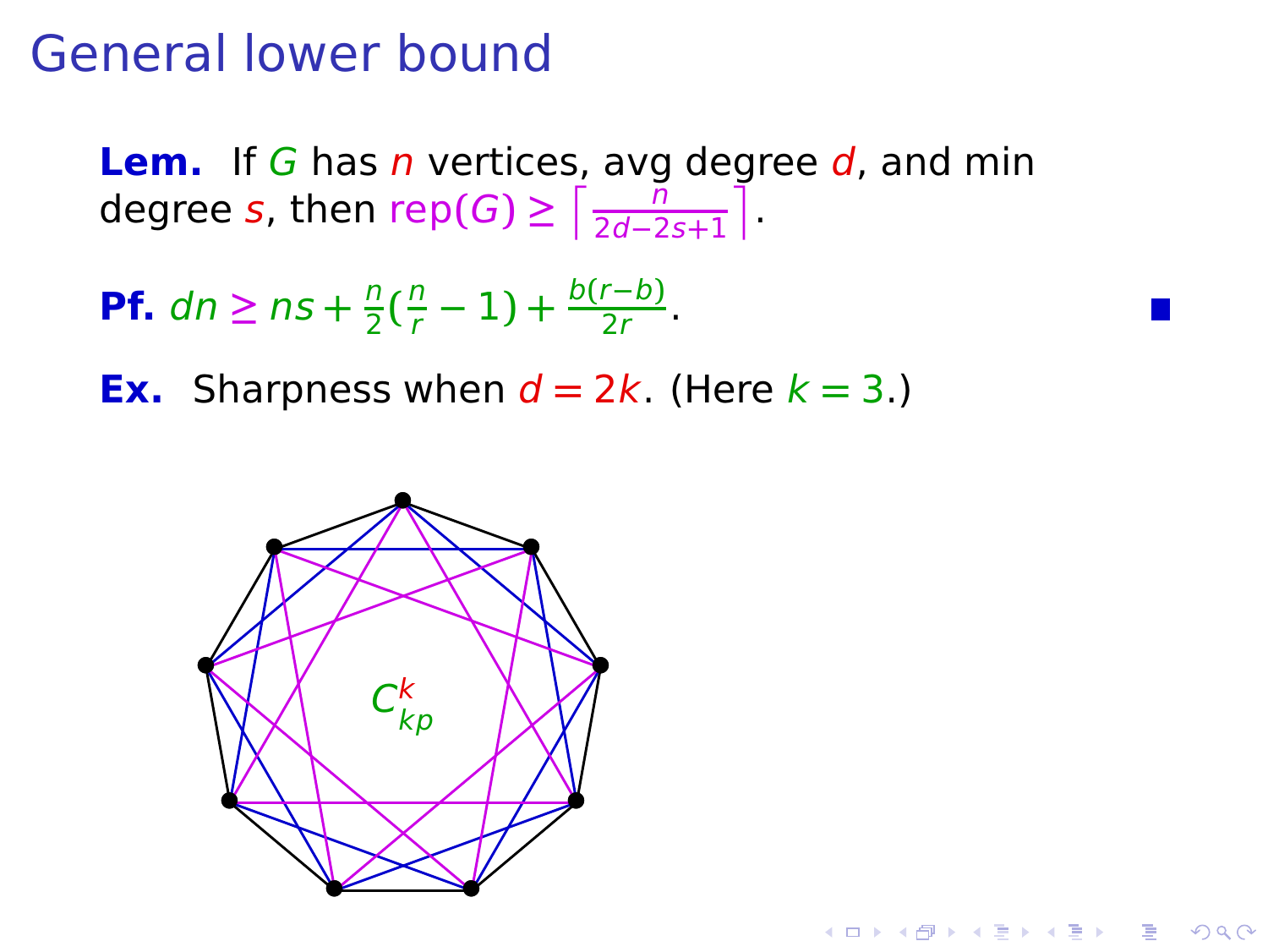**Lem.** If G has n vertices, avg degree d, and min degree  $s$ , then  $\mathsf{rep}(G) \ge \lceil \frac{n}{2d-2} \rceil$ 2d**−**2s**+**1 £ .

**Pf.**  $dn \geq ns + \frac{n}{2}$  $\frac{n}{2}(\frac{n}{r}-1)+\frac{b(r-b)}{2r}$ .

**Ex.** Sharpness when  $d = 2k$ . (Here  $k = 3$ .)

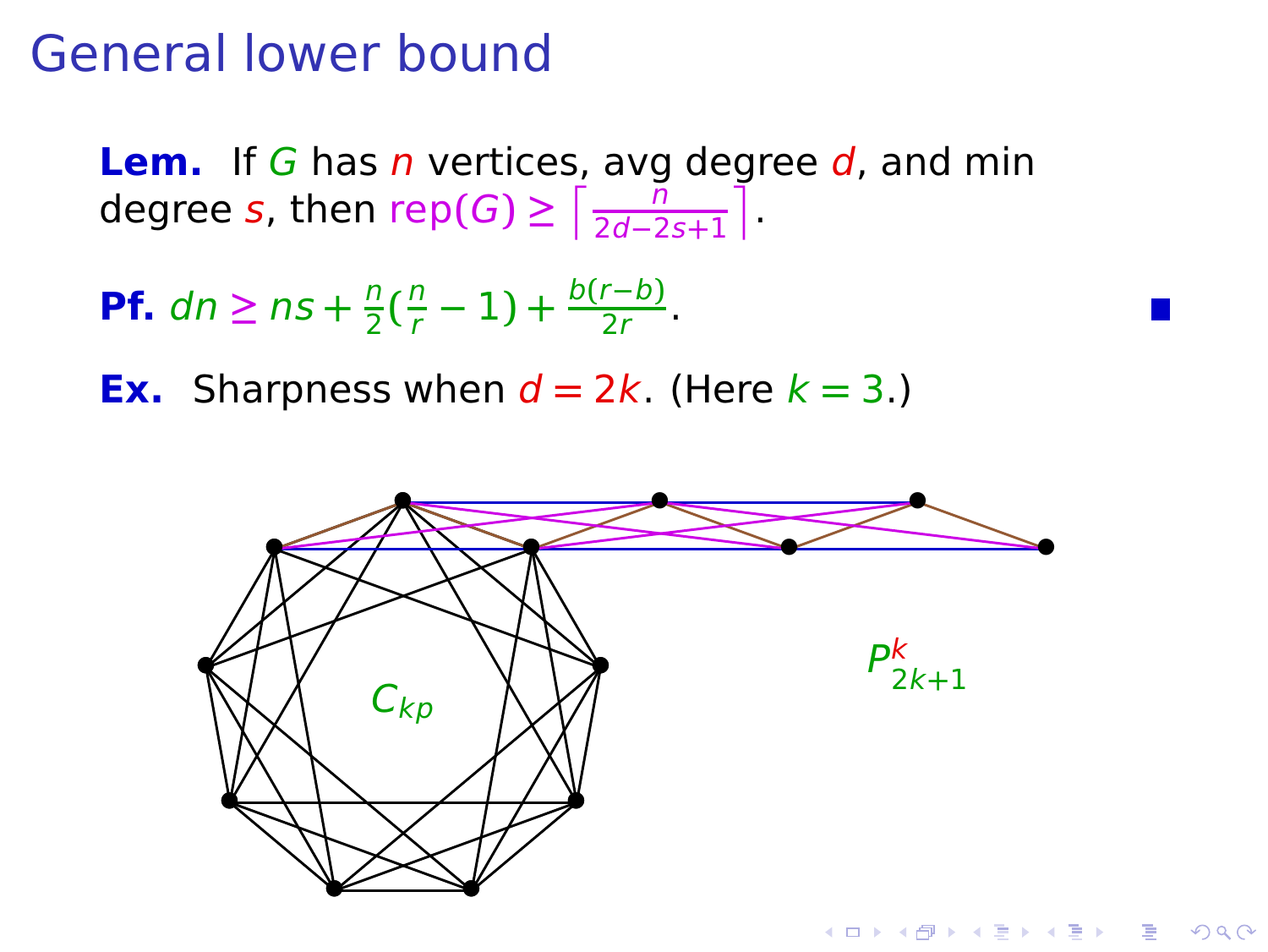**Lem.** If G has n vertices, avg degree d, and min degree  $s$ , then  $\mathsf{rep}(G) \ge \lceil \frac{n}{2d-2} \rceil$ 2d**−**2s**+**1 £ .

**Pf.**  $dn \geq ns + \frac{n}{2}$  $\frac{n}{2}(\frac{n}{r})$  $\frac{n}{r}$  – 1) +  $\frac{b(r-b)}{2r}$ .

**Ex.** Sharpness when  $d = 2k$ . (Here  $k = 3$ .)

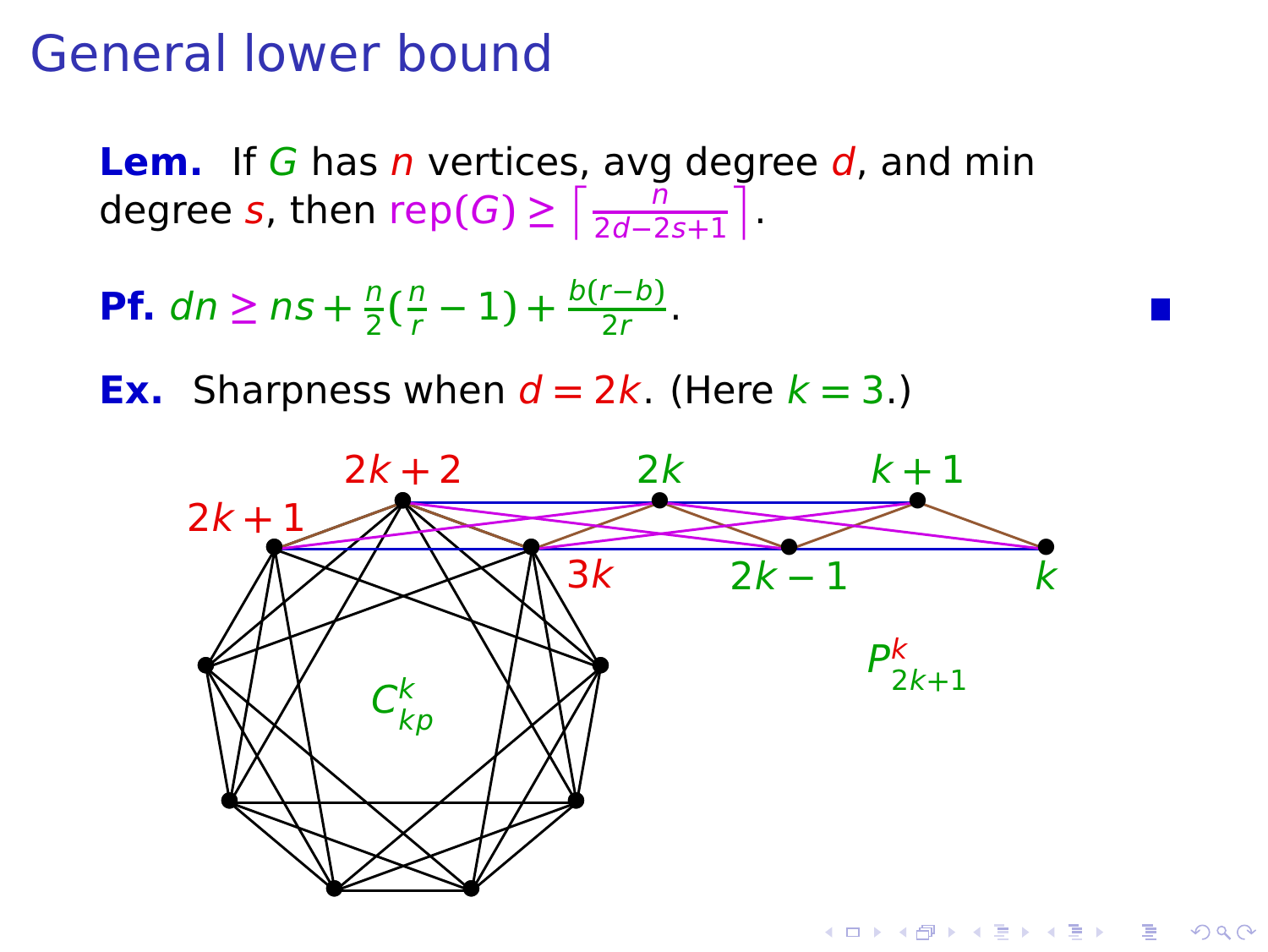Given n, s, r **∈ N** and d, seek graph whose degree-sum equals the counting bound:  $dn = ns + \frac{n}{2}$  $\frac{n}{2}(\frac{n}{r}-1)+\frac{b(r-b)}{2r}$ .

K ロ ▶ K @ ▶ K 할 ▶ K 할 ▶ 이 할 → 9 Q Q\*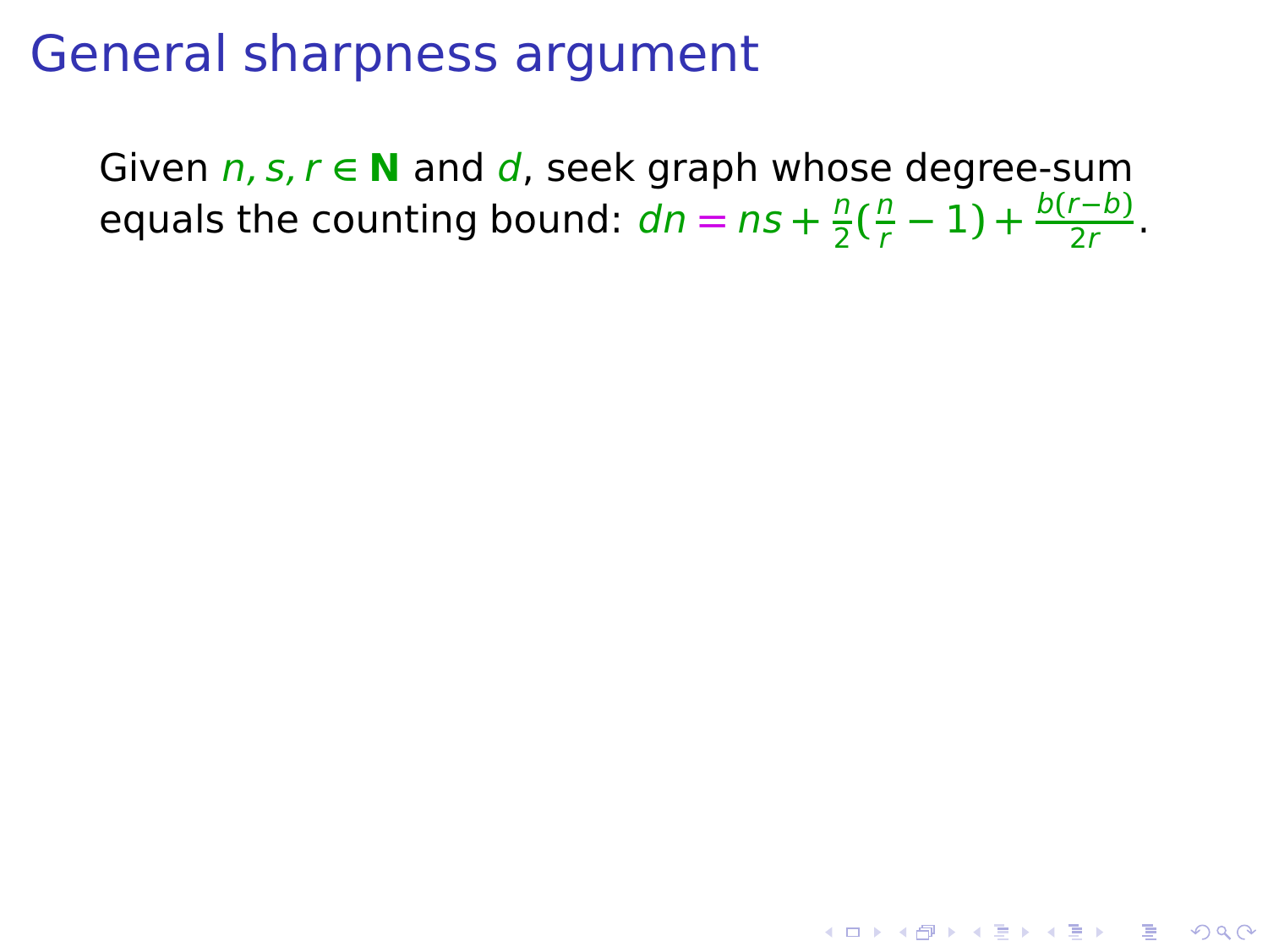Given n, s, r **∈ N** and d, seek graph whose degree-sum equals the counting bound:  $dn = ns + \frac{n}{2}$  $\frac{n}{2}(\frac{n}{r}-1)+\frac{b(r-b)}{2r}$ .

**Def.** packed list =  $ar + b$  integers from s to  $s + a$  having r copies of each  $s, \ldots, s + a - 1$  and b copies of  $s + a$ (also 1 **≤** b **≤** r).

**KORKA SERKER YOUR**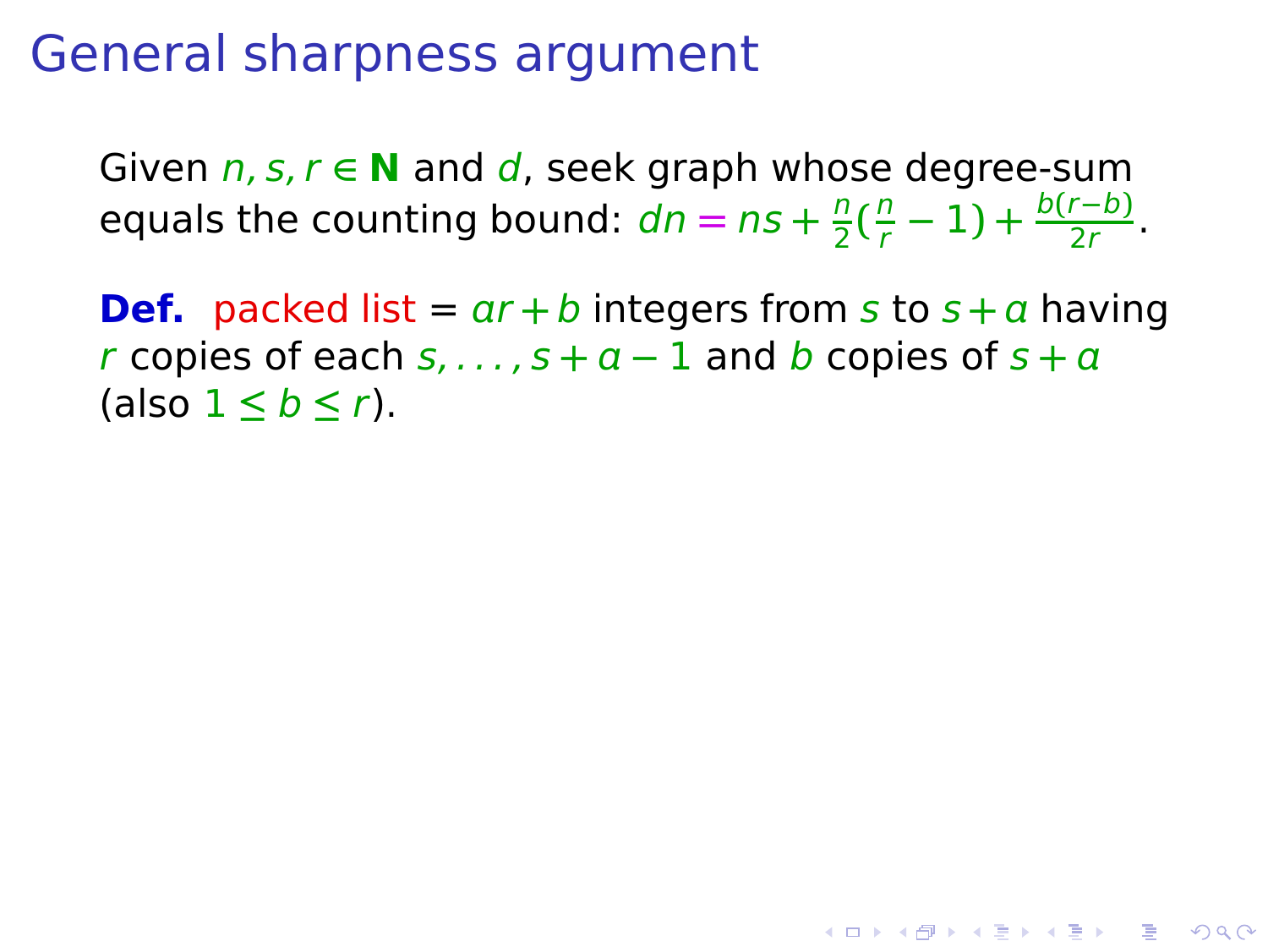Given n, s, r **∈ N** and d, seek graph whose degree-sum equals the counting bound:  $dn = ns + \frac{n}{2}$  $\frac{n}{2}(\frac{n}{r}-1)+\frac{b(r-b)}{2r}$ .

**Def.** packed list =  $ar + b$  integers from s to  $s + a$  having r copies of each  $s, \ldots, s + a - 1$  and b copies of  $s + a$ (also 1 **≤** b **≤** r).

**Thm.** A packed list is graphic if and only if the sum is even and  $ar + b > s + a$ .

**KORKA SERKER YOUR**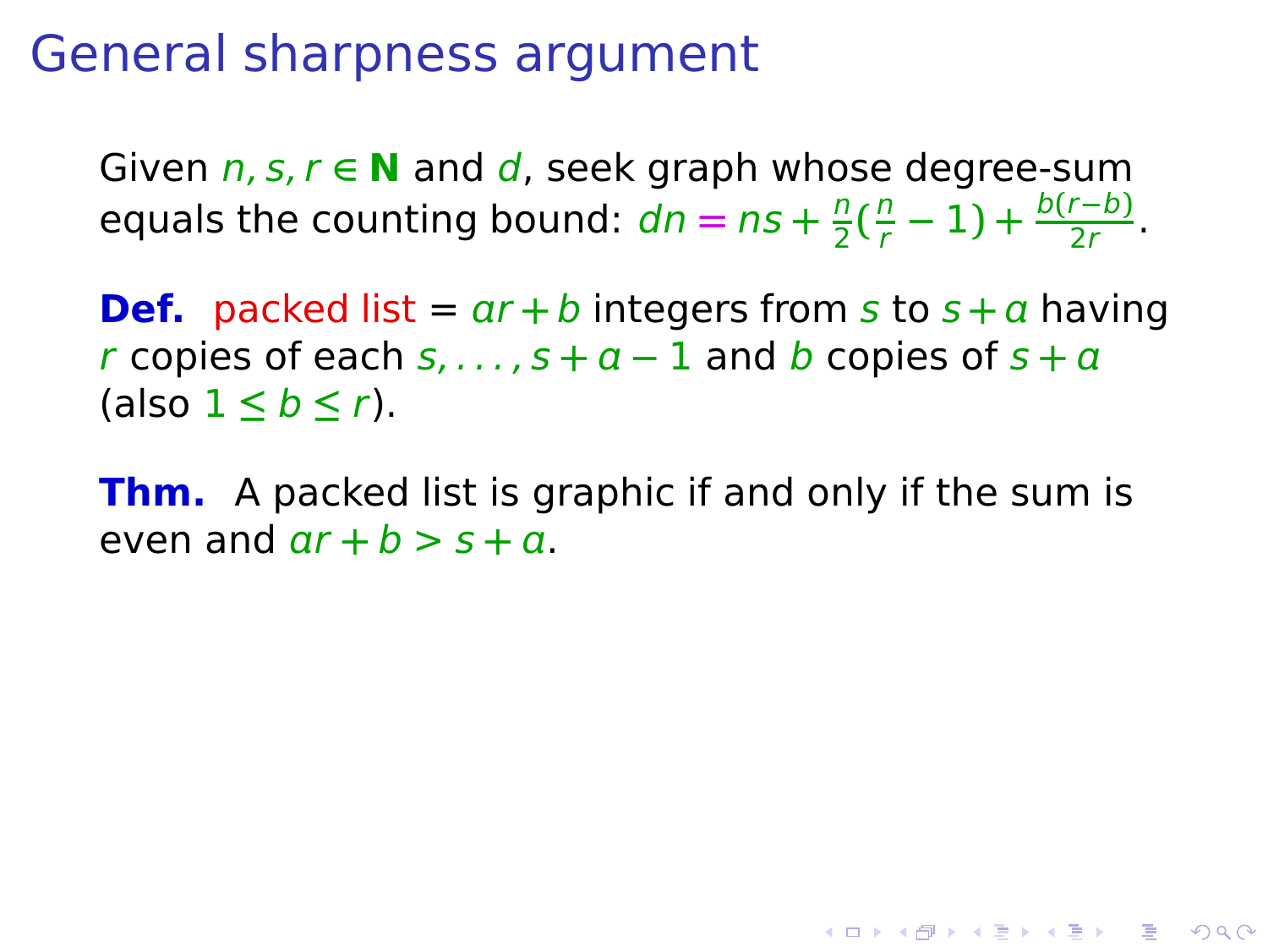Given n, s, r **∈ N** and d, seek graph whose degree-sum equals the counting bound:  $dn = ns + \frac{n}{2}$  $\frac{n}{2}(\frac{n}{r}-1)+\frac{b(r-b)}{2r}$ .

**Def.** packed list =  $ar + b$  integers from s to  $s + a$  having r copies of each  $s, \ldots, s + a - 1$  and b copies of  $s + a$ (also 1 **≤** b **≤** r).

**Thm.** A packed list is graphic if and only if the sum is even and  $ar + b > s + a$ .

**KORKA SERKER YOUR** 

Note:  $d_1 - d_n \leq 1$  is a special case.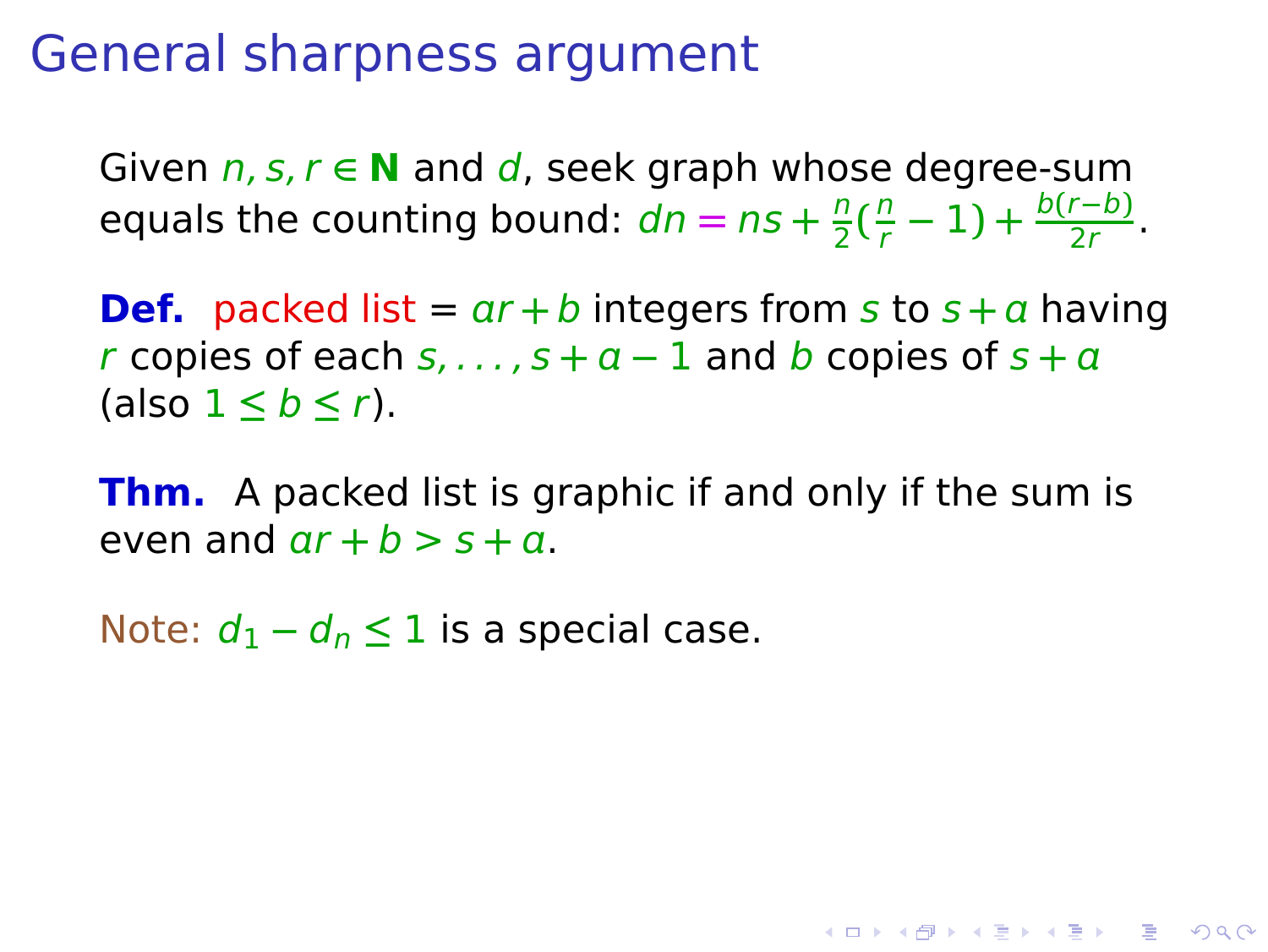Given n, s, r **∈ N** and d, seek graph whose degree-sum equals the counting bound:  $dn = ns + \frac{n}{2}$  $\frac{n}{2}(\frac{n}{r}-1)+\frac{b(r-b)}{2r}$ .

**Def.** packed list =  $ar + b$  integers from s to  $s + a$  having r copies of each  $s, \ldots, s + a - 1$  and b copies of  $s + a$ (also 1 **≤** b **≤** r).

**Thm.** A packed list is graphic if and only if the sum is even and  $ar + b > s + a$ .

Note:  $d_1 - d_n \leq 1$  is a special case.

Sufficiency uses Erdös–Gallai Conditions in this form:  $\sum_{i=1}^{k} (d_i + 1) \leq \sum_{k=1}^{k} d_i^*$  $\sum_{i}^{*}$  for  $1 \leq k \leq l(d)$ .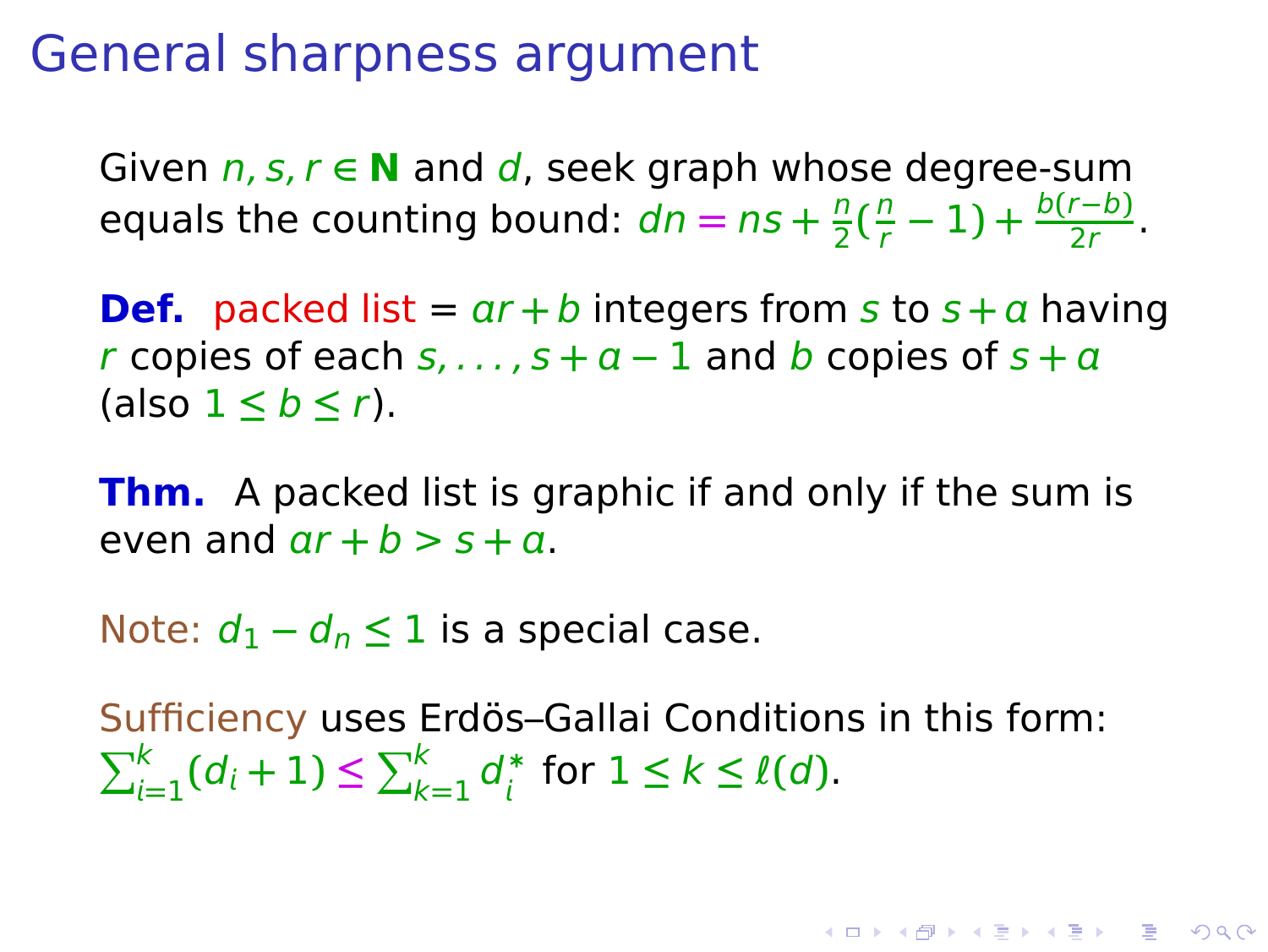E–G Conditions:  $\sum_{i=1}^{k} (d_i + 1) \leq \sum_{k=1}^{k} d_i^*$  $\sum_{i}^{*}$  for  $1 \leq k \leq l(d)$ .

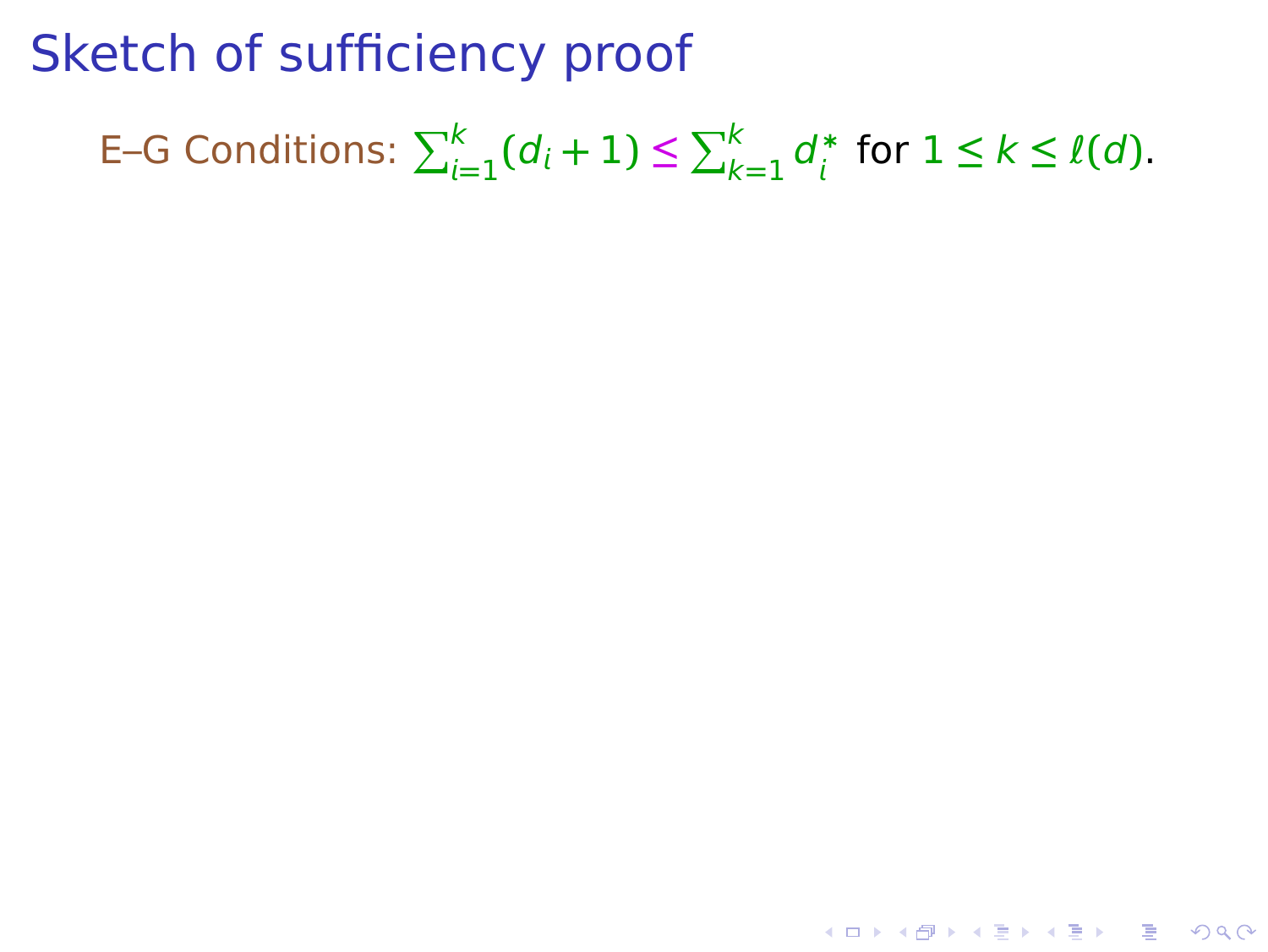E–G Conditions:  $\sum_{i=1}^{k} (d_i + 1) \leq \sum_{k=1}^{k} d_i^*$  $\sum_{i}^{*}$  for  $1 \leq k \leq l(d)$ .

**Ex.**  $r = 3$ ,  $s = 3$ ,  $a = 2$ ,  $b = 1$ .



**KORKA SERKER YOUR**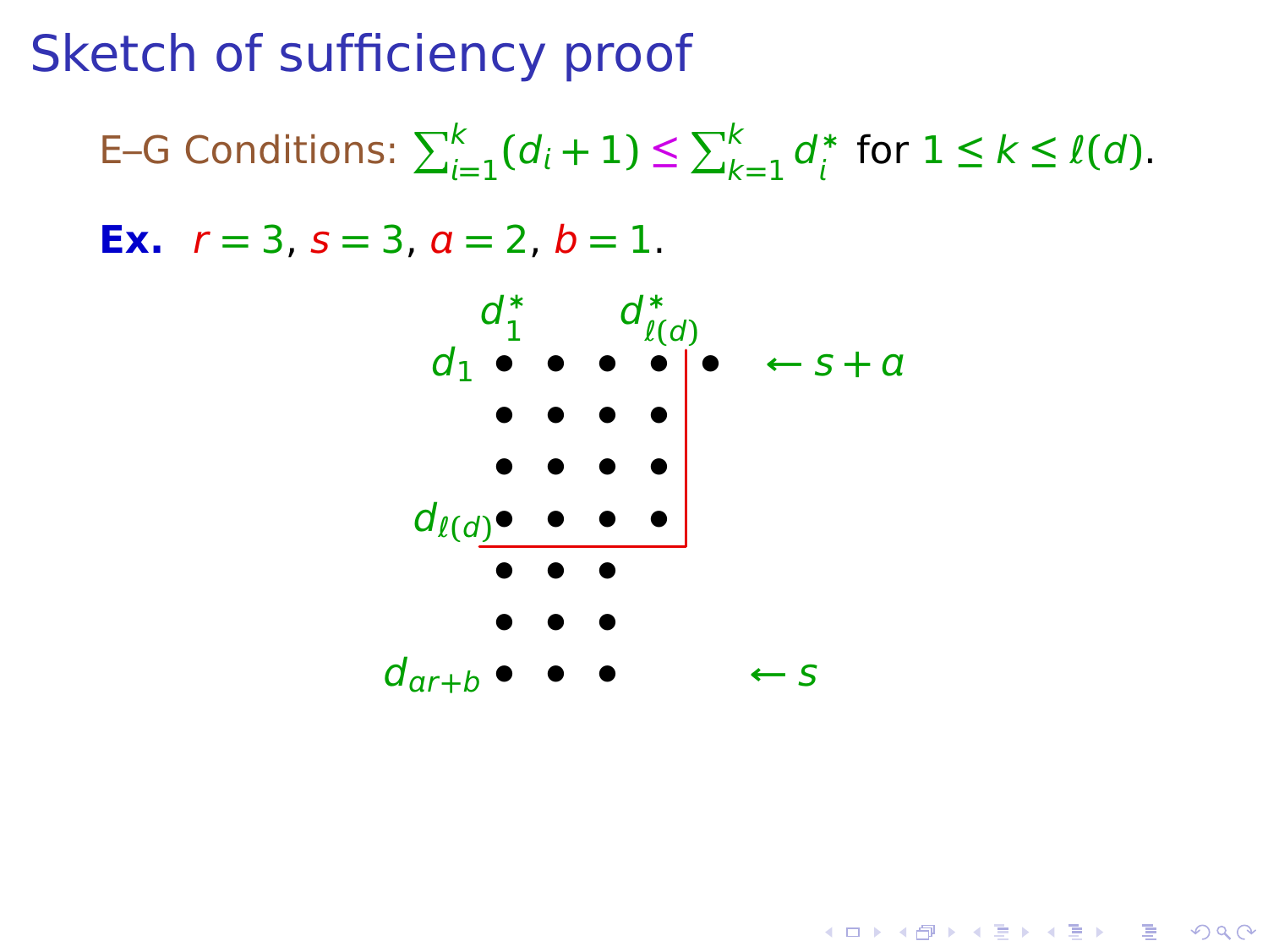E–G Conditions:  $\sum_{i=1}^{k} (d_i + 1) \leq \sum_{k=1}^{k} d_i^*$  $\sum_{i}^{*}$  for  $1 \leq k \leq l(d)$ . **Ex.**  $r = 3$ ,  $s = 3$ ,  $a = 2$ ,  $b = 1$ . **• • • • • • • • • • • • •** dℓ**(**d**) • • • • • • • •**  $d_1 \bullet \bullet \bullet \bullet \bullet | \bullet$  $d_{ar+b} \bullet \bullet \bullet \bullet \bullet \leftarrow s$  $d_1^*$  $\frac{1}{1}$   $d_{\ell}^*$  $\begin{bmatrix} l(d) \\ \bullet \end{bmatrix}$   $\bullet$   $\begin{bmatrix} \bullet & \leftarrow & S + a \end{bmatrix}$ 

**KORKA SERKER YOUR** 

In most cases,  $d_k + 1 \leq d_k^*$  $\frac{k}{k}$  for  $k = \ell(d)$ .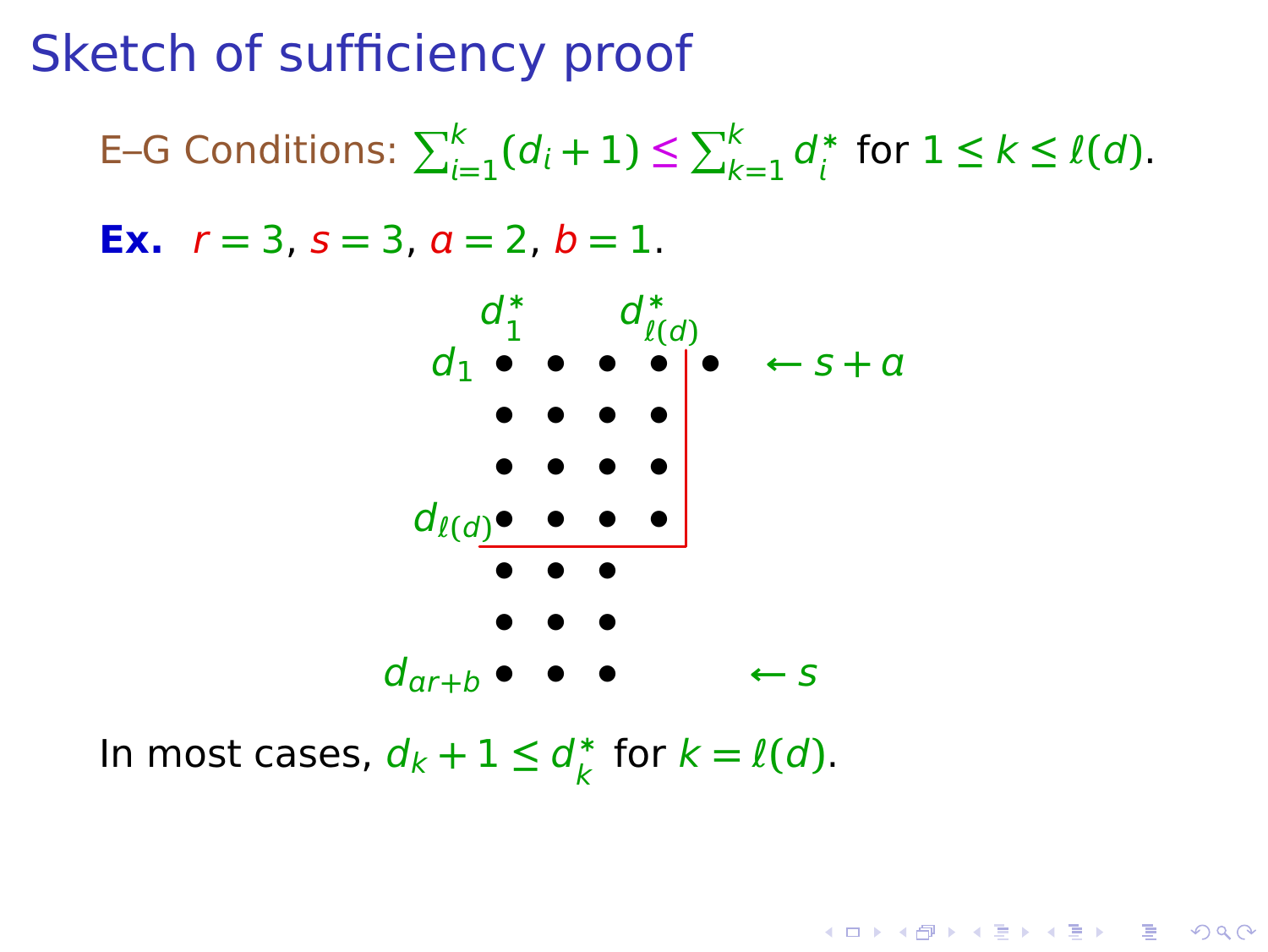E–G Conditions:  $\sum_{i=1}^{k} (d_i + 1) \leq \sum_{k=1}^{k} d_i^*$  $\sum_{i}^{*}$  for  $1 \leq k \leq l(d)$ .

**Ex.**  $r = 3$ ,  $s = 3$ ,  $a = 2$ ,  $b = 1$ .



In most cases,  $d_k + 1 \leq d_k^*$  $\frac{k}{k}$  for  $k = \ell(d)$ . Key: As k decreases,  $d_k$  up by  $\leq 1$ , while  $d_k^*$  $\frac{k}{k}$  up by r.

**KORK EXTERNE MORE**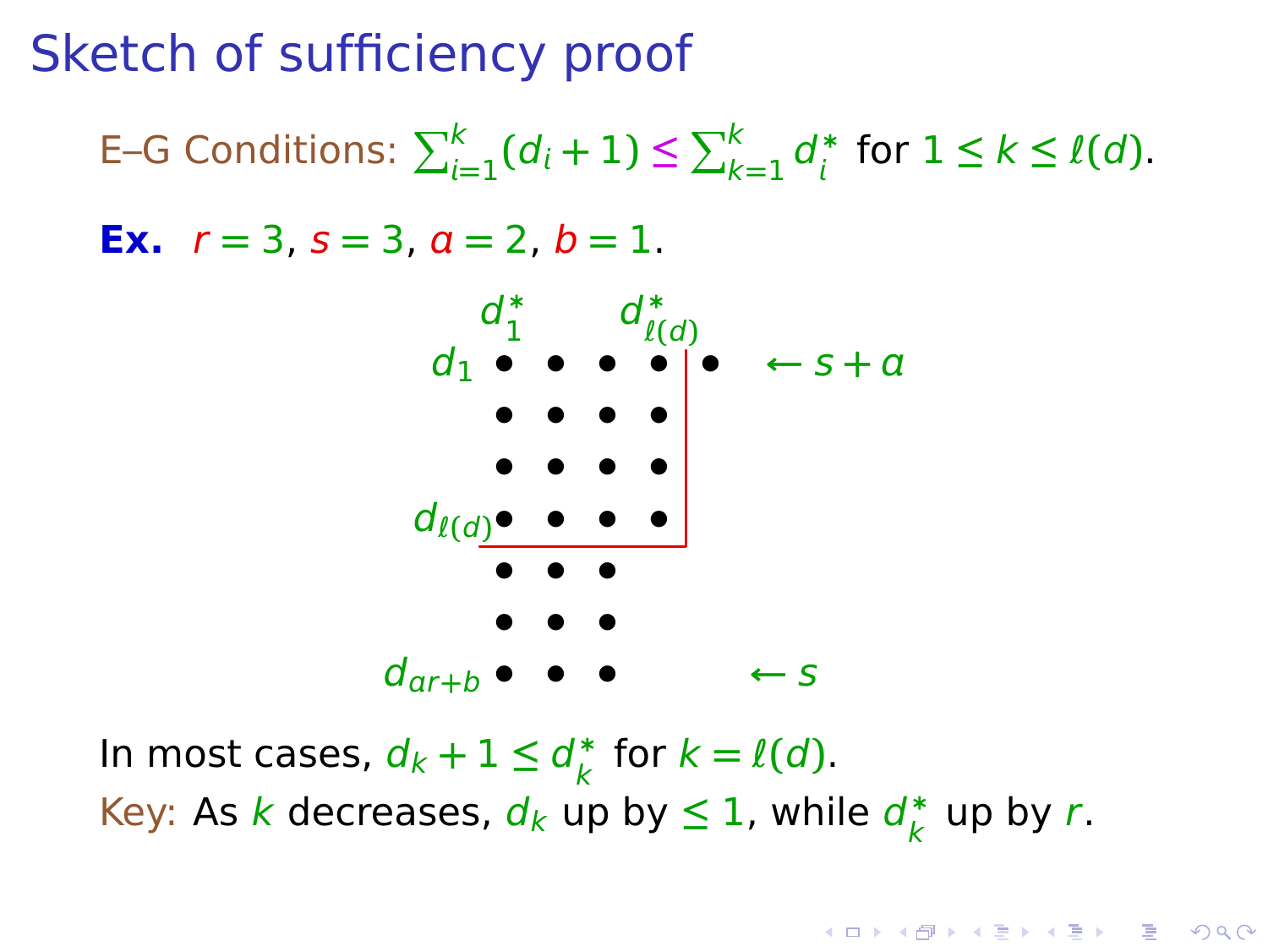E–G Conditions:  $\sum_{i=1}^{k} (d_i + 1) \leq \sum_{k=1}^{k} d_i^*$  $\sum_{i}^{*}$  for  $1 \leq k \leq l(d)$ .

**Ex.**  $r = 3$ ,  $s = 3$ ,  $a = 2$ ,  $b = 1$ .



In most cases,  $d_k + 1 \leq d_k^*$  $\frac{k}{k}$  for  $k = \ell(d)$ . Key: As k decreases,  $d_k$  up by  $\leq 1$ , while  $d_k^*$  $\frac{k}{k}$  up by r. So,  $d_i + 1 \leq d_i^*$  $_i^*$  in each term, and sum is okay.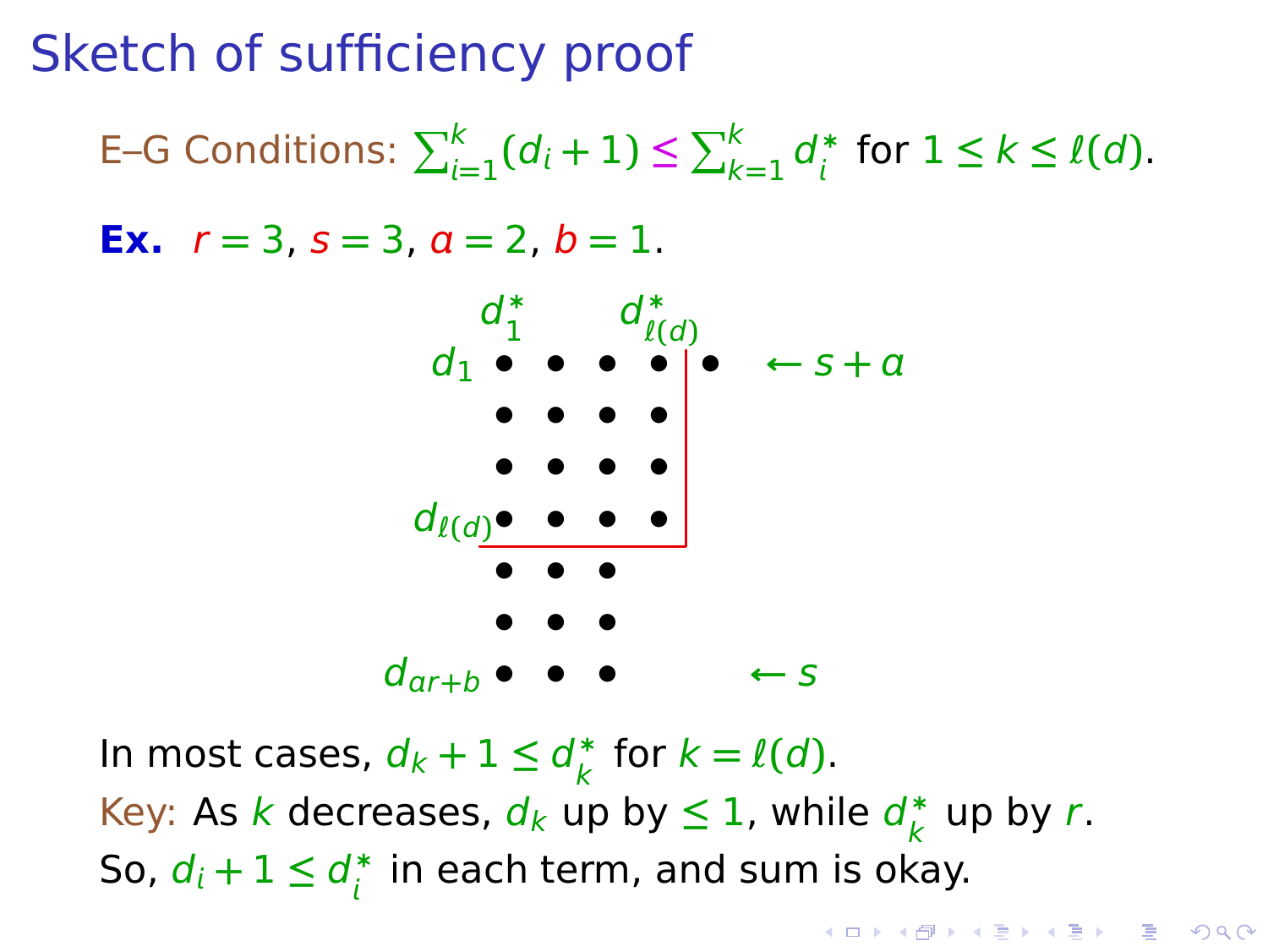Trees:  $d = \frac{2n-2}{n}$  < 2;  $s = 1$ ; rep(*G*) ≥ *n*/3.

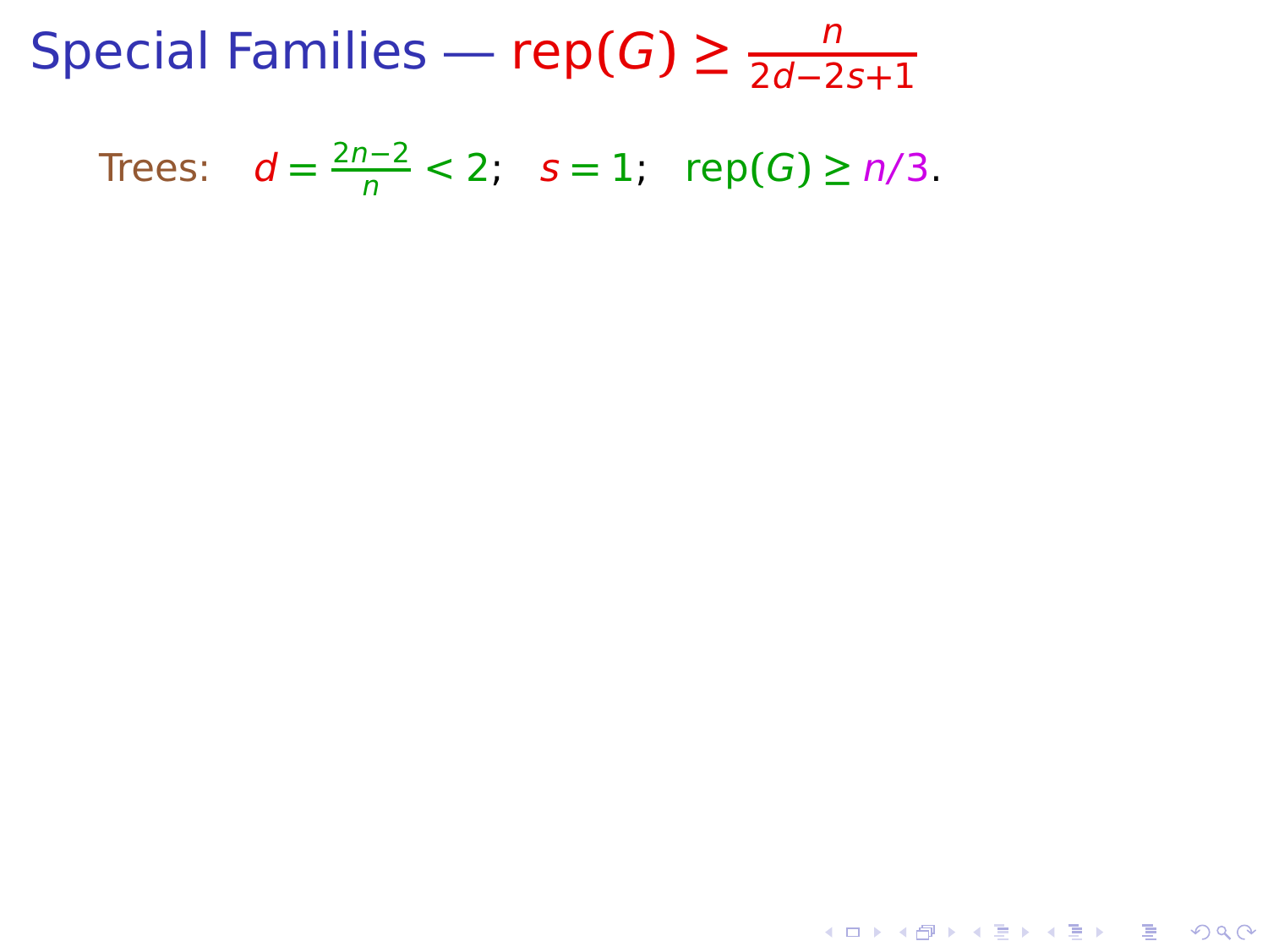Trees:  $d = \frac{2n-2}{n}$  < 2;  $s = 1$ ; rep(*G*) ≥ *n*/3.

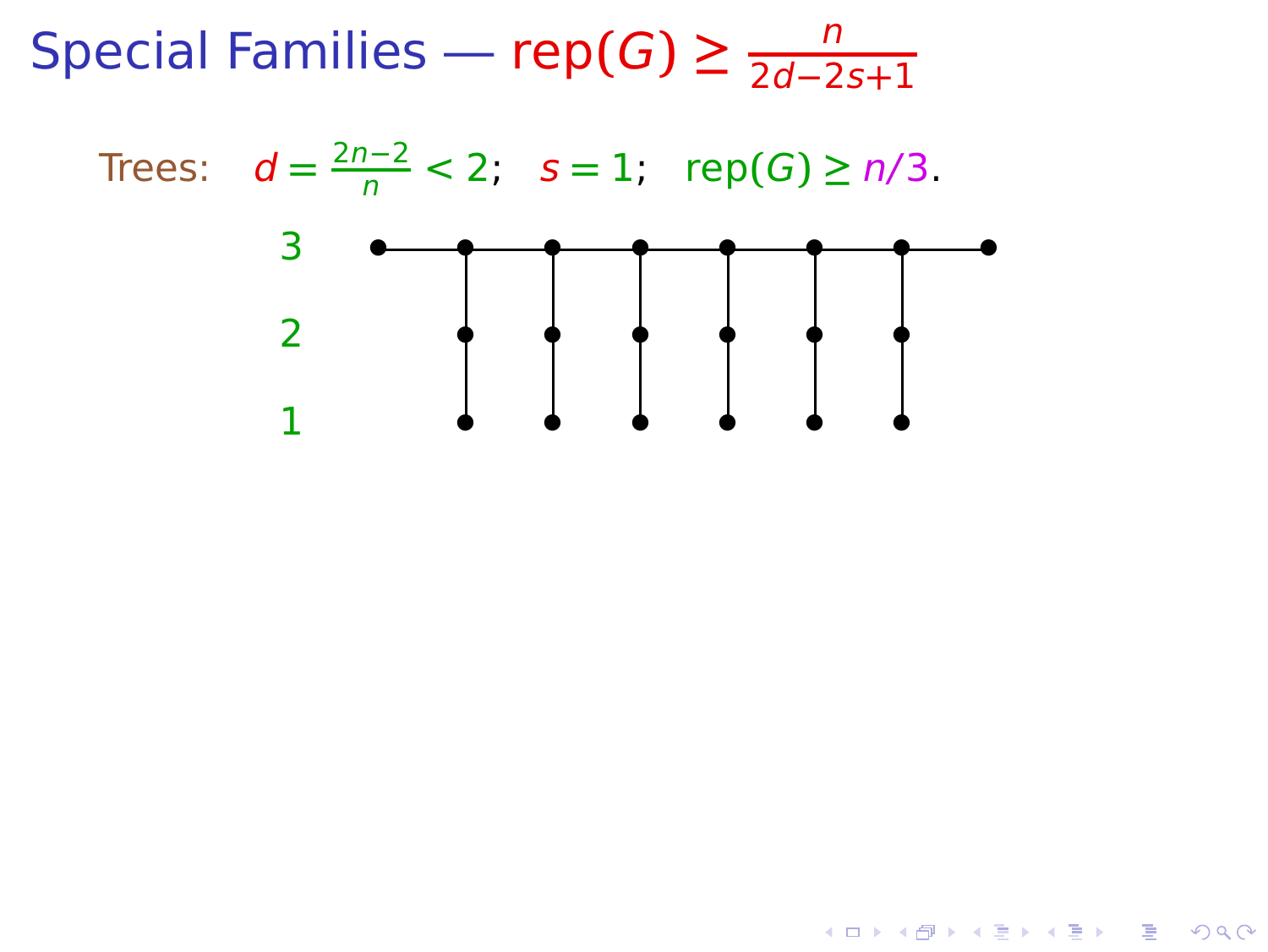Trees:  $d = \frac{2n-2}{n}$  < 2;  $s = 1$ ; rep(*G*) ≥ *n*/3.



Maximal Outerplanar:  $d = \frac{4n-6}{n} < 4$ ;  $s = 2$ ; rep $(G) \ge \frac{n}{5}$  $\frac{11}{5}$ .

K ロ ▶ K @ ▶ K 할 ▶ K 할 ▶ 이 할 → 9 Q Q\*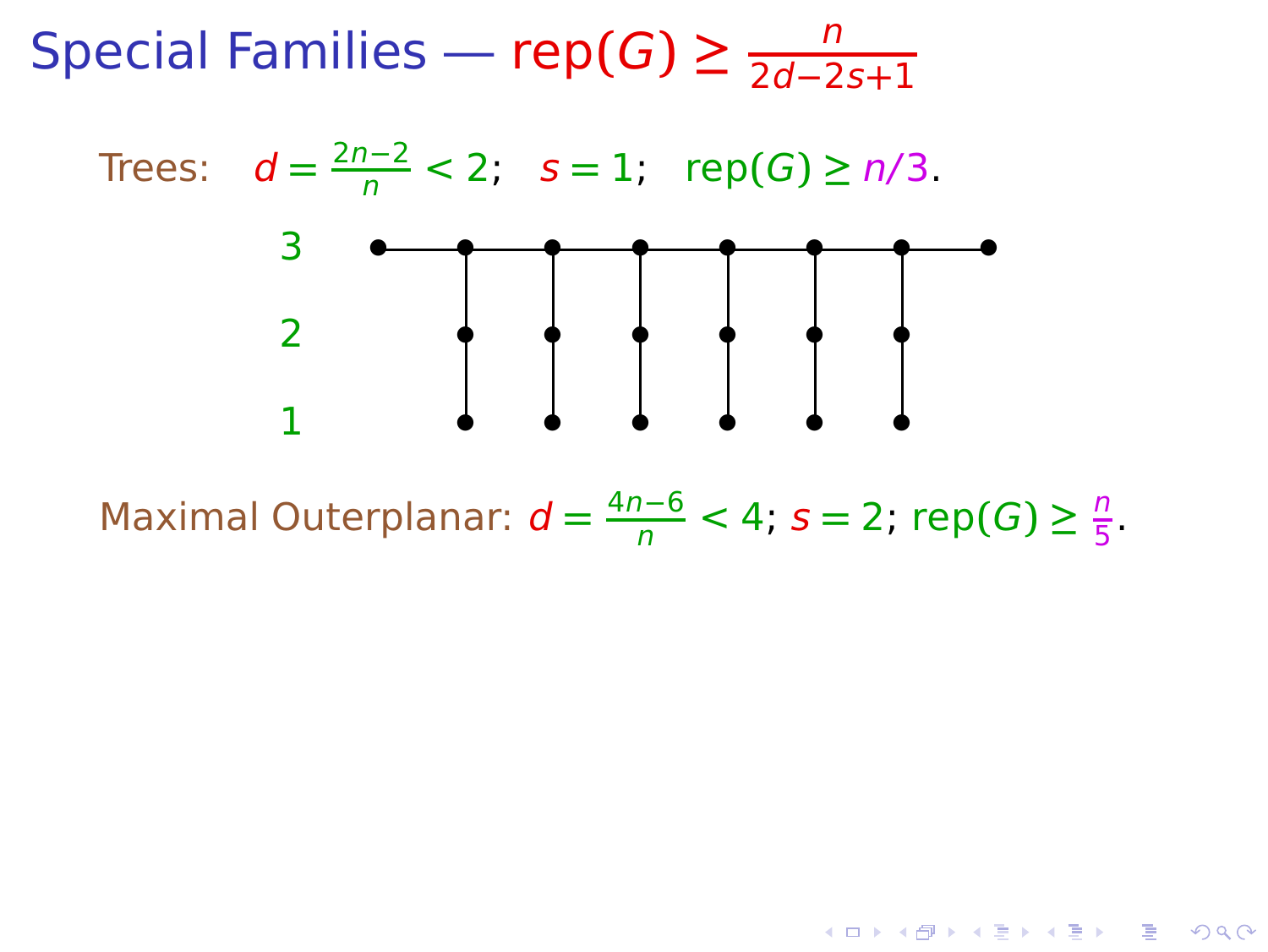Trees:  $d = \frac{2n-2}{n}$  < 2;  $s = 1$ ; rep(*G*) ≥ *n*/3.



Maximal Outerplanar:  $d = \frac{4n-6}{n} < 4$ ;  $s = 2$ ; rep $(G) \ge \frac{n}{5}$  $\frac{11}{5}$ .



**KORK EXTERNE MORE**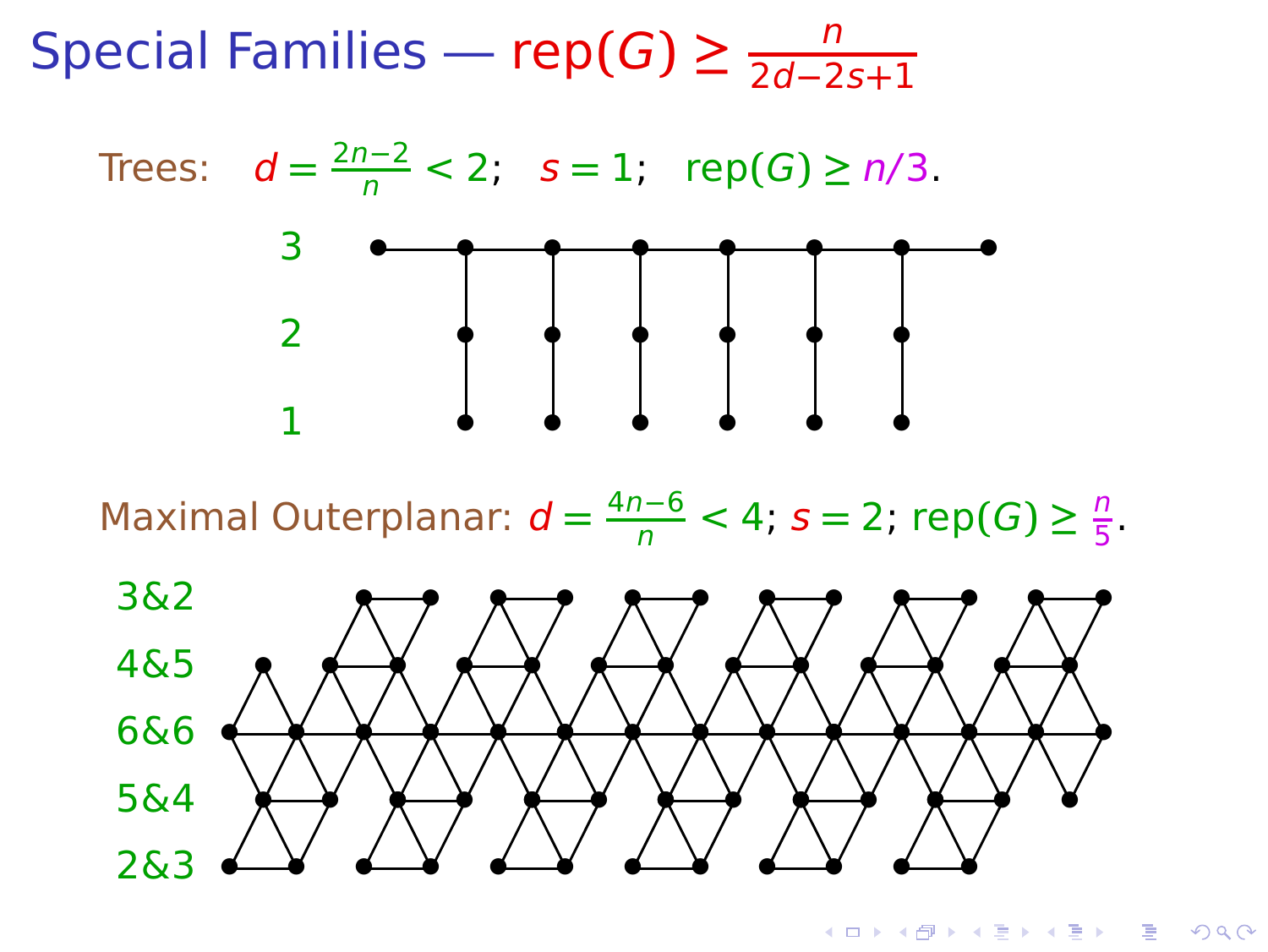Triangulations —  $d < 6$ 

 $s = 3 \implies \text{rep}(G) \geq n/7$ 

K ロ K x 何 K x モ K x モ K → E → D Q Q →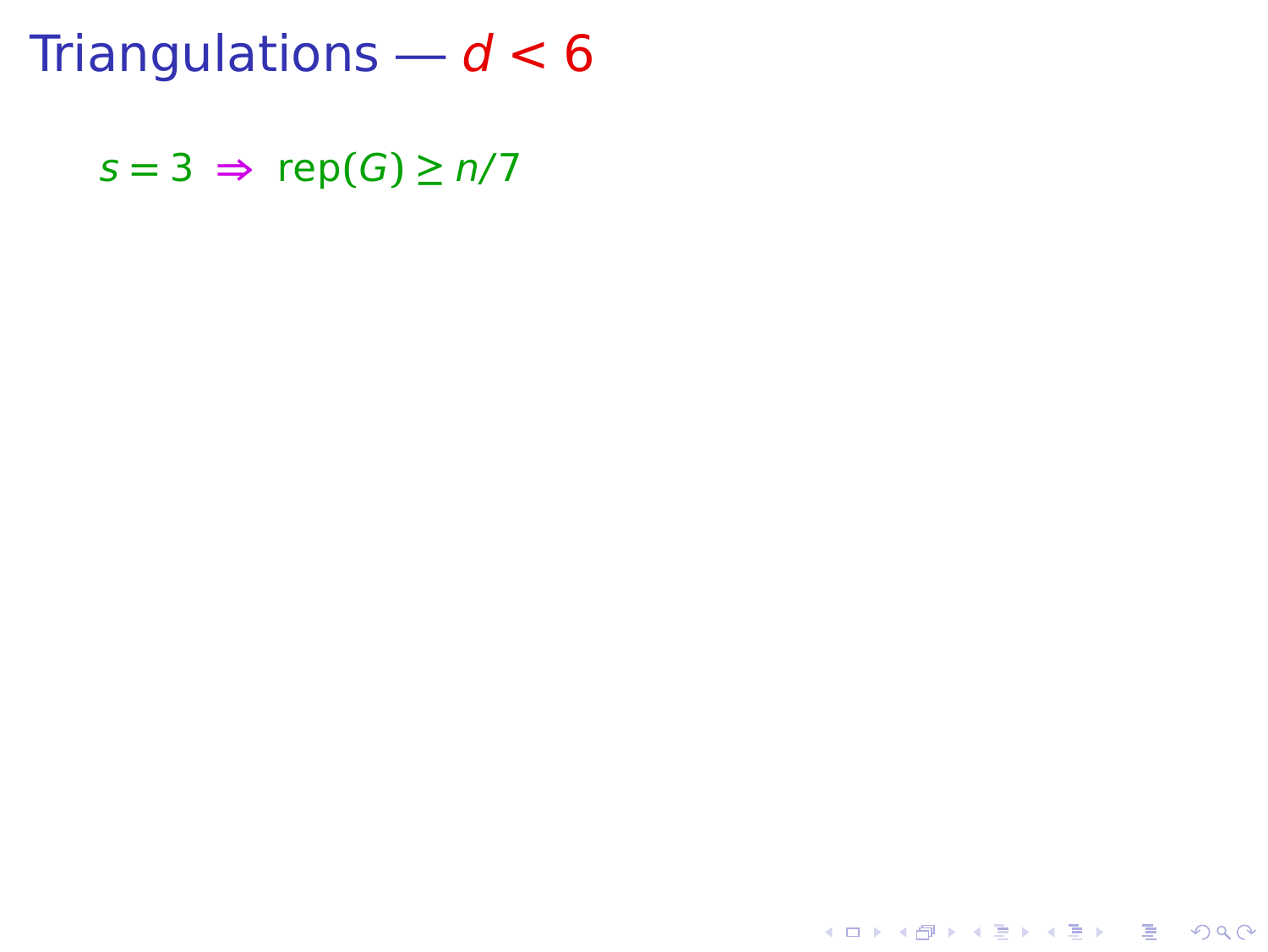Triangulations —  $d$   $<$   $6\,$ 

 $s = 3 \Rightarrow \operatorname{rep}(G) \ge n/7$ 



K ロ ▶ K @ ▶ K 콜 ▶ K 콜 ▶ 『 콜 │ ⊙ Q Q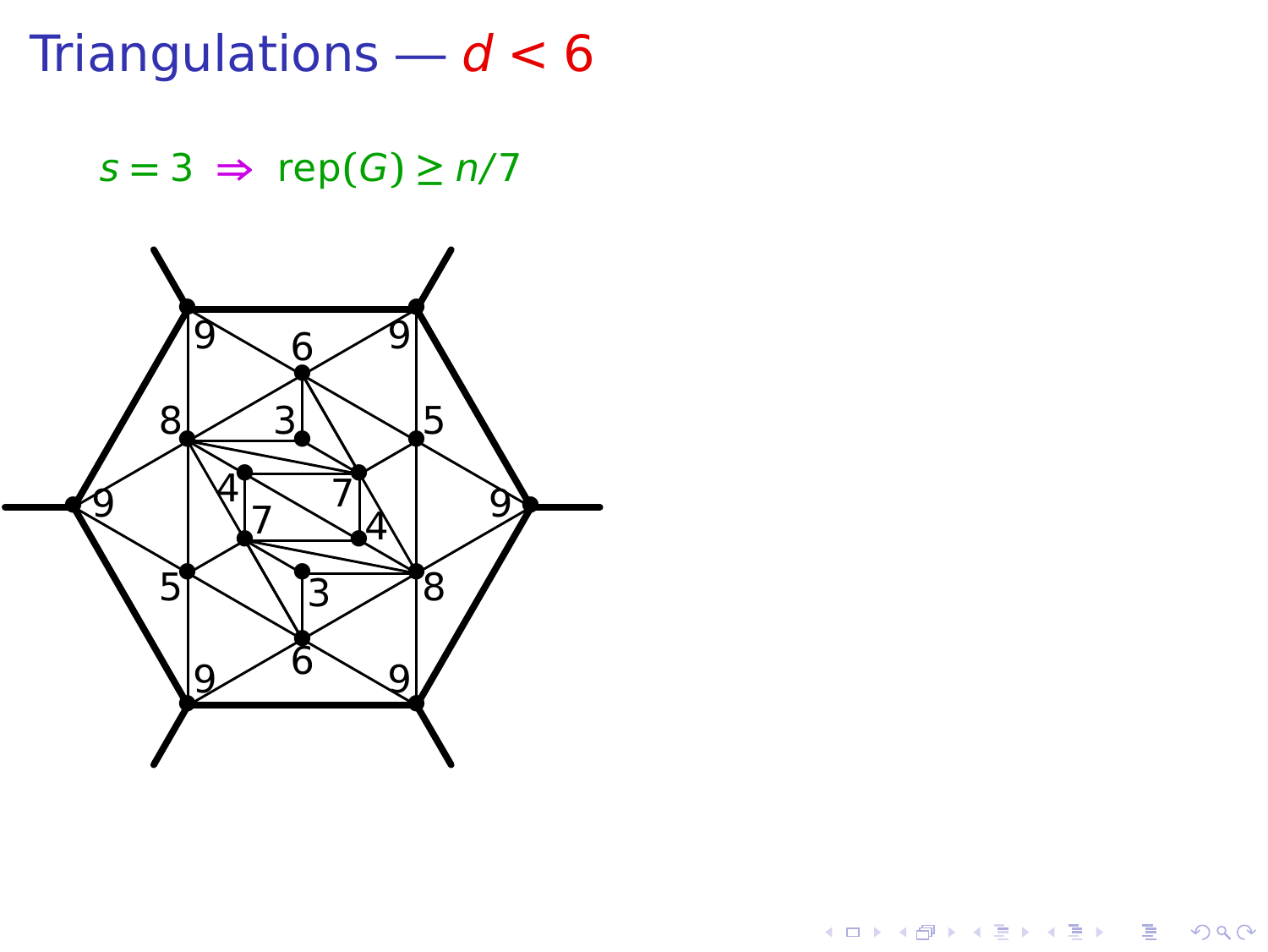Triangulations —  $d < 6$ 

 $s = 3 \implies \text{rep}(G) \ge n/7$   $s = 4 \implies \text{rep}(G) \ge n/5$ 

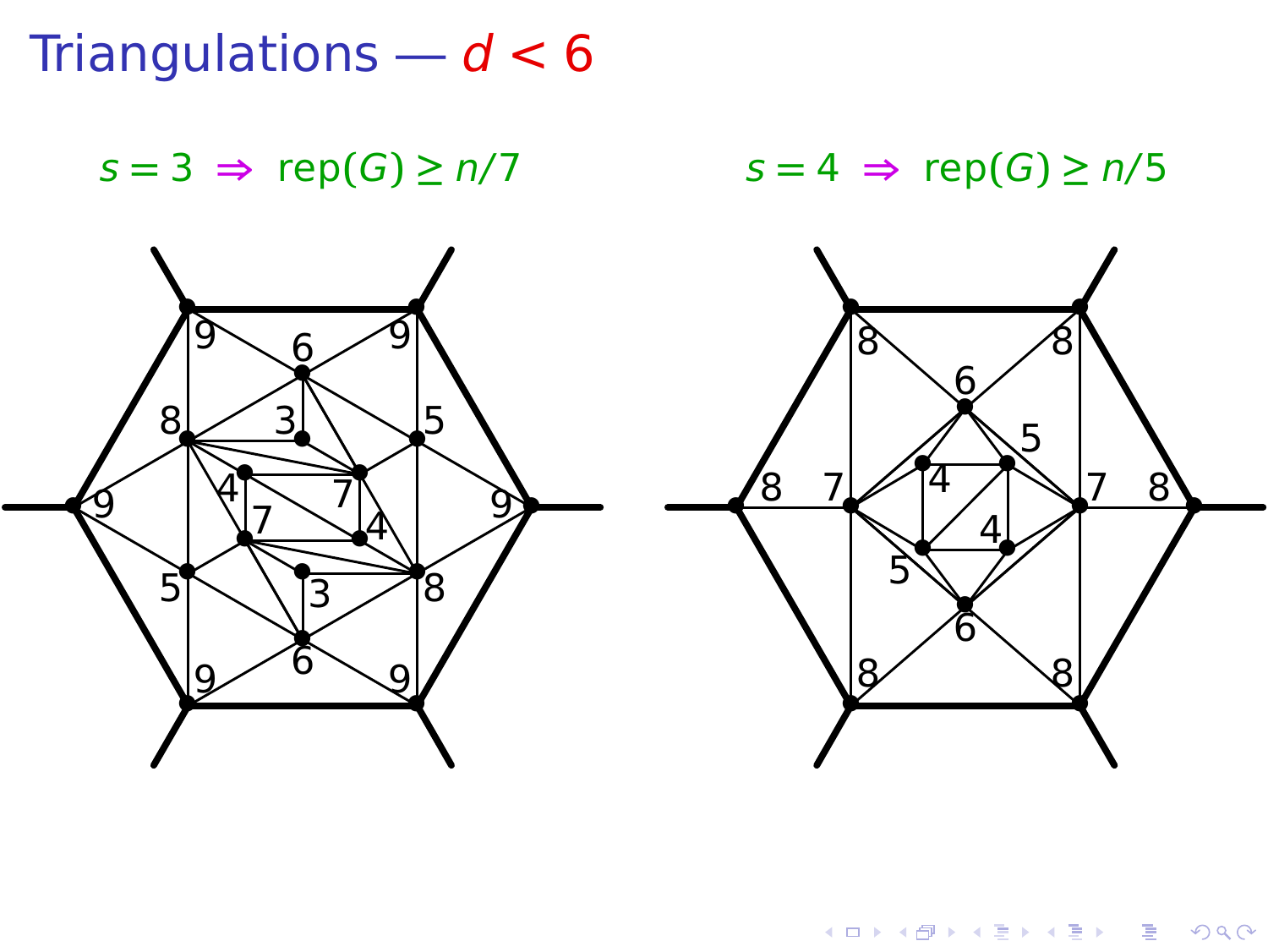## **Triangulations**

 $d < 6$ ;  $s = 5 \Rightarrow \text{rep}(G) \ge n/3$ 



 $290$ イロト (個) (注) (注) É J.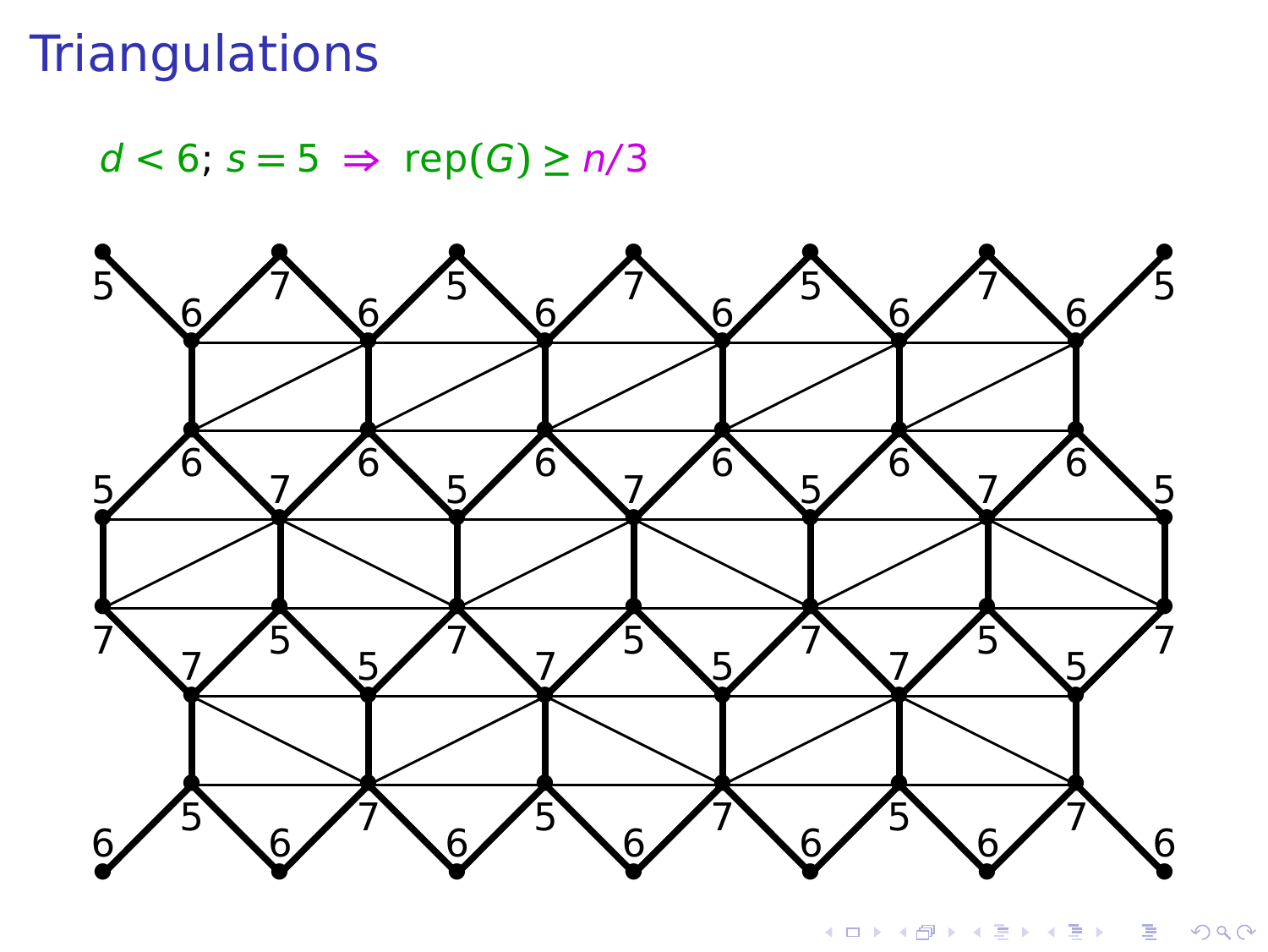## The Augmented Half-Graph

**Ex.** A claw-free graph with repetition number 2.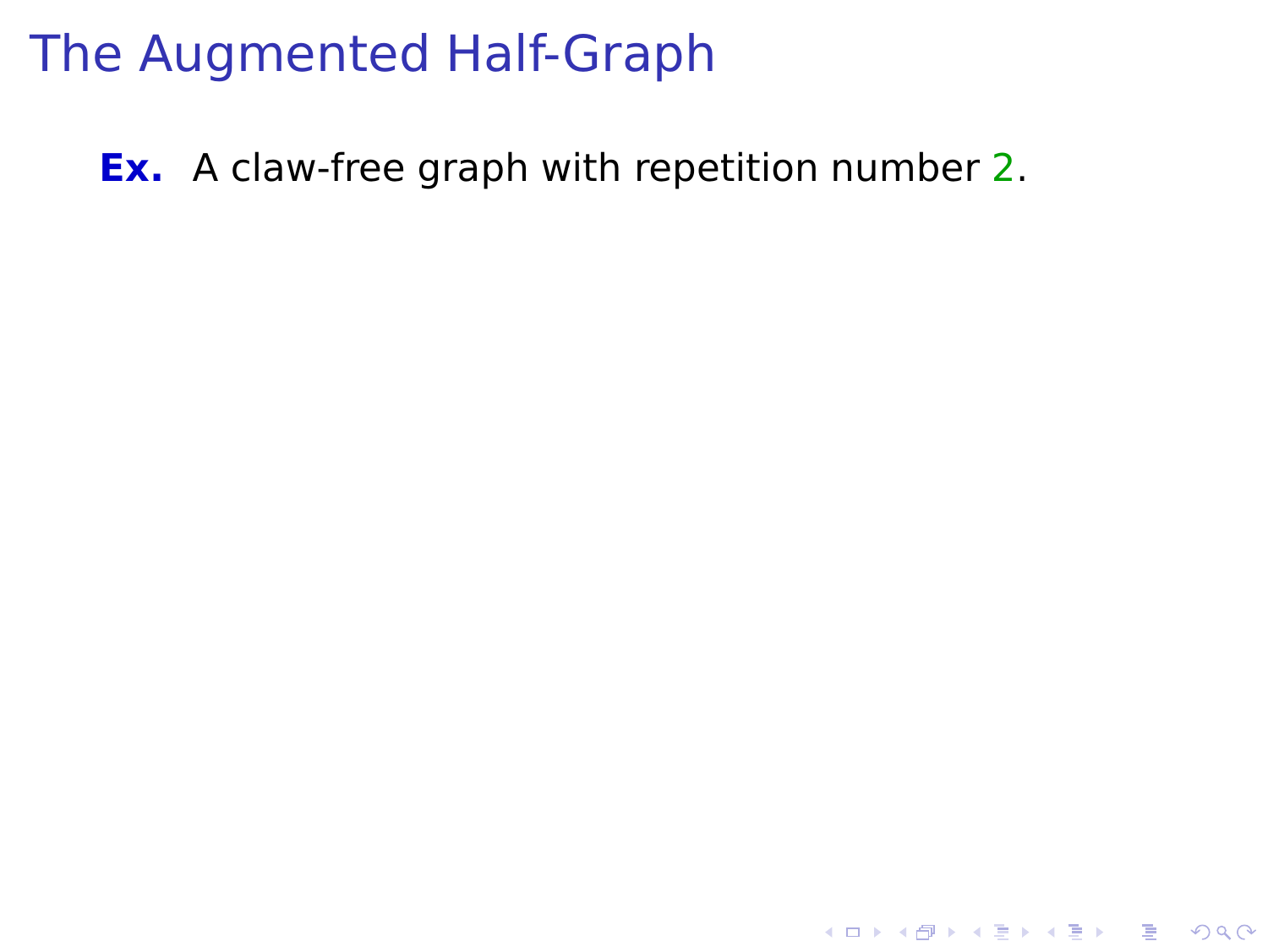## The Augmented Half-Graph

**Ex.** A claw-free graph with repetition number 2.



 $x_i y_j \in E(H_p) \Leftrightarrow i + j > p$   $d(x_i) = d(y_i) = i;$ 

K ロ ▶ K @ ▶ K 콜 ▶ K 콜 ▶ 『 콜 │ ⊙ Q Q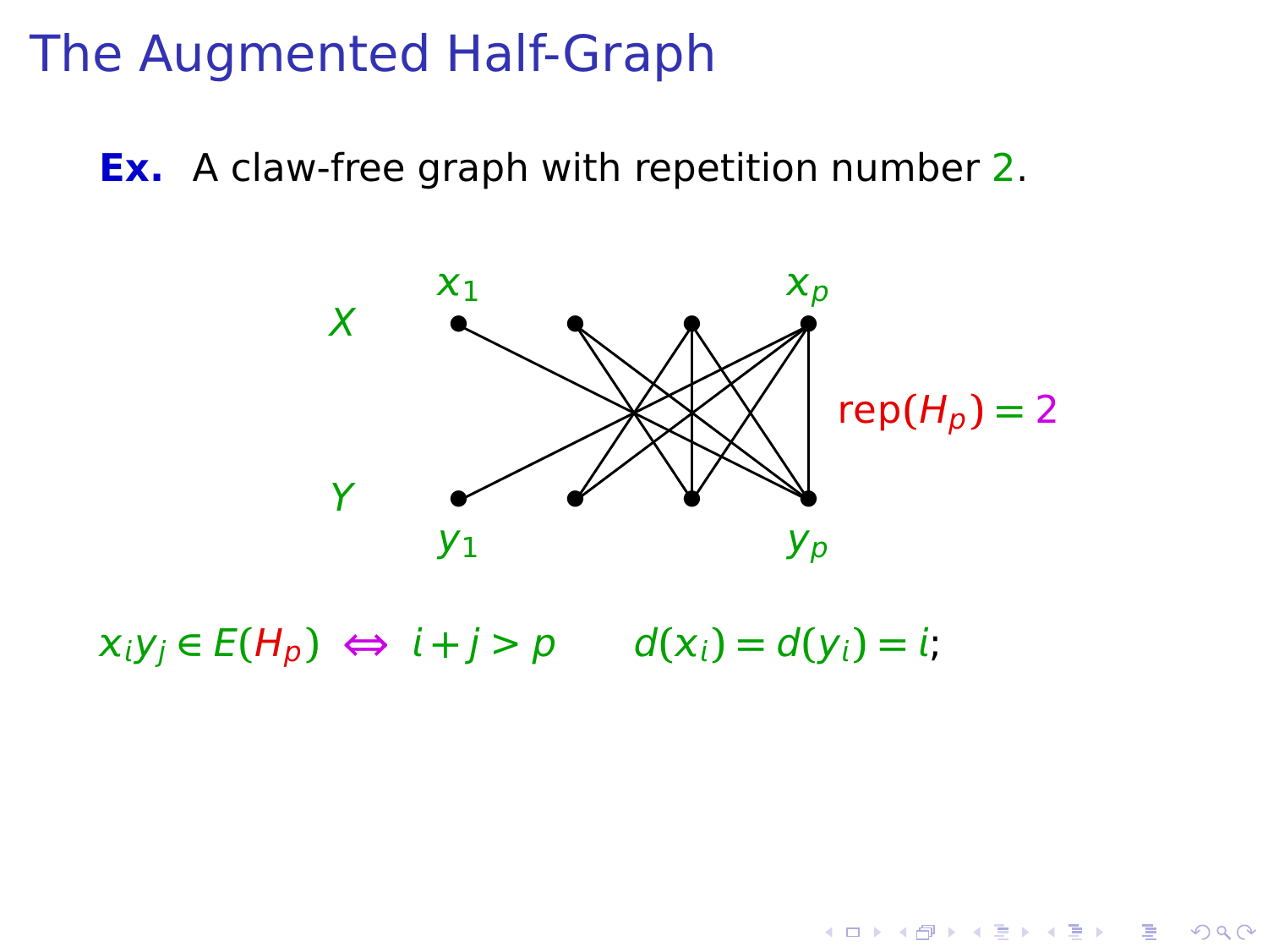#### The Augmented Half-Graph

**Ex.** A claw-free graph with repetition number 2.



 $x_i y_i \in E(H_p) \Leftrightarrow i + j > p$   $d(x_i) = d(y_i) = i;$ 

Form H**′** p by completing X and Y to cliques.  $d(x_i) = d(y_i) = i + p - 1.$  H<sup>'</sup><sub>p</sub> is claw-free.

K ロ ▶ K @ ▶ K 할 ▶ K 할 ▶ 이 할 → 9 Q Q\*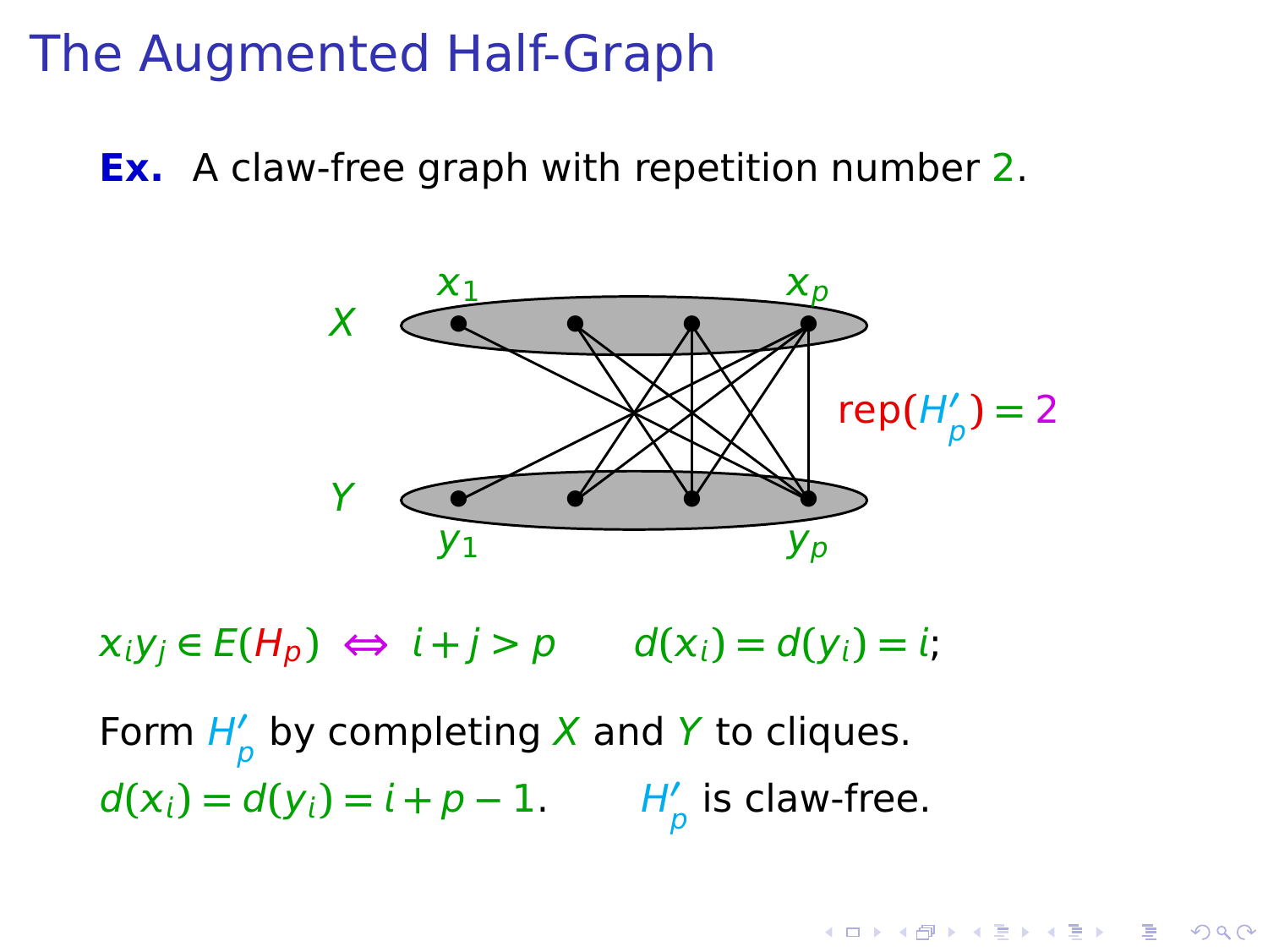<span id="page-45-0"></span>Edge-degrees:  $d_{L(G)}(xy) = d_G(x) + d_G(y) - 2$ .

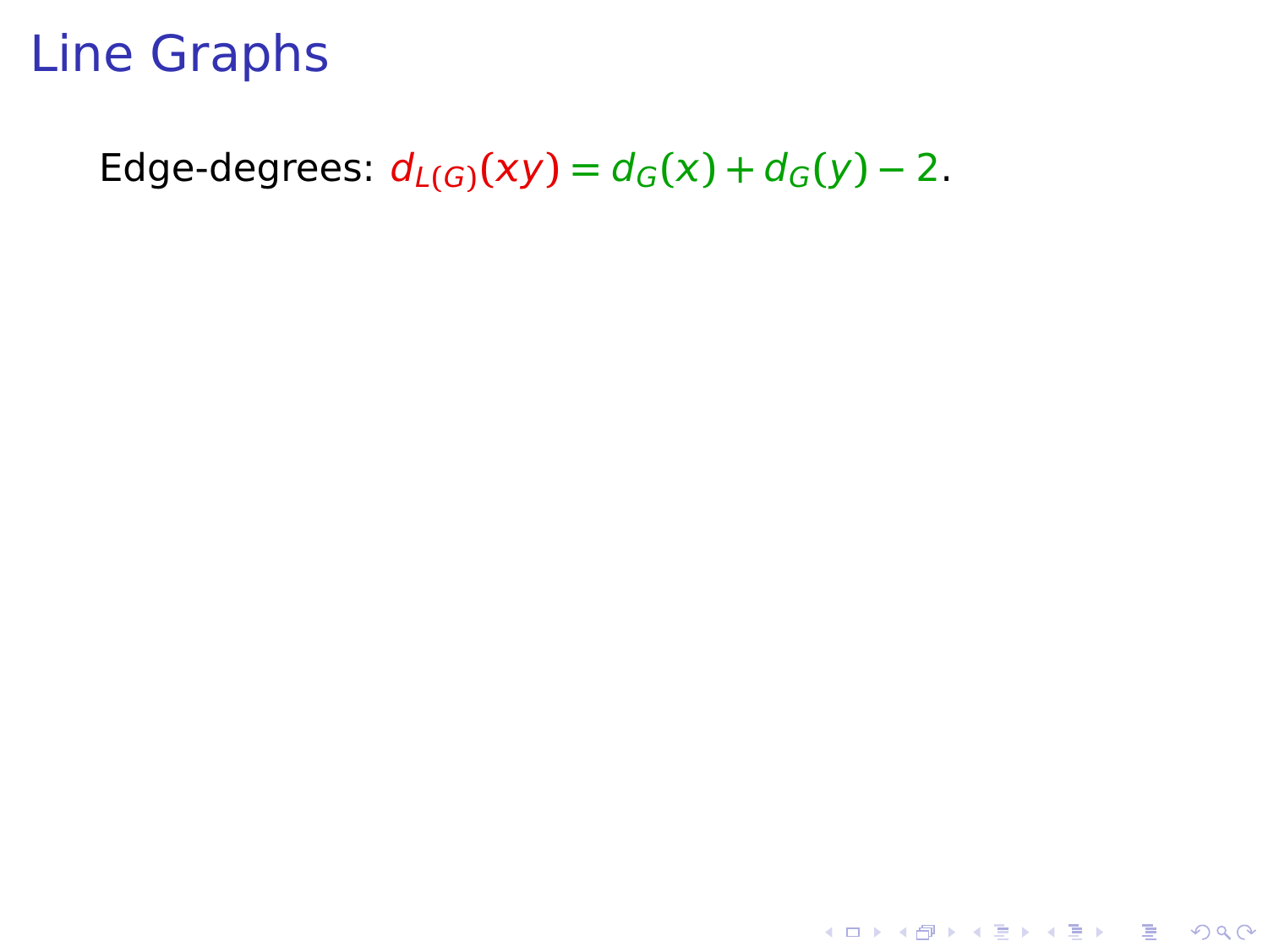Edge-degrees:  $d_{L(G)}(xy) = d_G(x) + d_G(y) - 2$ .

**Thm.** If G has m edges, then rep( $L(G)$ )  $\geq \frac{1}{4}m^{1/3}$ .

**K ロ ▶ K @ ▶ K 할 X K 할 X 및 할 X 9 Q @**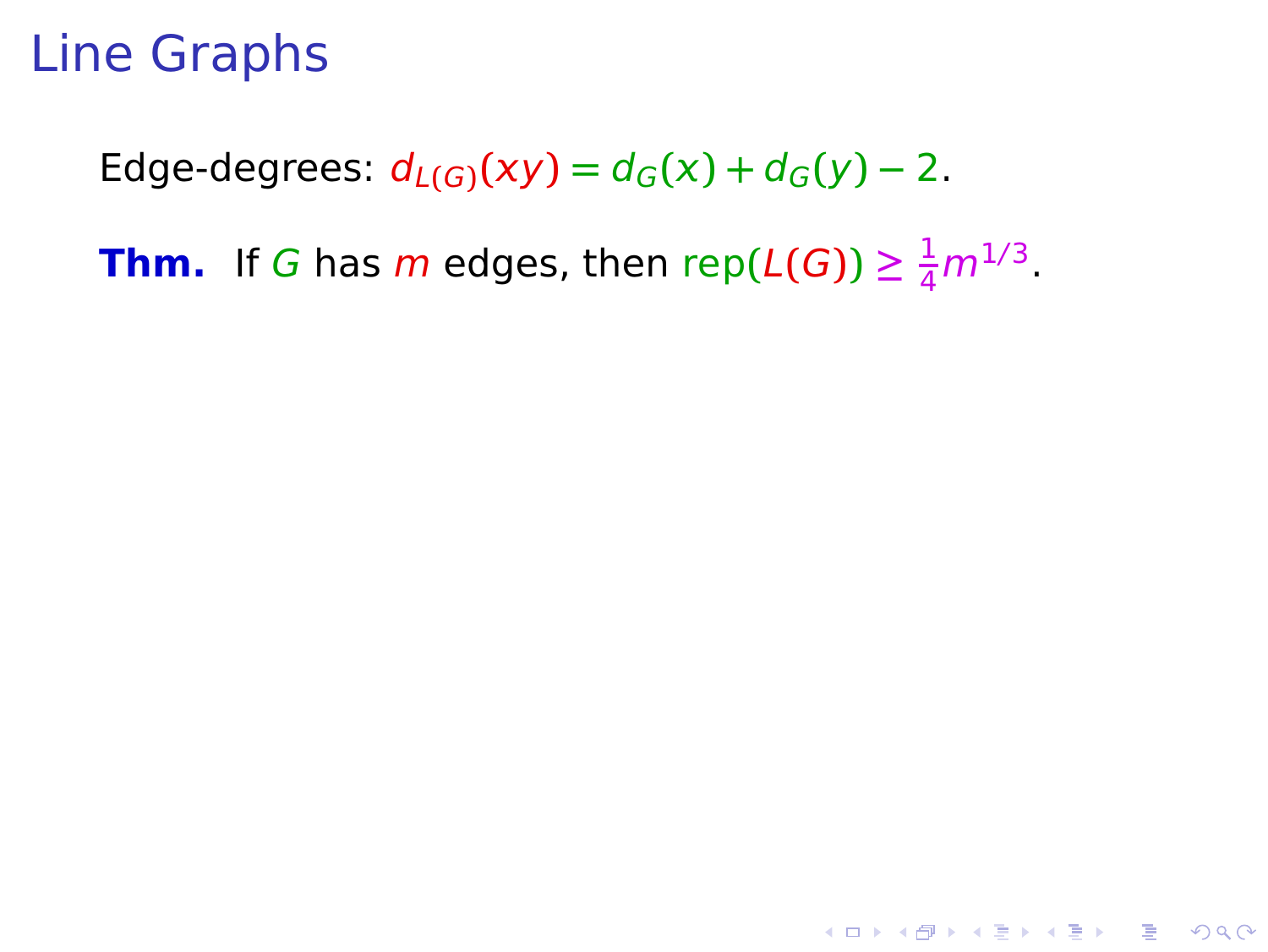Edge-degrees:  $d_{L(G)}(xy) = d_G(x) + d_G(y) - 2$ .

**Thm.** If G has m edges, then rep( $L(G)$ )  $\geq \frac{1}{4}m^{1/3}$ .

**Pf.** Let  $D = \Delta(G)$  and  $a = m/D$ .

∃ **≤** 2D **−** 1 distinct edge-degrees, so rep**(**L**(**G**)) ≥** m  $\frac{m}{2D-1}$ .

**KORKA SERKER YOUR**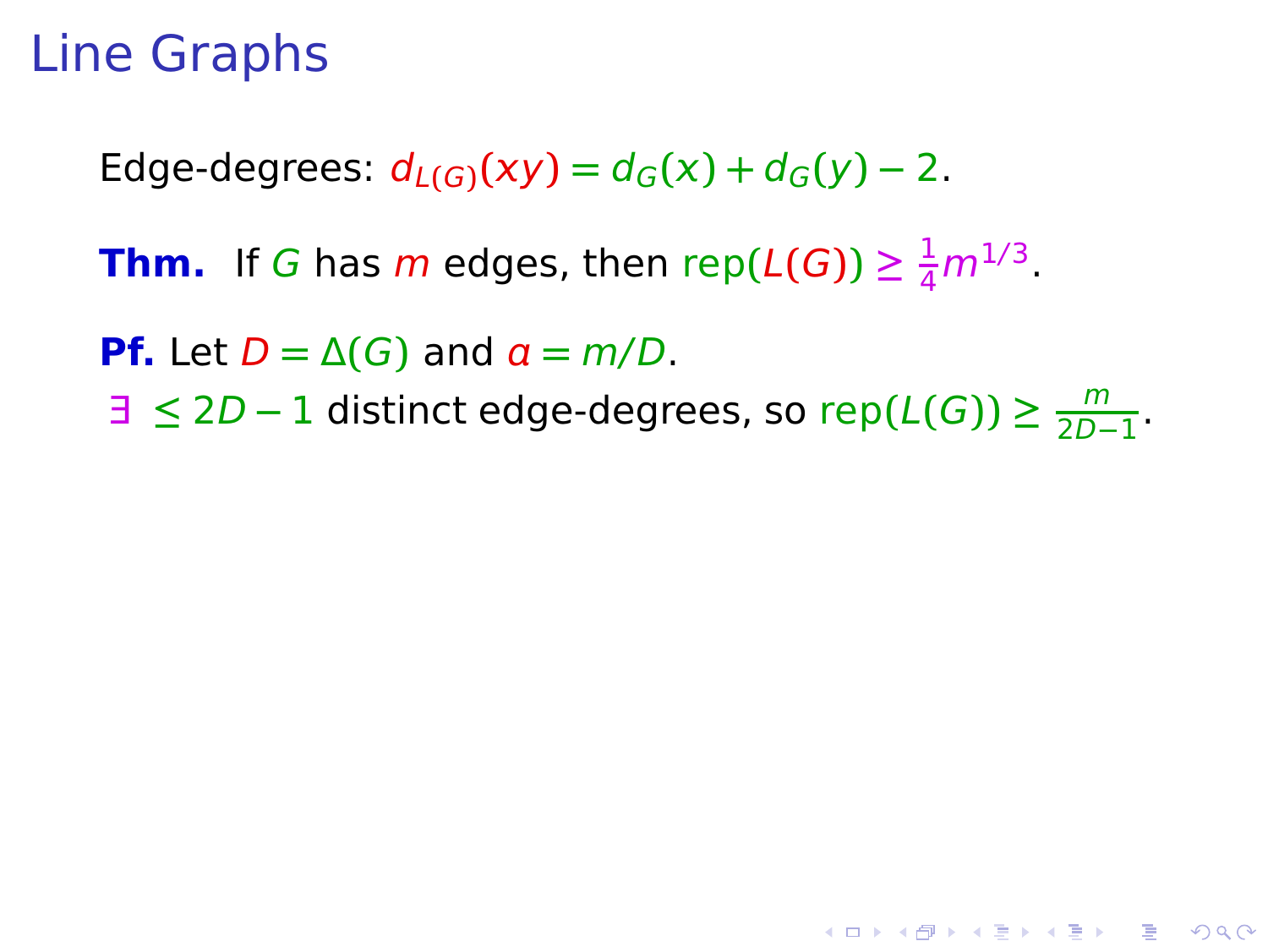Edge-degrees:  $d_{L(G)}(xy) = d_G(x) + d_G(y) - 2$ .

**Thm.** If G has m edges, then rep( $L(G)$ )  $\geq \frac{1}{4}m^{1/3}$ .

**Pf.** Let  $D = \Delta(G)$  and  $a = m/D$ .

∃ **≤** 2D **−** 1 distinct edge-degrees, so rep**(**L**(**G**)) ≥** m  $\frac{m}{2D-1}$ .

**KORKA SERKER YOUR** 

Case 1:  $a \ge m^{1/3}$ . rep(*L*(*G*)) ≥  $\frac{m}{2D-1} > \frac{a}{2}$  $\frac{a}{2} \geq \frac{1}{2} m^{1/3}$ .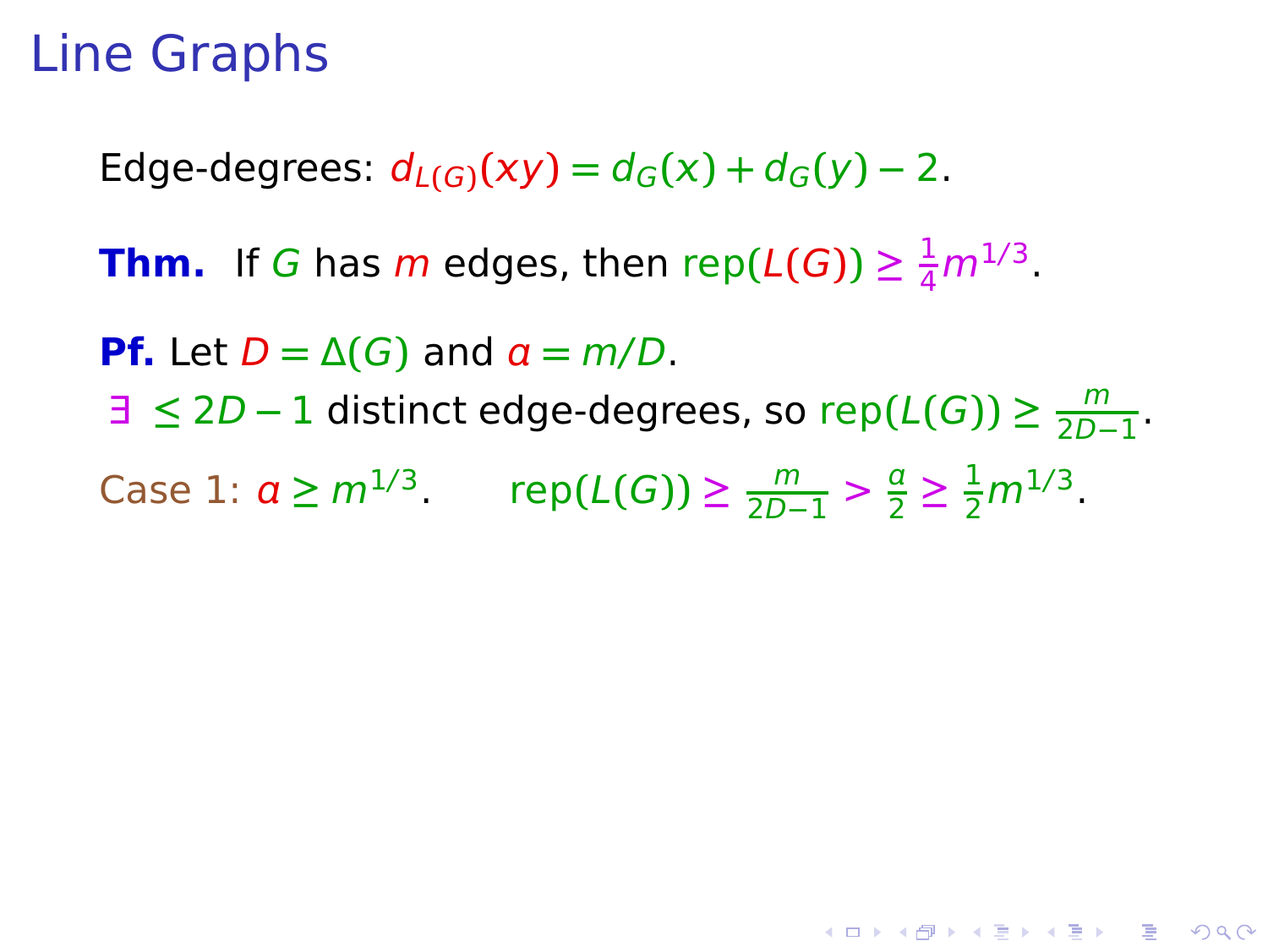Edge-degrees:  $d_{L(G)}(xy) = d_G(x) + d_G(y) - 2$ .

**Thm.** If G has m edges, then rep( $L(G)$ )  $\geq \frac{1}{4}m^{1/3}$ .

**Pf.** Let  $D = \Delta(G)$  and  $a = m/D$ . ∃ **≤** 2D **−** 1 distinct edge-degrees, so rep**(**L**(**G**)) ≥** m  $\frac{m}{2D-1}$ . Case 1:  $a \ge m^{1/3}$ . rep(*L*(*G*)) ≥  $\frac{m}{2D-1} > \frac{a}{2}$  $\frac{a}{2} \geq \frac{1}{2} m^{1/3}$ . Case 2:  $a \le m^{1/3}$ . Now  $D = m/a \ge m^{2/3}$ .

**KORKA SERKER YOUR**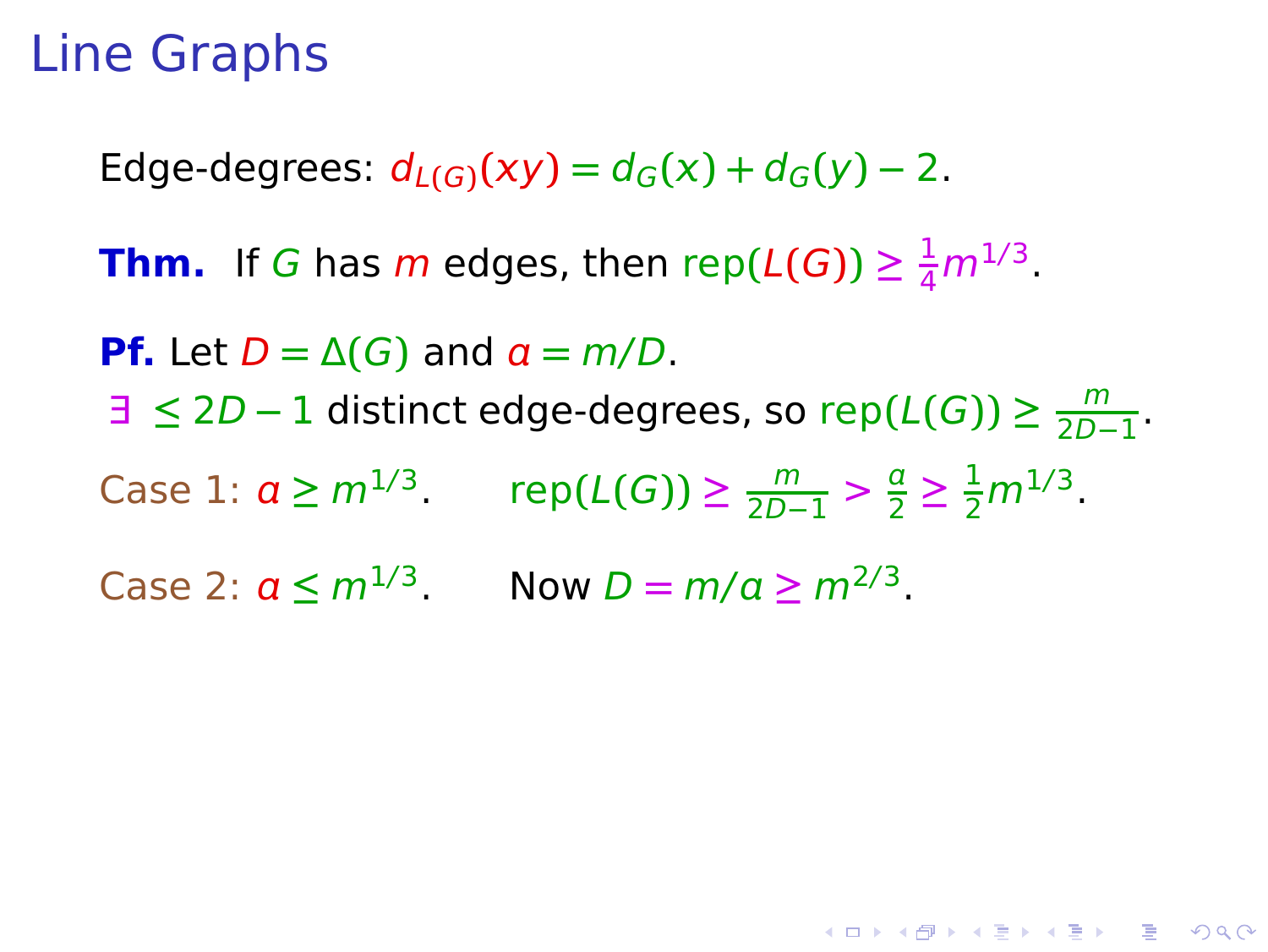Edge-degrees:  $d_{L(G)}(xy) = d_G(x) + d_G(y) - 2$ .

**Thm.** If G has m edges, then rep( $L(G)$ )  $\geq \frac{1}{4}m^{1/3}$ .

**Pf.** Let  $D = \Delta(G)$  and  $a = m/D$ .

∃ **≤** 2D **−** 1 distinct edge-degrees, so rep**(**L**(**G**)) ≥** m  $\frac{m}{2D-1}$ .

Case 1:  $a \ge m^{1/3}$ . rep(*L*(*G*)) ≥  $\frac{m}{2D-1} > \frac{a}{2}$  $\frac{a}{2} \geq \frac{1}{2} m^{1/3}$ .

Case 2:  $a \le m^{1/3}$ . Now  $D = m/a \ge m^{2/3}$ .

Aim: Let  $v$  be a vertex of degree  $D$ .

If some degree occurs more than  $\frac{1}{4}D^{1/2}$  times in  $N_G(v)$ , then rep(*G*)  $\geq \frac{1}{4}$  $\frac{1}{4}D^{1/2} \geq \frac{1}{4}m^{1/3}$ , since  $\bf{v}$  contributes the same to all incident edges.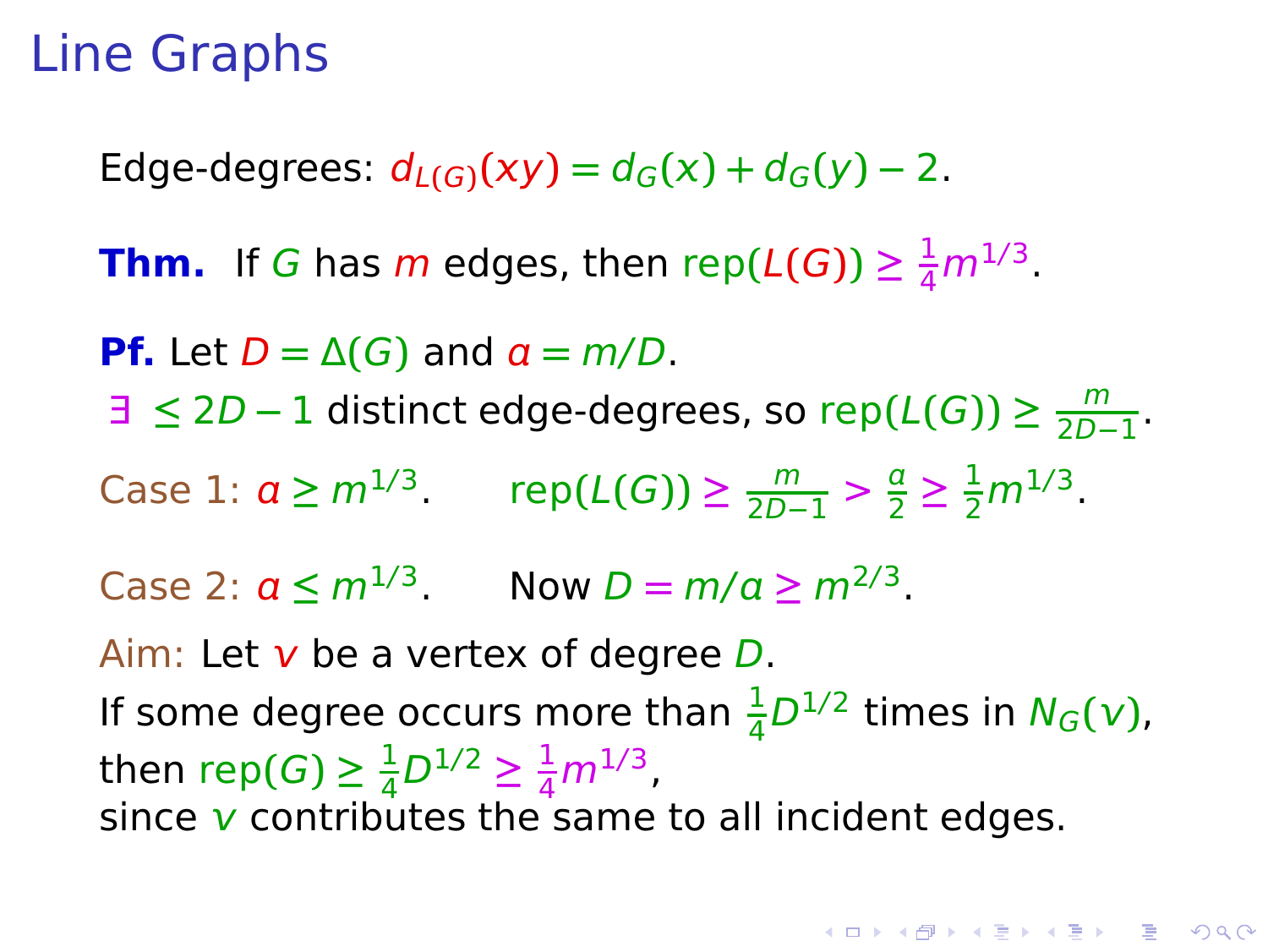Since  $D = m/a \ge m^{2/3} \ge a^2$ , we have  $a \le D^{1/2}$ .

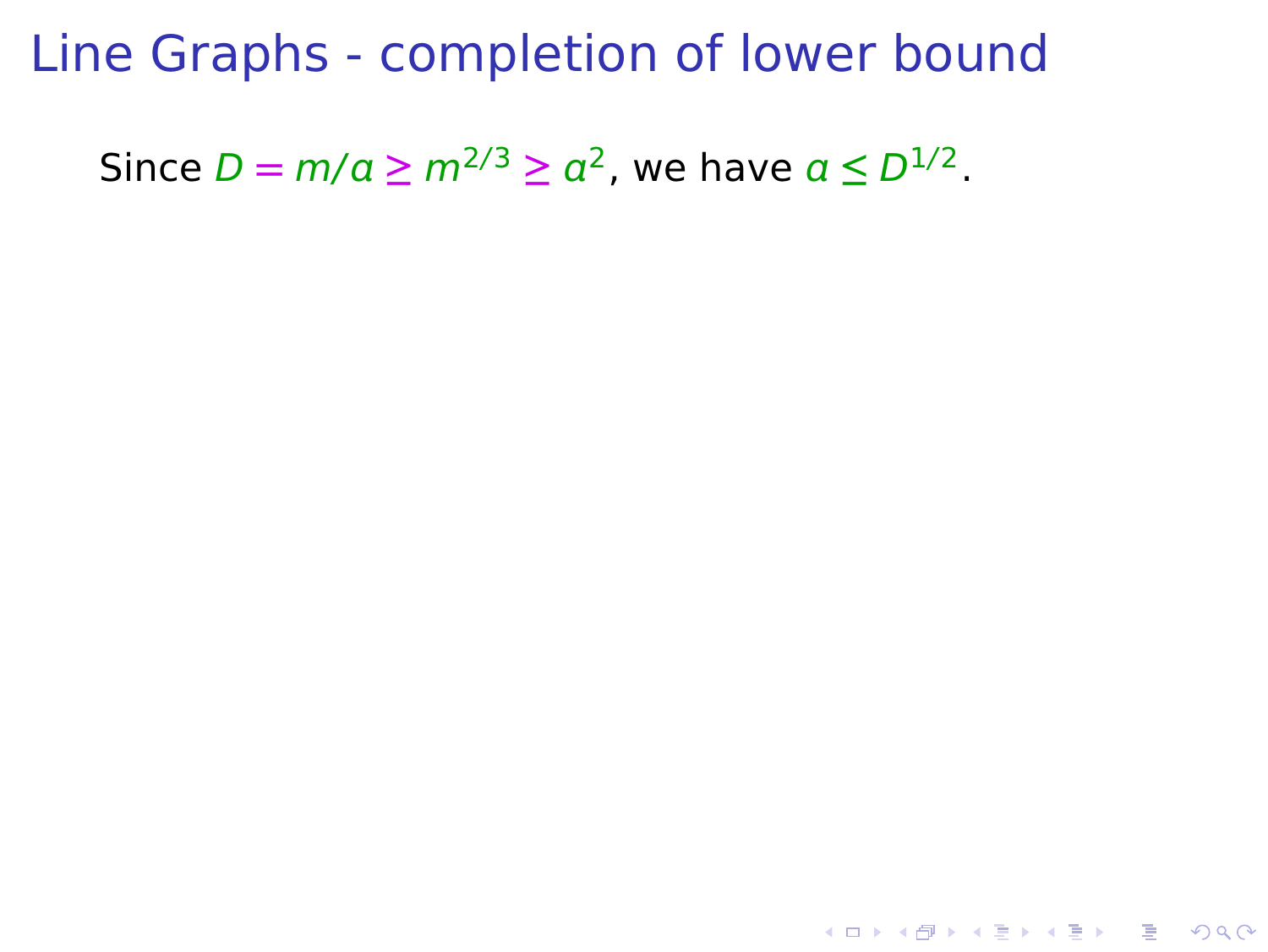Since  $D = m/a \ge m^{2/3} \ge a^2$ , we have  $a \le D^{1/2}$ .

Let  $b_1, \ldots, b_D$  be the degrees of vertices in  $N_G(v)$ :

 $\sum b_i < 2m = 2aD \leq 2D^{3/2}.$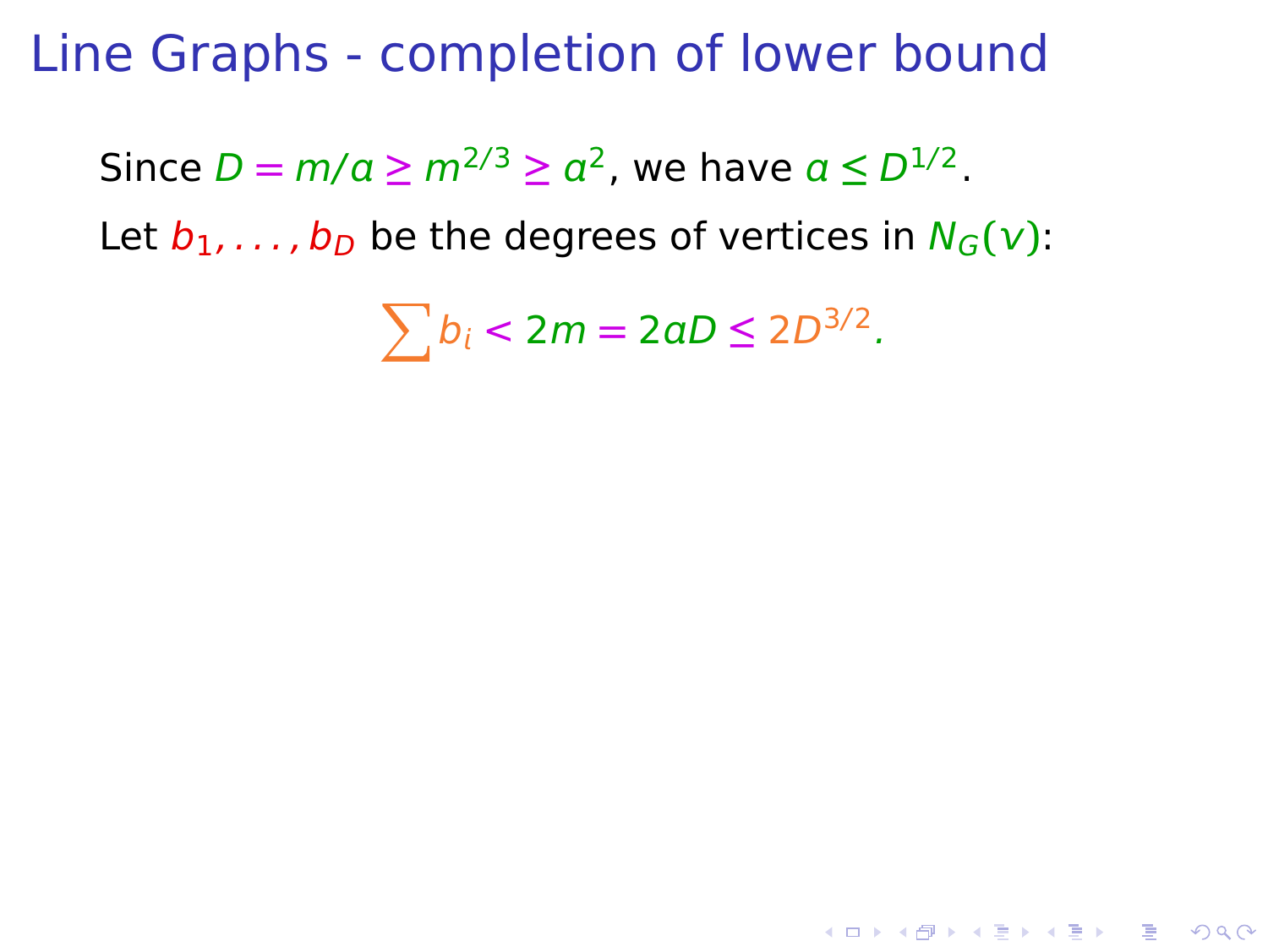Since  $D = m/a \ge m^{2/3} \ge a^2$ , we have  $a \le D^{1/2}$ .

Let  $b_1, \ldots, b_D$  be the degrees of vertices in  $N_G(v)$ :

 $\sum b_i < 2m = 2aD \leq 2D^{3/2}.$ 

Let  $r = \frac{1}{4}$  $\frac{1}{4}D^{1/2}$ . If each degree occurs  $\leq r$  times in  $N_G(v)$ , then the sum is smallest when the list is packed.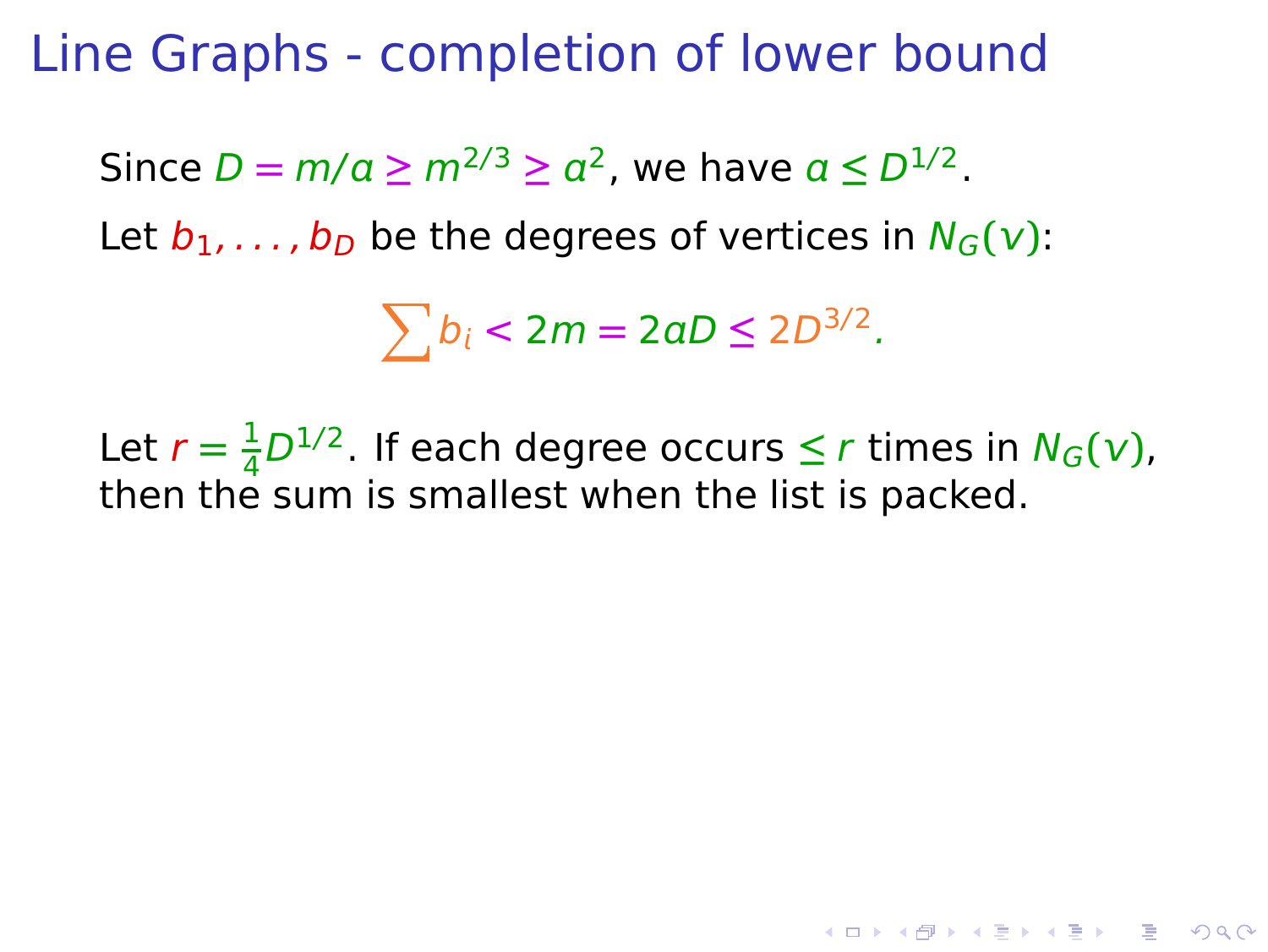Since  $D = m/a \ge m^{2/3} \ge a^2$ , we have  $a \le D^{1/2}$ .

Let  $b_1, \ldots, b_D$  be the degrees of vertices in  $N_G(v)$ :

 $\sum b_i < 2m = 2aD \leq 2D^{3/2}.$ 

Let  $r = \frac{1}{4}$  $\frac{1}{4}D^{1/2}$ . If each degree occurs  $\leq r$  times in  $N_G(v)$ , then the sum is smallest when the list is packed.

From the original counting lemma (with  $s \geq 1$ ,  $n = D$ ),

$$
\sum b_i > D \cdot 1 + \frac{D}{2} \left( \frac{D}{r} - 1 \right) > \frac{D^2}{2r} = 2D^{3/2}
$$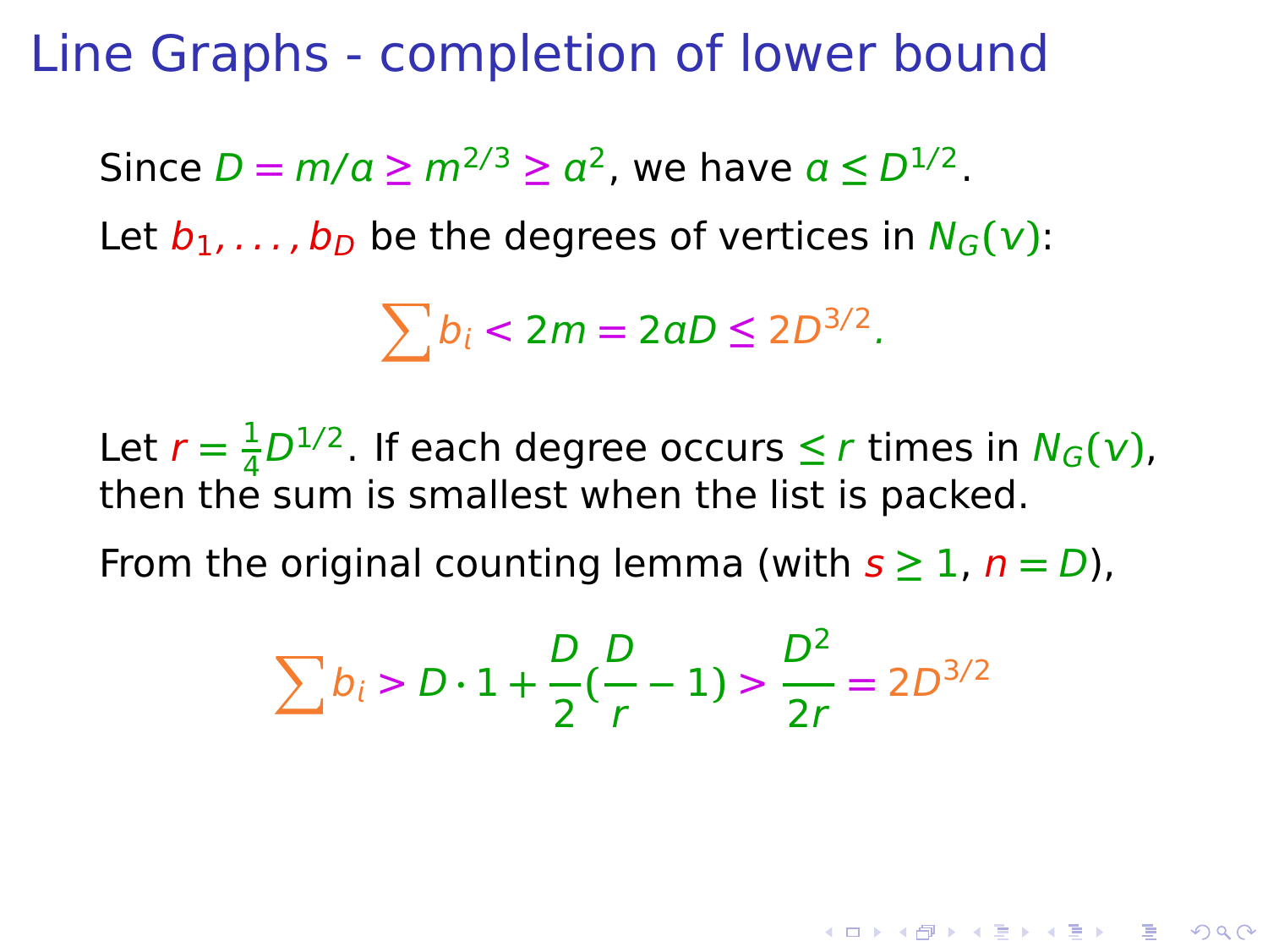Since  $D = m/a \ge m^{2/3} \ge a^2$ , we have  $a \le D^{1/2}$ .

Let  $b_1, \ldots, b_D$  be the degrees of vertices in  $N_G(v)$ :

 $\sum b_i < 2m = 2aD \leq 2D^{3/2}.$ 

Let  $r = \frac{1}{4}$  $\frac{1}{4}D^{1/2}$ . If each degree occurs  $\leq r$  times in  $N_G(v)$ , then the sum is smallest when the list is packed.

From the original counting lemma (with  $s \geq 1$ ,  $n = D$ ),

$$
\sum b_i > D \cdot 1 + \frac{D}{2} \left( \frac{D}{r} - 1 \right) > \frac{D^2}{2r} = 2D^{3/2}
$$

**A O A Y A P A P A P A P A V A V A CA** 

The contradiction completes the proof.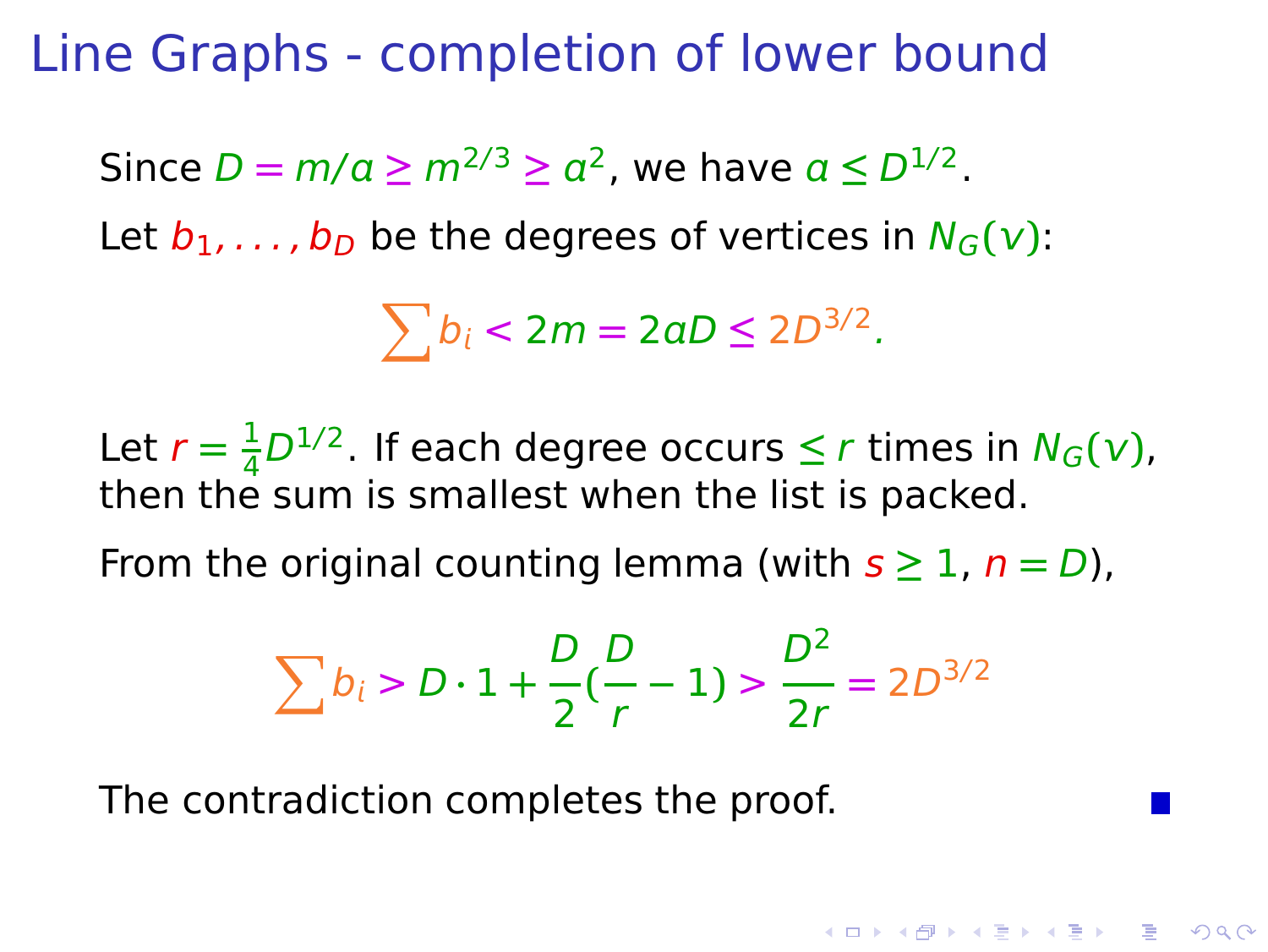**Prop.** For infinitely many *m*, there is a graph *G* with  $m$  edges and rep $(L(G)) \le \sqrt{4m/3}$ .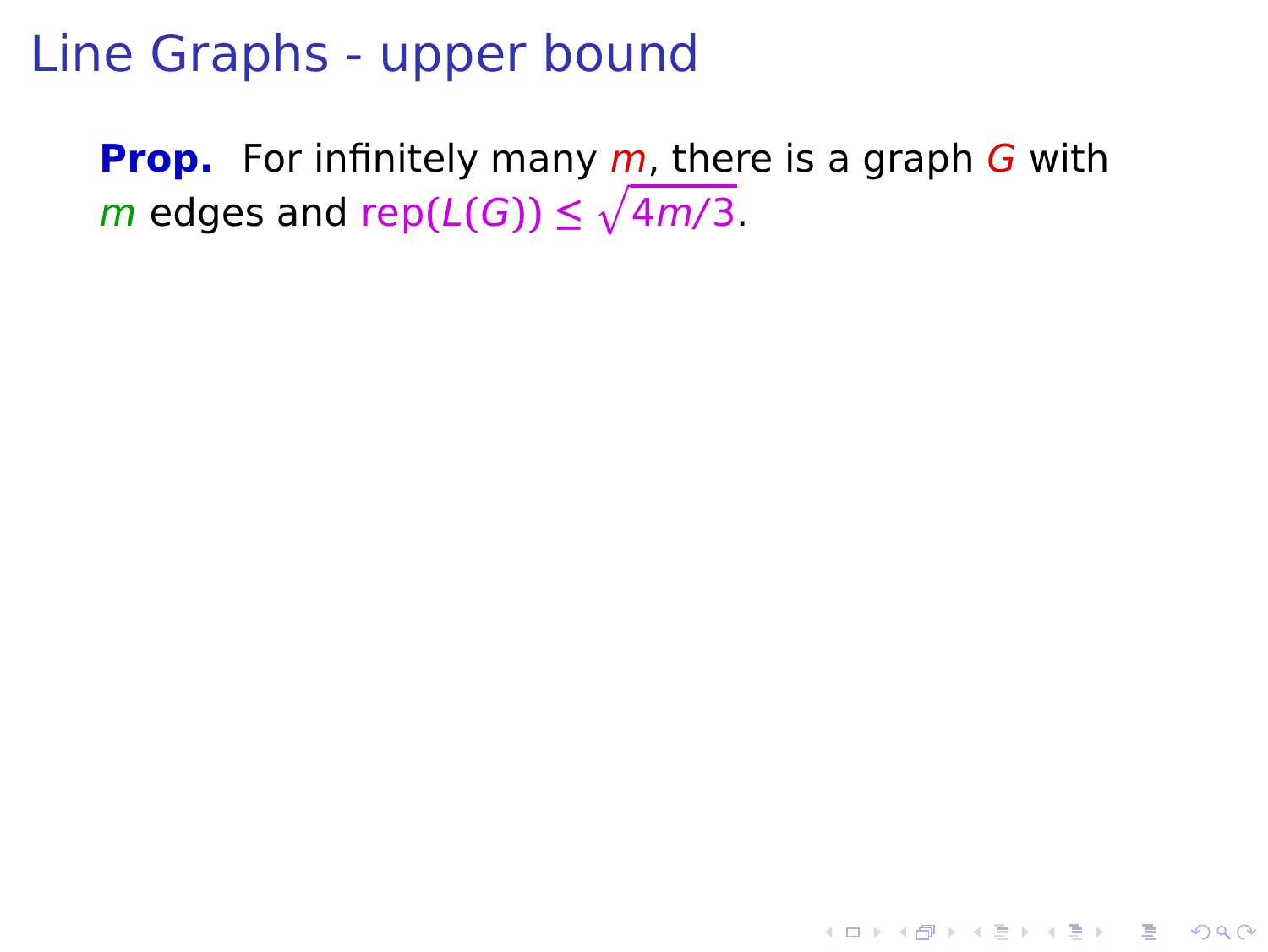**Prop.** For infinitely many m, there is a graph G with  $m$  edges and rep $(L(G)) \le \sqrt{4m/3}$ .

**Pf.** Make G a disjoint union of stars. Fix r. For  $1 \le i \le r$ , include  $|r/i|$  stars with *i* edges.



**KORKA SERKER YOUR**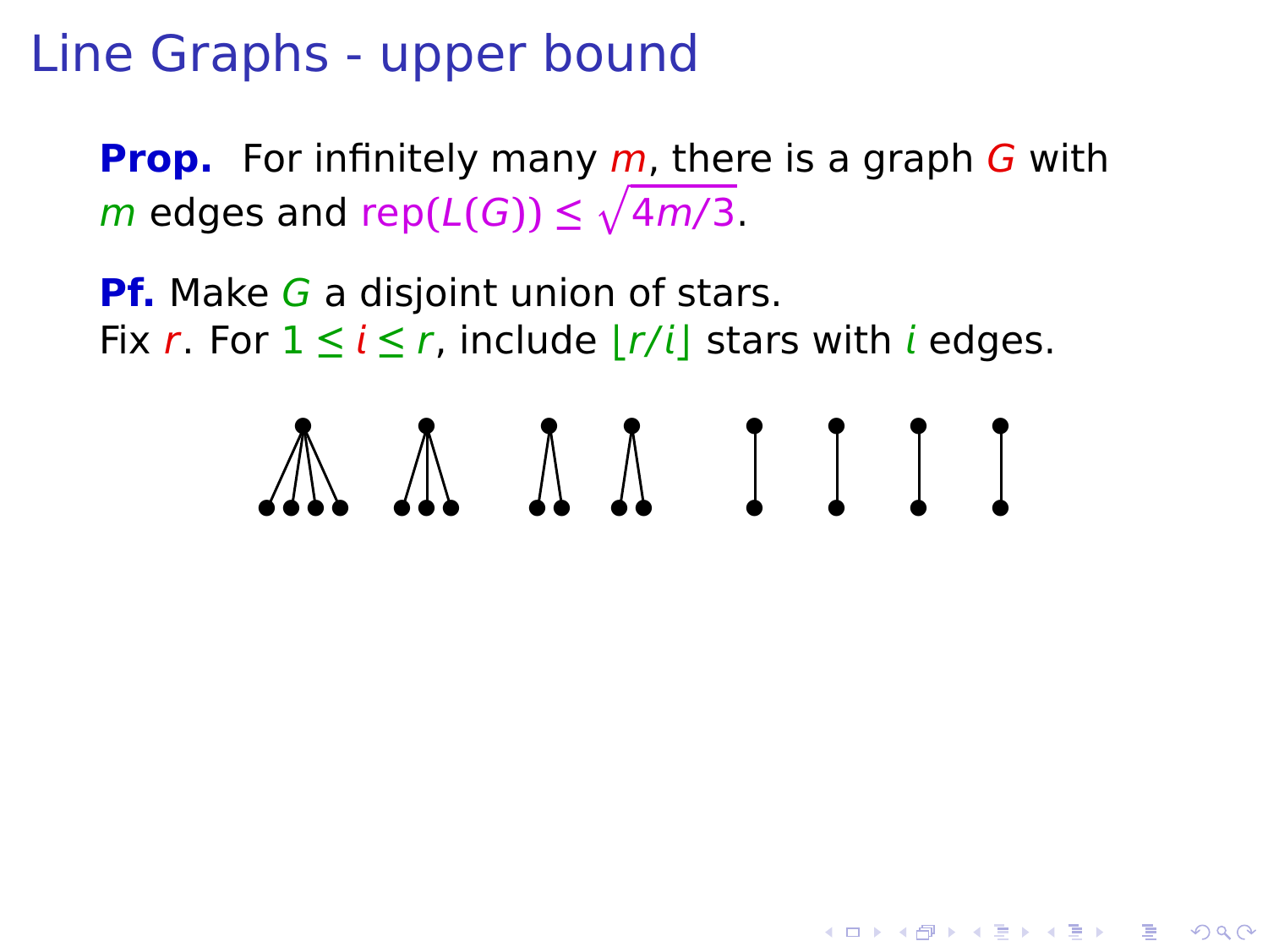**Prop.** For infinitely many m, there is a graph G with  $m$  edges and rep $(L(G)) \le \sqrt{4m/3}$ .

**Pf.** Make G a disjoint union of stars. Fix r. For  $1 \le i \le r$ , include  $|r/i|$  stars with *i* edges.



At most r edges have edge-degr. **−**1, so rep**(**L**(**G**))≤**r.

**KORKA SERKER YOUR**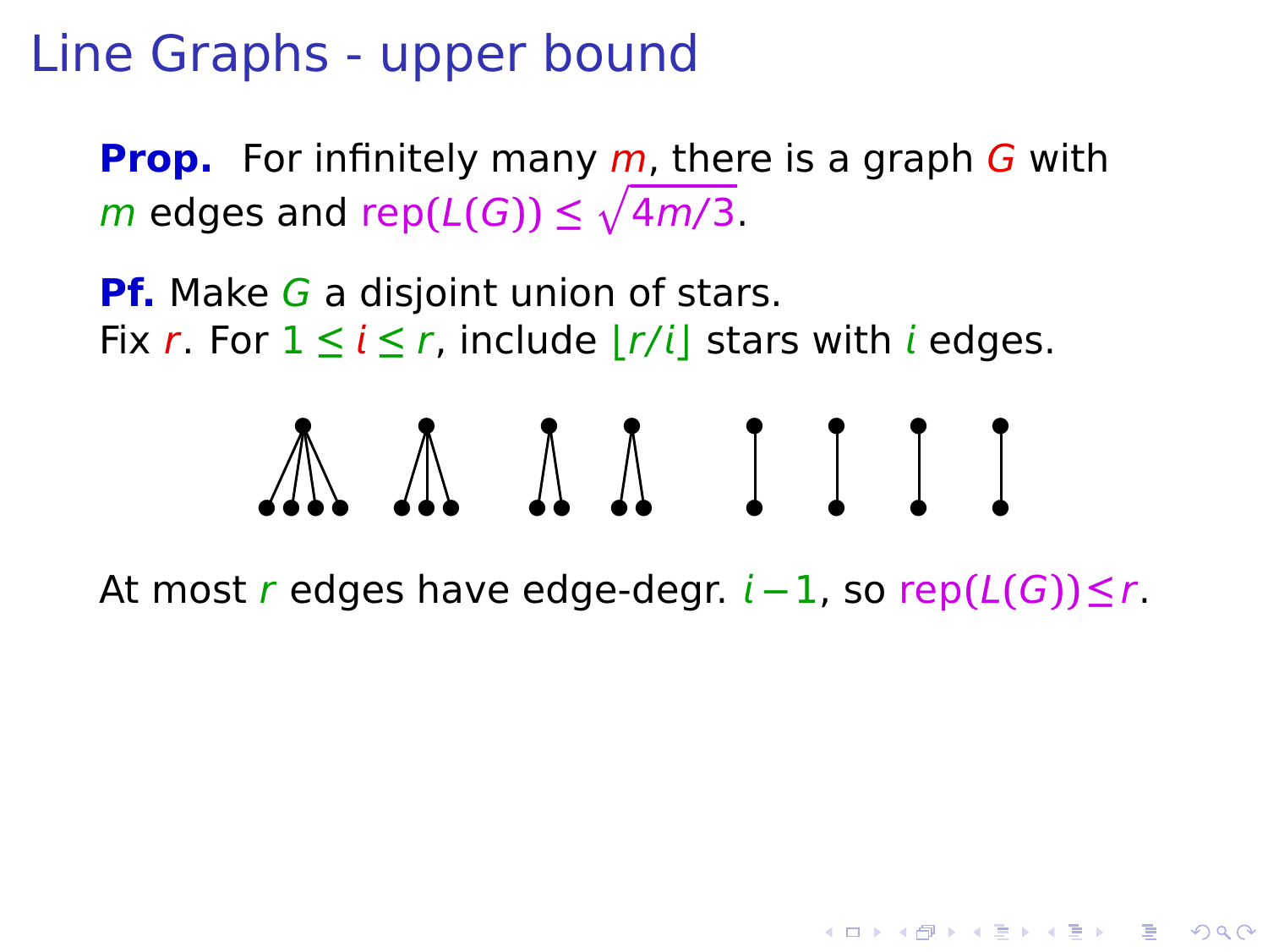**Prop.** For infinitely many m, there is a graph G with  $m$  edges and rep $(L(G)) \le \sqrt{4m/3}$ .

**Pf.** Make G a disjoint union of stars. Fix r. For  $1 \le i \le r$ , include  $|r/i|$  stars with *i* edges.



At most r edges have edge-degr.  $i - 1$ , so rep $(L(G)) \le r$ . For  $\frac{r}{j} \ge i > \frac{r}{j+1}$ , #edges in *i*-edge stars is at least *ji*.

KID KA KERKER E DAG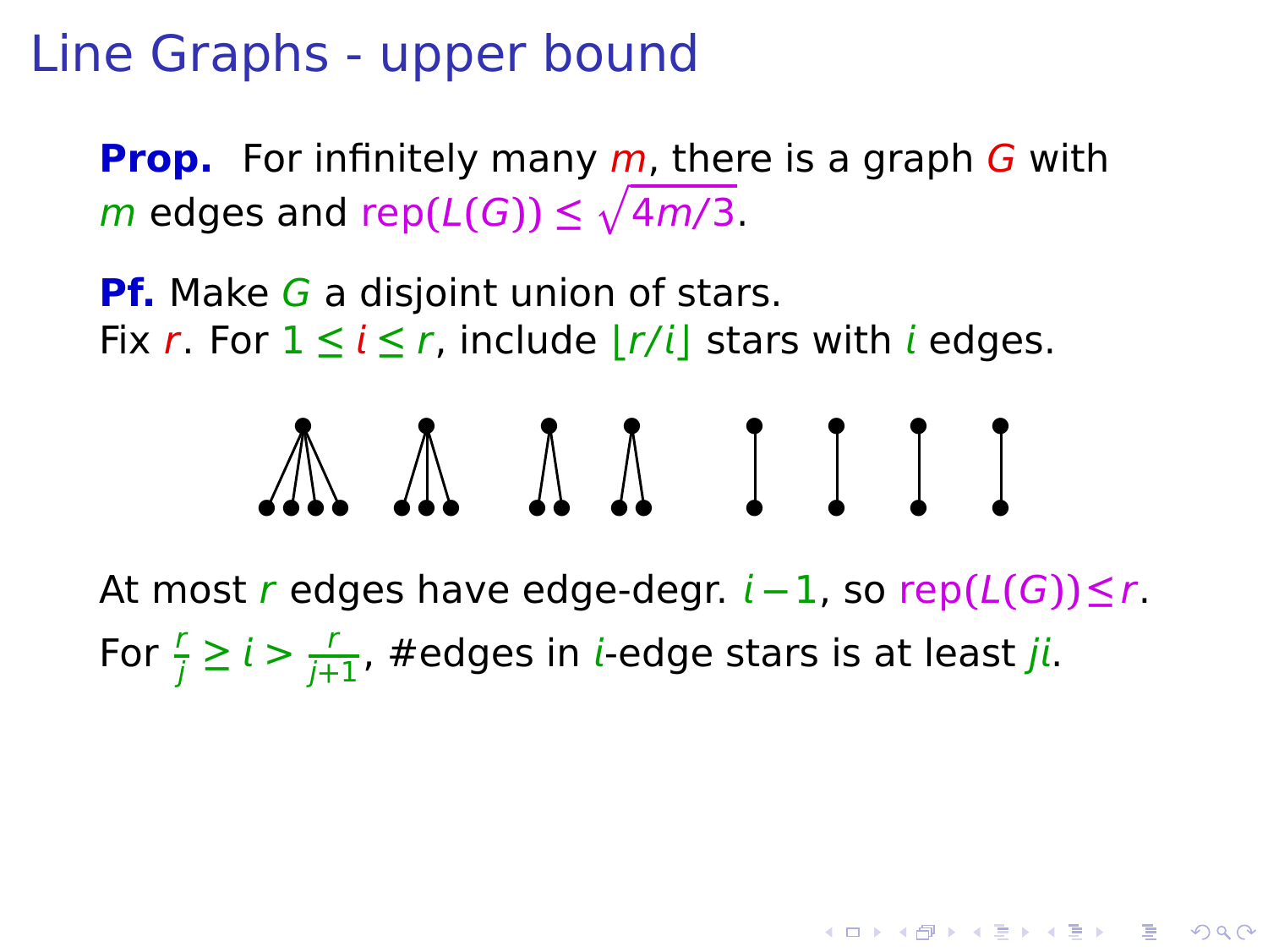**Prop.** For infinitely many m, there is a graph G with  $m$  edges and rep $(L(G)) \le \sqrt{4m/3}$ .

**Pf.** Make G a disjoint union of stars. Fix r. For  $1 \le i \le r$ , include  $|r/i|$  stars with *i* edges.



<span id="page-60-0"></span>At most r edges have edge-degr. **−**1, so rep**(**L**(**G**))≤**r. For  $\frac{r}{j} \ge i > \frac{r}{j+1}$ , #edges in *i*-edge stars is at least *ji*. Summing over  $1 \leq i \leq r$  yields  $m \geq \frac{3}{4}$  $\frac{3}{4}r^2$ , so

 $rep(L(G)) \leq r \leq \sqrt{4m/3}.$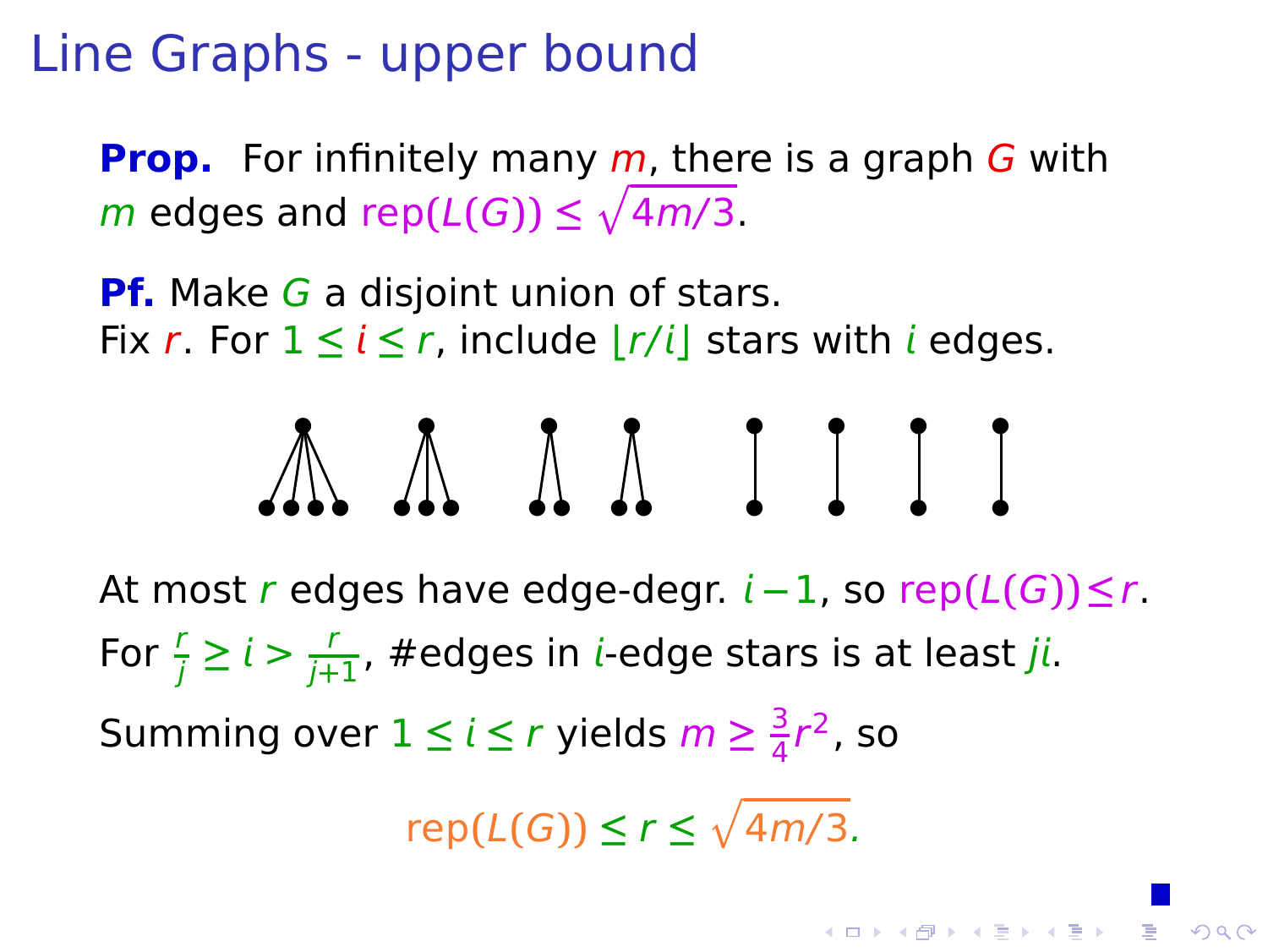<span id="page-61-0"></span>**Conj.** There is a constant  $\alpha$  such that if G has  $m$  edges, then  $\text{rep}(L(G)) \ge \alpha \sqrt{m}$ .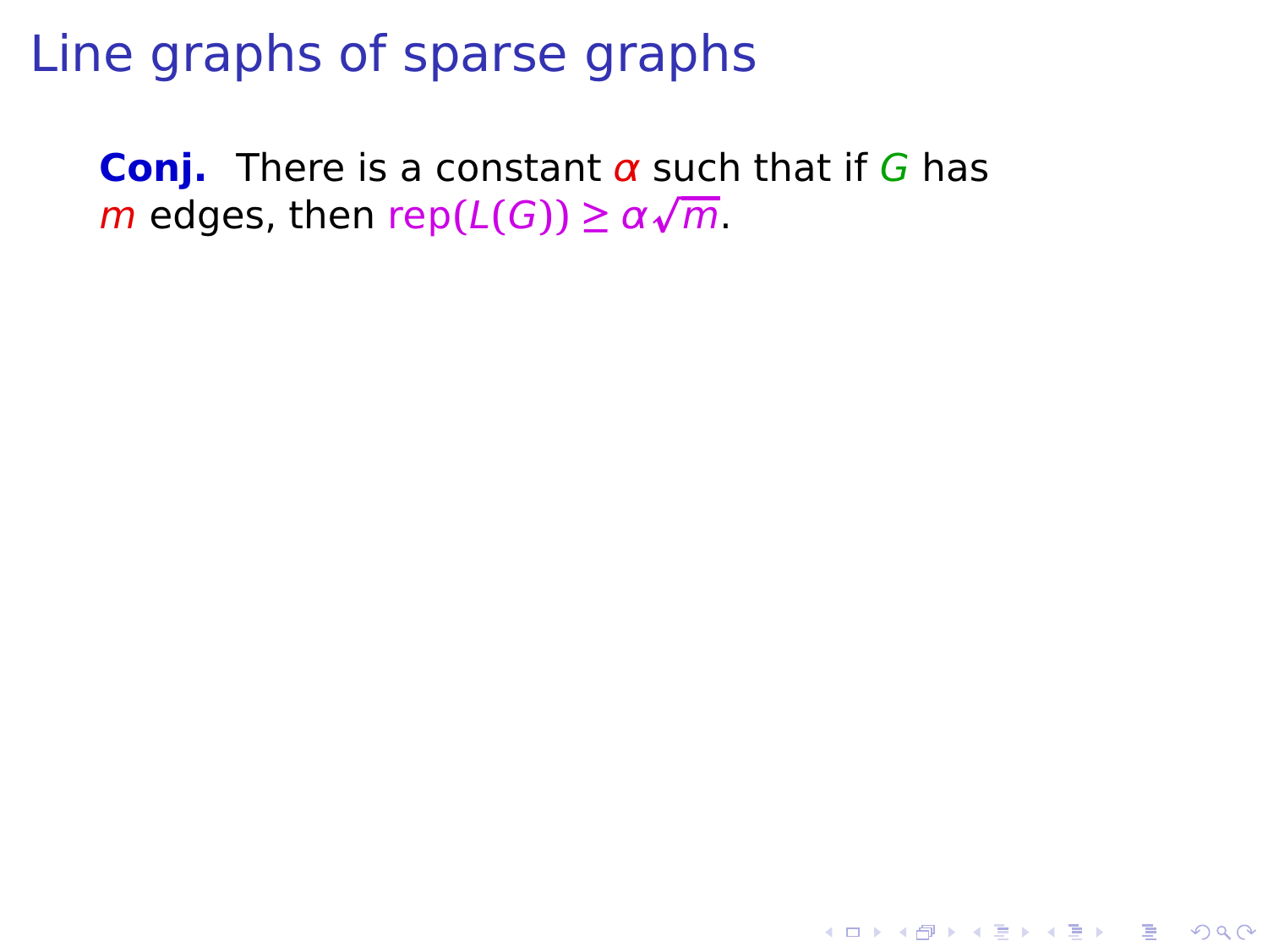**Conj.** There is a constant  $\alpha$  such that if G has  $m$  edges, then  $\text{rep}(L(G)) \ge \alpha \sqrt{m}$ .

True for sparse graphs.

**Thm.** If G has avg degree d, min degree s, and  $m$  edges, then  $\frac{\text{rep}(L(G))}{\text{rep}(L(G))} \ge \alpha \sqrt{m} - 1$ , where  $\alpha = s/\sqrt{cd(cd - s)}$  with  $c = 2d - 2s + 1$ .

**KORKA SERKER YOUR**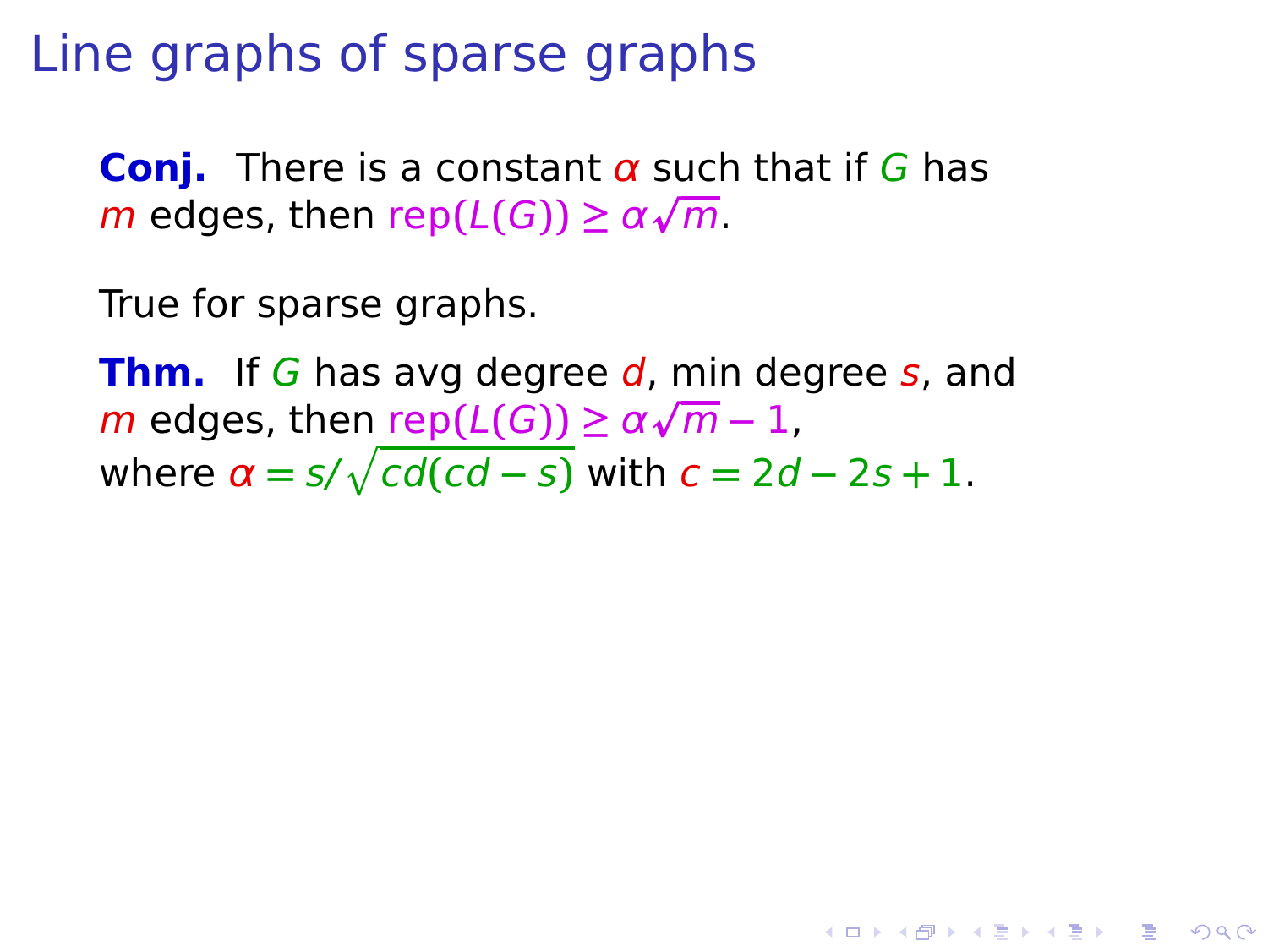**Conj.** There is a constant  $\alpha$  such that if G has  $m$  edges, then  $\text{rep}(L(G)) \ge \alpha \sqrt{m}$ .

True for sparse graphs.

**Thm.** If G has avg degree d, min degree s, and  $m$  edges, then  $\frac{\text{rep}(L(G))}{\text{rep}(L(G))} \ge \alpha \sqrt{m} - 1$ , where  $\alpha = s/\sqrt{cd(cd - s)}$  with  $c = 2d - 2s + 1$ .

**KORKA SERKER YOUR** 

<span id="page-63-0"></span>**Cor.** If G is a tree,  $\text{rep}(L(G)) \ge \sqrt{m/30}$ . If G is a triangulation,  $\text{rep}(L(G)) \ge \sqrt{m/182}$ .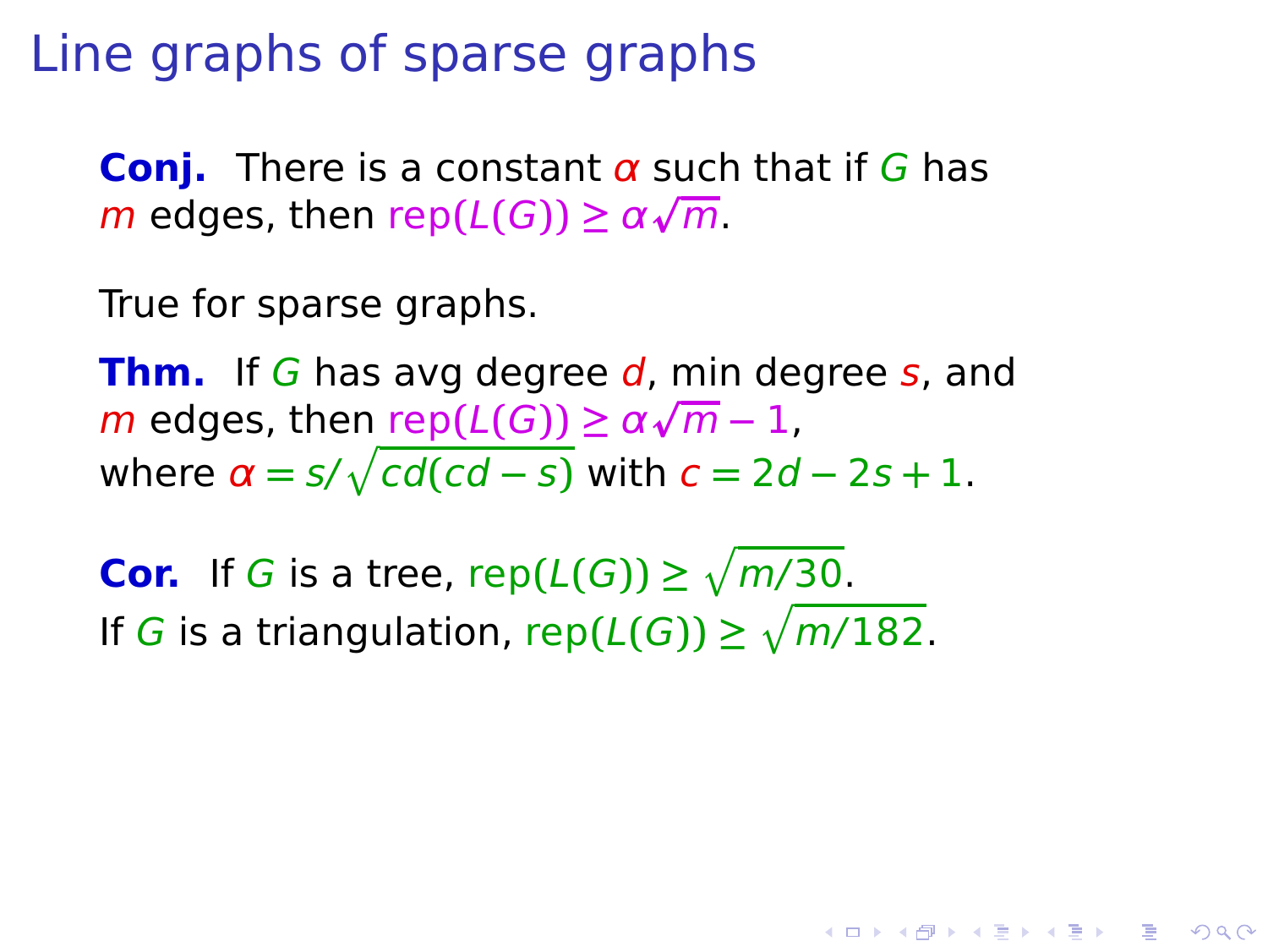**Conj.** There is a constant  $\alpha$  such that if G has  $m$  edges, then  $\text{rep}(L(G)) \ge \alpha \sqrt{m}$ .

True for sparse graphs.

**Thm.** If G has avg degree d, min degree s, and  $m$  edges, then  $\frac{\text{rep}(L(G))}{\text{rep}(L(G))} \ge \alpha \sqrt{m} - 1$ , where  $\alpha = s/\sqrt{cd(cd - s)}$  with  $c = 2d - 2s + 1$ .

<span id="page-64-0"></span>**Cor.** If G is a tree,  $\mathsf{rep}(L(G)) \ge \sqrt{m/30}$ .  $\Theta \sqrt{m}$ If G is a triangulation,  $\text{rep}(L(G)) \ge \sqrt{m/182}$ .



 $QQ$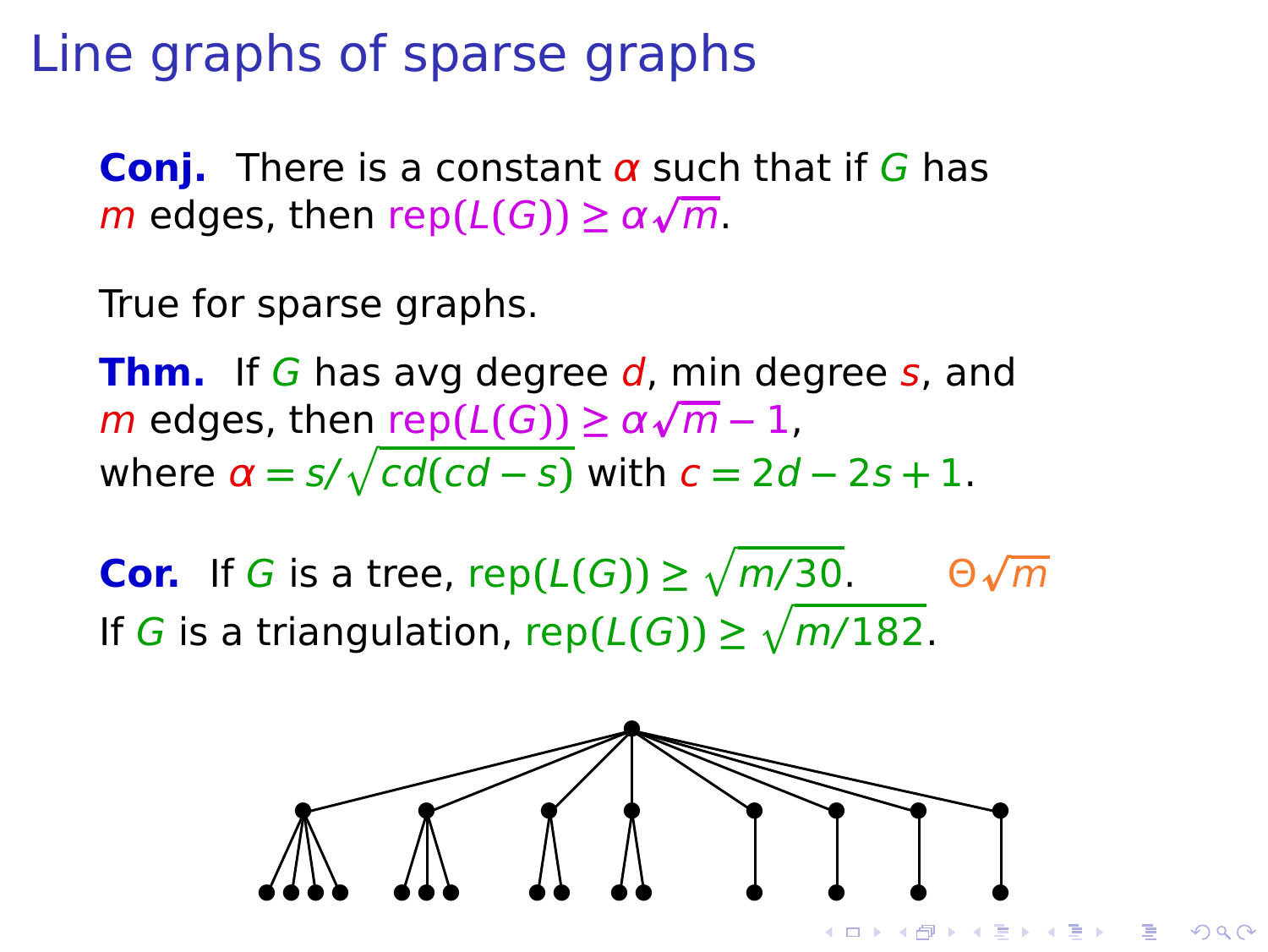Using another technical counting lower bound,

**Cor.** If G is a tree with 1-factor,  $rep(L(G)) \ge m/6$ . If G is maximal outerplanar,  $rep(L(G)) \geq m/14$ . If G is triangulation with 2-factor,  $rep(L(G)) \geq m/33$ .

**YO A REPART ARE YOUR**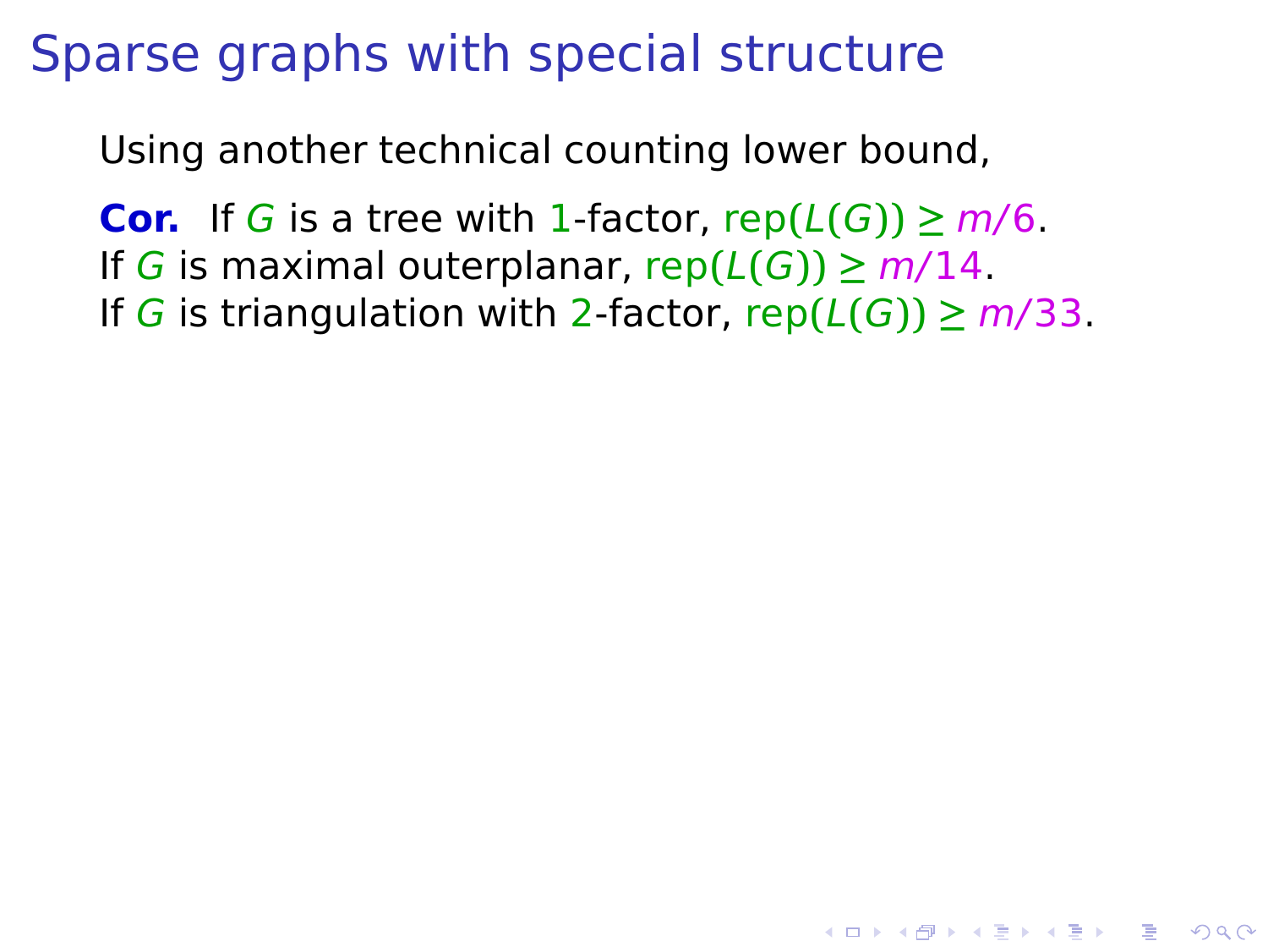Using another technical counting lower bound,

**Cor.** If G is a tree with 1-factor,  $rep(L(G)) \ge m/6$ . If G is maximal outerplanar,  $rep(L(G)) \geq m/14$ . If G is triangulation with 2-factor,  $rep(L(G)) \geq m/33$ .

These differ from sharpness by at most a factor of 2.

**Prop.** For  $m \equiv 1 \mod 10$ , there is a tree G with **m** edges having a 1-factor and  $rep(L(G)) = (m-1)/5$ .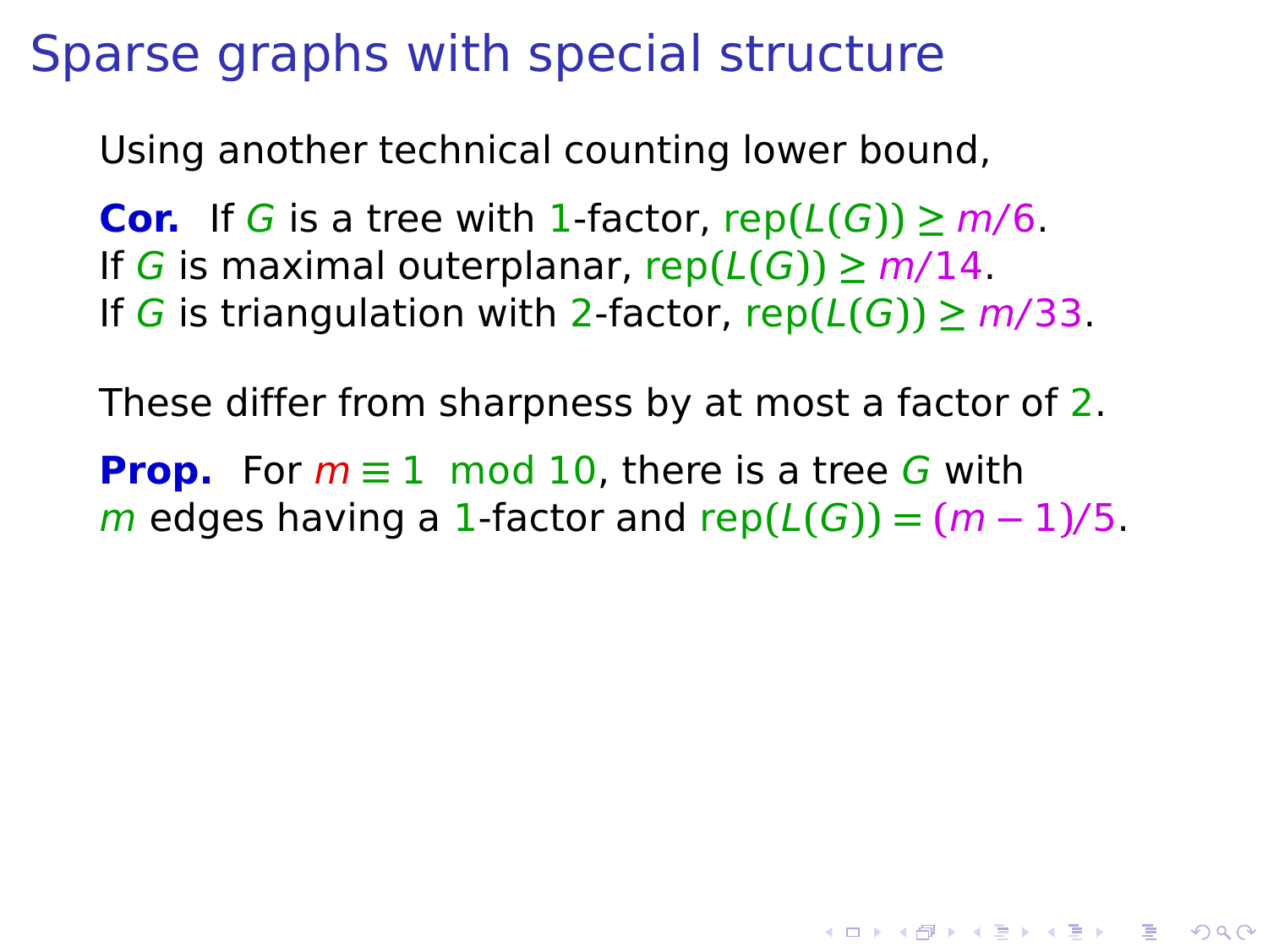Using another technical counting lower bound,

**Cor.** If G is a tree with 1-factor,  $rep(L(G)) \ge m/6$ . If G is maximal outerplanar,  $rep(L(G)) \geq m/14$ . If G is triangulation with 2-factor,  $rep(L(G)) \geq m/33$ .

These differ from sharpness by at most a factor of 2.

**Prop.** For  $m \equiv 1 \mod 10$ , there is a tree G with **m** edges having a 1-factor and  $rep(L(G)) = (m-1)/5$ .



**KORKA SERKER YOUR**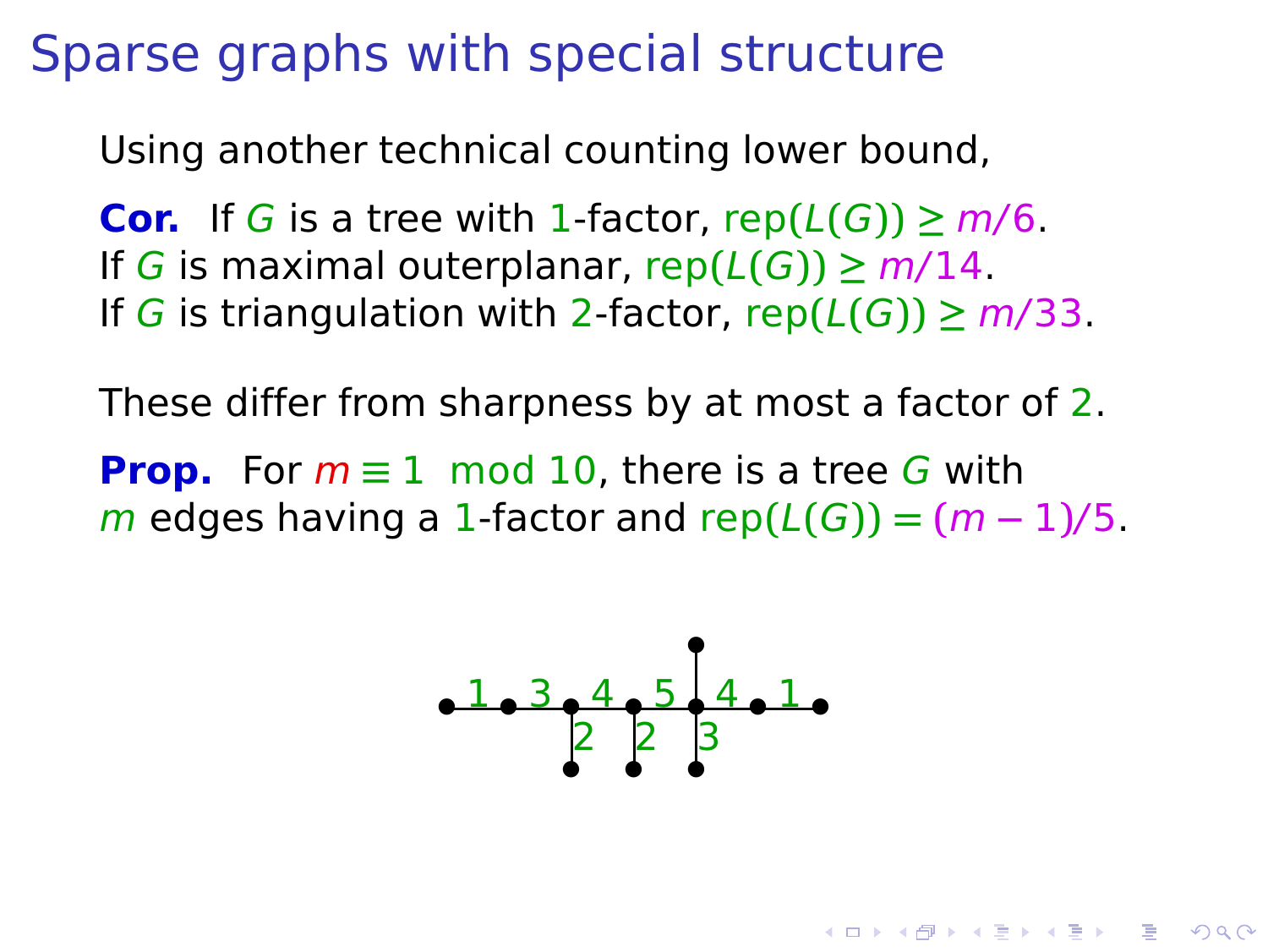Using another technical counting lower bound,

**Cor.** If G is a tree with 1-factor,  $rep(L(G)) \ge m/6$ . If G is maximal outerplanar,  $rep(L(G)) \geq m/14$ . If G is triangulation with 2-factor,  $rep(L(G)) \geq m/33$ .

These differ from sharpness by at most a factor of 2.

**Prop.** For  $m \equiv 1 \mod 10$ , there is a tree G with **m** edges having a 1-factor and  $rep(L(G)) = (m-1)/5$ .